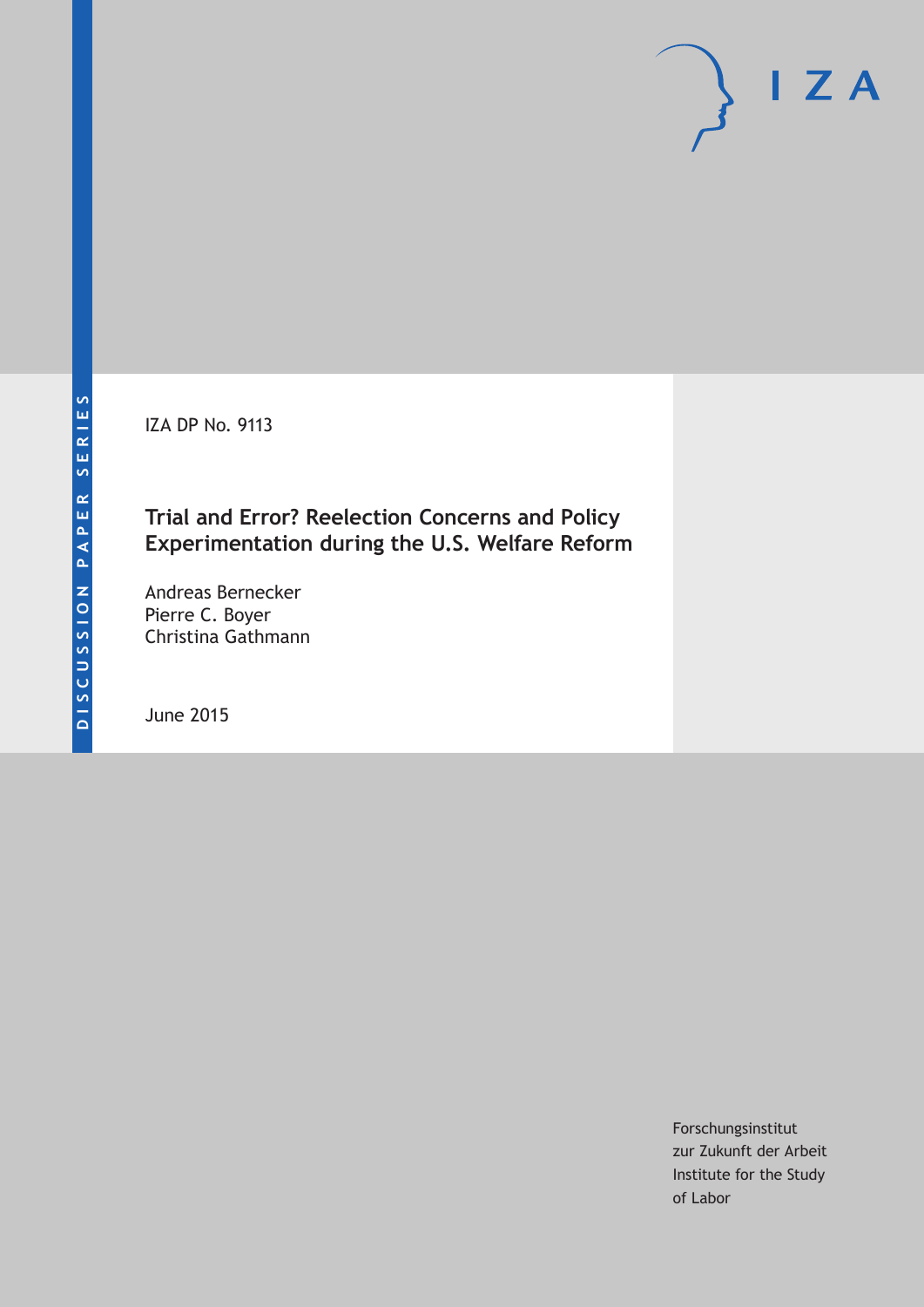# **Trial and Error? Reelection Concerns and Policy Experimentation during the U.S. Welfare Reform**

## **Andreas Bernecker**

*University of Mannheim*

## **Pierre C. Boyer**

*University of Mannheim and CESifo*

## **Christina Gathmann**

*University of Heidelberg, IZA and CESifo*

Discussion Paper No. 9113 June 2015

IZA

P.O. Box 7240 53072 Bonn Germany

Phone: +49-228-3894-0 Fax: +49-228-3894-180 E-mail: iza@iza.org

Any opinions expressed here are those of the author(s) and not those of IZA. Research published in this series may include views on policy, but the institute itself takes no institutional policy positions. The IZA research network is committed to the IZA Guiding Principles of Research Integrity.

<span id="page-1-0"></span>The Institute for the Study of Labor (IZA) in Bonn is a local and virtual international research center and a place of communication between science, politics and business. IZA is an independent nonprofit organization supported by Deutsche Post Foundation. The center is associated with the University of Bonn and offers a stimulating research environment through its international network, workshops and conferences, data service, project support, research visits and doctoral program. IZA engages in (i) original and internationally competitive research in all fields of labor economics, (ii) development of policy concepts, and (iii) dissemination of research results and concepts to the interested public.

IZA Discussion Papers often represent preliminary work and are circulated to encourage discussion. Citation of such a paper should account for its provisional character. A revised version may be available directly from the author.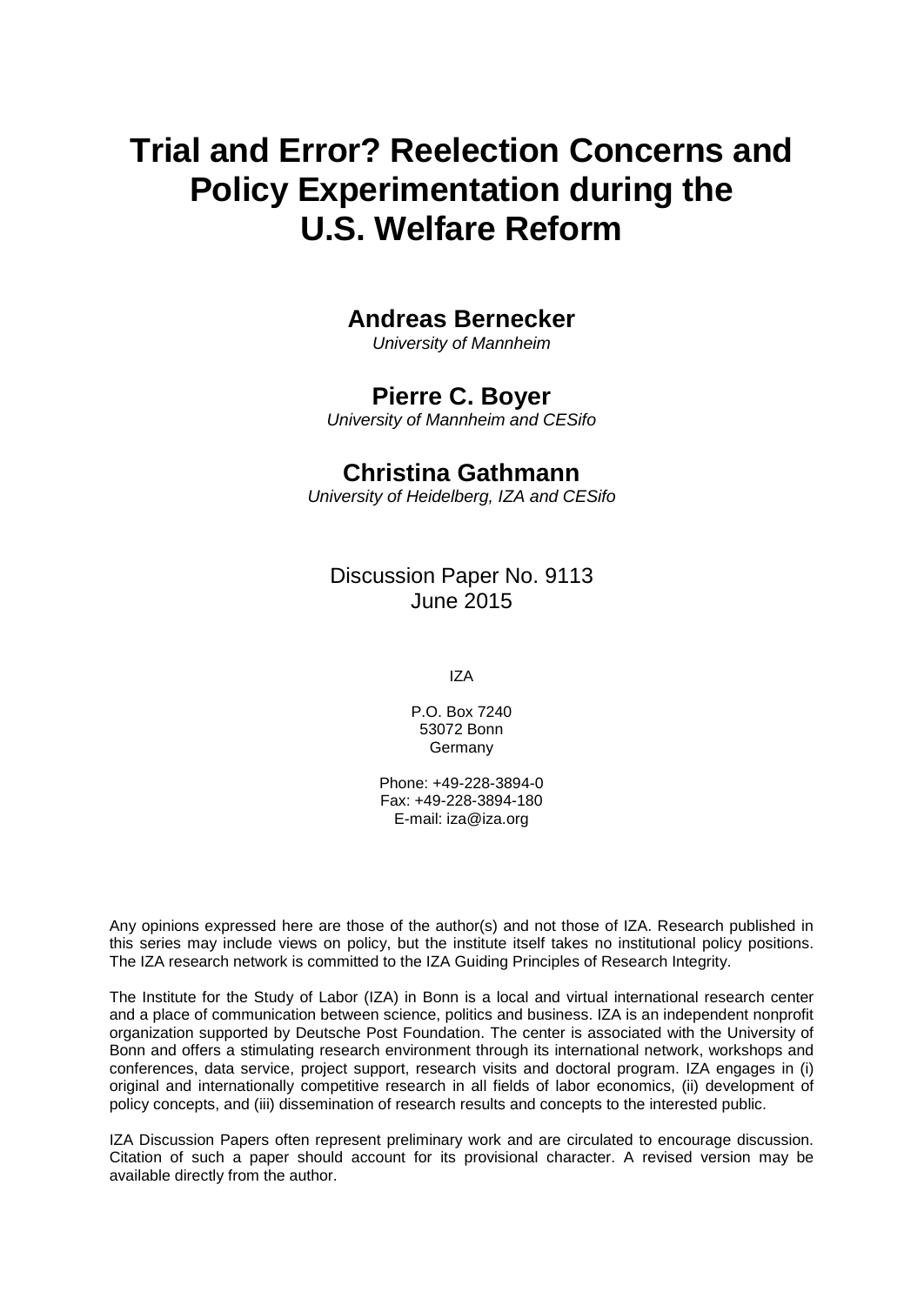IZA Discussion Paper No. 9113 June 2015

## **ABSTRACT**

## **Trial and Error? Reelection Concerns and Policy Experimentation during the U.S. Welfare Reform[\\*](#page-1-0)**

We study the political economy of policy innovations during the U.S. welfare reform in 1996. Specifically, we investigate how reputation concerns among governors influence the decision to experiment with welfare policies. In line with a political agency model, our empirical results suggest that governors with high reputation among the electorate are less likely to experiment with welfare policies than governors with low reputation. Yet, governors with high reputation who are less concerned about reelection actually experiment more than governors striving for reelection. Overall, our findings imply that reelection concerns may inhibit innovation in the public sector.

JEL Classification: I38, H11, H77, D78, D83

Keywords: policy innovation, reputation concerns, U.S. welfare reform, experimentation, reelection concerns

Corresponding author:

Christina Gathmann Department of Economics Alfred-Weber Institut University of Heidelberg Bergheimerstraße 20 69115 Heidelberg Germany E-mail: [christina.gathmann@awi.uniheidelberg.de](mailto:christina.gathmann@awi.uniheidelberg.de)

We thank Toke Aidt, Manuel Arellano, Henning Bohn, Matz Dahlberg, Peter Fredriksson, Vincenzo Galasso, Björn Tyrefors Hinnerich, Mario Jametti, Helene Lundqvist, Andreas Madestam, Dylan Minor, Espen Moen, Jörg Oechssler, Paanu Poutvara, Torsten Persson, Per Pettersson-Lidbom, Federico Revelli, Christian Riis, Elisabeth Schulte-Runne, Albert Solé-Ollé, Christoph Vanberg, Galina Zudenkova and seminar participants at Freiburg, Heidelberg, IEB in Barcelona, Konstanz, Mannheim, Norwegian Business School, Stockholm, the Silvaplana Workshop on Political Economy, the Conference on Evaluation of Political Reforms in Mannheim, the European Public Choice Society Meeting, the CESifo Conference on Public Sector Economics, the IIPF, and the EEA Annual Meeting for helpful suggestions. We are very grateful to Greg Shaw, Dave Andersen, and Paul Ehmann for sharing some of their data, and the administrators of the Welfare Rules Database (WRD) at the Urban Institute for answering our questions. Jan Scherer, Michael Hellwig, and Robert Aue provided outstanding research assistance. We are responsible for all remaining errors.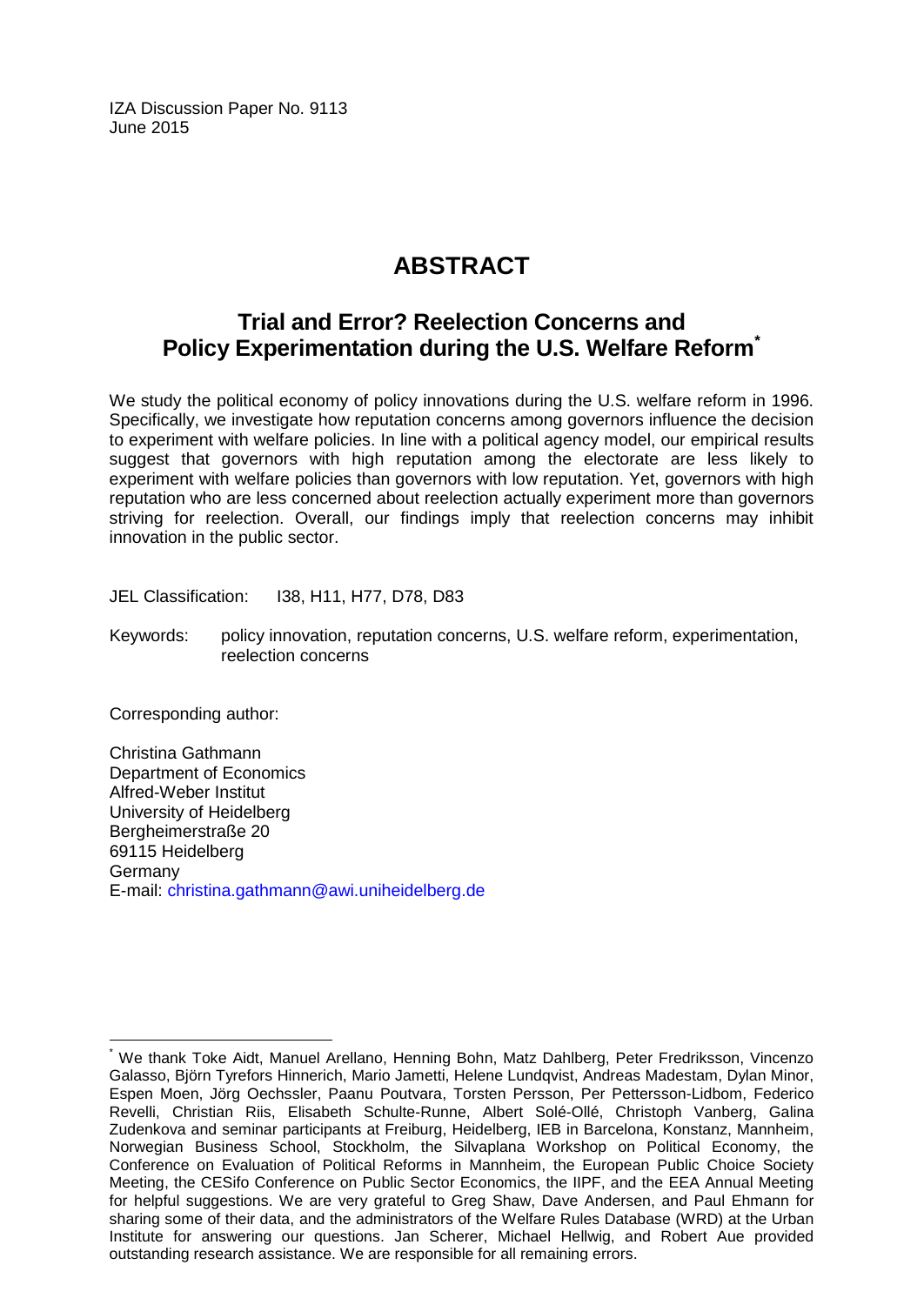## 1 Introduction

When President Clinton signed the 'Personal Responsibility and Work Opportunity Reconciliation Act' (PRWORA) in August 1996, it marked the most important reform of U.S. welfare policy since the New Deal. PRWORA abolished the entitlement to cash assistance for poor families, the 'Aid to Families with Dependent Children' (AFDC). The new 'Temporary Aid to Needy Families' (TANF) program defined welfare benefits as temporary assistance rather than as an entitlement to eligible families. At the same time, PRWORA decentralized the authority to design welfare policies to the individual states. After 1996, policy-makers in the states were largely free to choose eligibility criteria for benefit receipt, the requirements recipients had to fulfill while on welfare, or the type of sanctions imposed if recipients did not comply with these requirements (see, for example, Grogger and Karoly (2005), Moffitt (2008)).

A vast literature has analyzed the consequences of the 1996 welfare reform for caseloads, employment, earnings, poverty, marriage patterns and other socio-economic outcomes (see, for example, Bitler and Hoynes (2010) and Meyer and Sullivan (2008) for some recent evidence; and Blank (2002), Grogger and Karoly (2005), Moffitt (2001, 2002) for surveys). In contrast, the political economy of welfare reform in the U.S. states has hardly been investigated until now.<sup>1</sup> Many welfare rules had never been tried before and most states had little prior experience whether and how certain policies would turn out in their local jurisdiction. If little is known about the effectiveness of certain policies, there are potentially large gains from experimentation and possibly large (political) costs of failure.<sup>2</sup>

Yet, how much did states take advantage of the opportunity to experiment and learn about welfare rules before and after PRWORA? And more importantly, which factors helped to promote experimentation in the U.S. states during the welfare reform; and which inhibited innovation? This article provides a first answer to these questions. Such an analysis is important to better understand if and when innovations in the public sector occur, and why they seem to happen less frequently than desirable.

We argue that reelection concerns have had an important influence on the decision to experiment with new welfare policies and to possibly reverse an experiment later on. To illustrate these reputation concerns, we analyze a simple political agency model of policy experimentation, inspired by Majumdar and Mukand (2004). In the model, voters are uncertain about the best welfare policy but politicians may have some information depending on their prior political experience. Politicians care about voters' welfare as well as their chances of reelection. During her term in office an incumbent can decide whether to stick to the known status quo policy or experiment with a new, uncertain

<sup>&</sup>lt;sup>1</sup>In contrast, several detailed studies trace the political process leading up to reform at the federal level in 1996; see Reintsma (2007), Weaver (2000), or Haskins (2006).

<sup>2</sup>The idea behind laboratory federalism is that states, in a world of imperfect information, engage in experimentation to learn about the best policy (see e.g. Oates (1999) for a survey).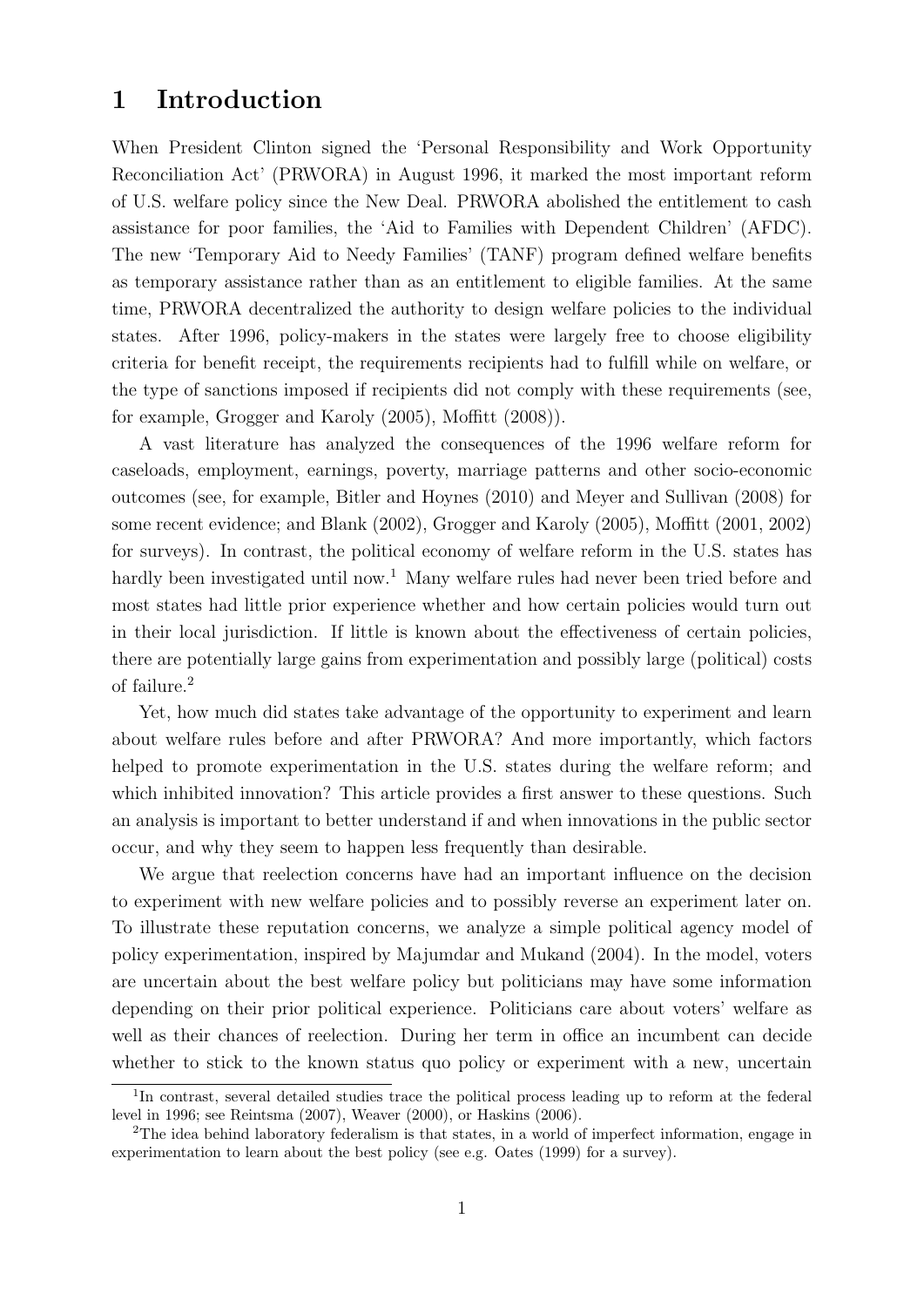policy. The experiment is ex-ante welfare-enhancing but may yield its benefits in the short or long run. After implementing the experiment, the incumbent observes its shortterm outcome. If the experiment has no short-term benefit, it is either because the experiment was implemented in the wrong state of the world or because of bad luck. The politician can now decide whether to stick with the policy or revert back to the status quo. Prior to the next election, the final outcome of the policy choices is observed by both politician and voters.

A politician, uncertain whether the experiment is beneficial, weighs the (risky) reputation gains from an experiment against her safe initial reputation. The higher her initial reputation (and hence here reelection chances ex-ante), the more an incumbent has to lose if the policy experiment fails. Hence, reputation concerns make the politician hesitant to engage in risky experimentation and result in too little policy experimentation relative to the first-best. This reputation effect should be weaker for politicians who worry less about their reelection chances.

Our model also has something to say when a policy experiment might be reversed. If an experiment fails in the short term, it is either because the policy is wrong for the current state of the world or because of bad luck. A politician with little knowledge whether the experiment is beneficial in the current state of the world is more likely to make a mistake when experimenting than a politician who knows the state of the world. Yet, a policy reversal becomes less likely the larger the potential welfare gains of an experiment, which increases the incumbent's willingness to gamble with voters' welfare.

To test our predictions in the context of the U.S. welfare reform, we collect a new data set on welfare policy rules both before and after PRWORA. Our analysis thus spans both the period of welfare waivers states adopted under the old AFDC program as well as the policy changes implemented after the federal reform in 1996. We complement our panel of policy rules with detailed information on the political structure and socio-economic conditions in each state.

Our empirical results provide strong support for the idea that reelection concerns influence policy experimentation and reversals. A high initial reputation of the politician reduces policy experimentation both during the waiver and TANF period, especially among governors who may be reelected. The influence of reelection concerns on experimentation is economically sizable: An increase in initial reputation by an interquartile range reduces experimentation among governors that can be reelected by 40-45%. Furthermore, governors with relatively little experience are more likely to experiment when they are less concerned about reelection. Again, the effect is sizable: Lame ducks with relatively little experience are 43% more likely to experiment. We also find that governors with low experience are more likely to revert an experiment, but less likely when the potential gains of experimentation appear sufficiently high.

A number of robustness checks bolster our findings that reelection concerns matter for policy experimentation. Most importantly, one might expect that ideology influences the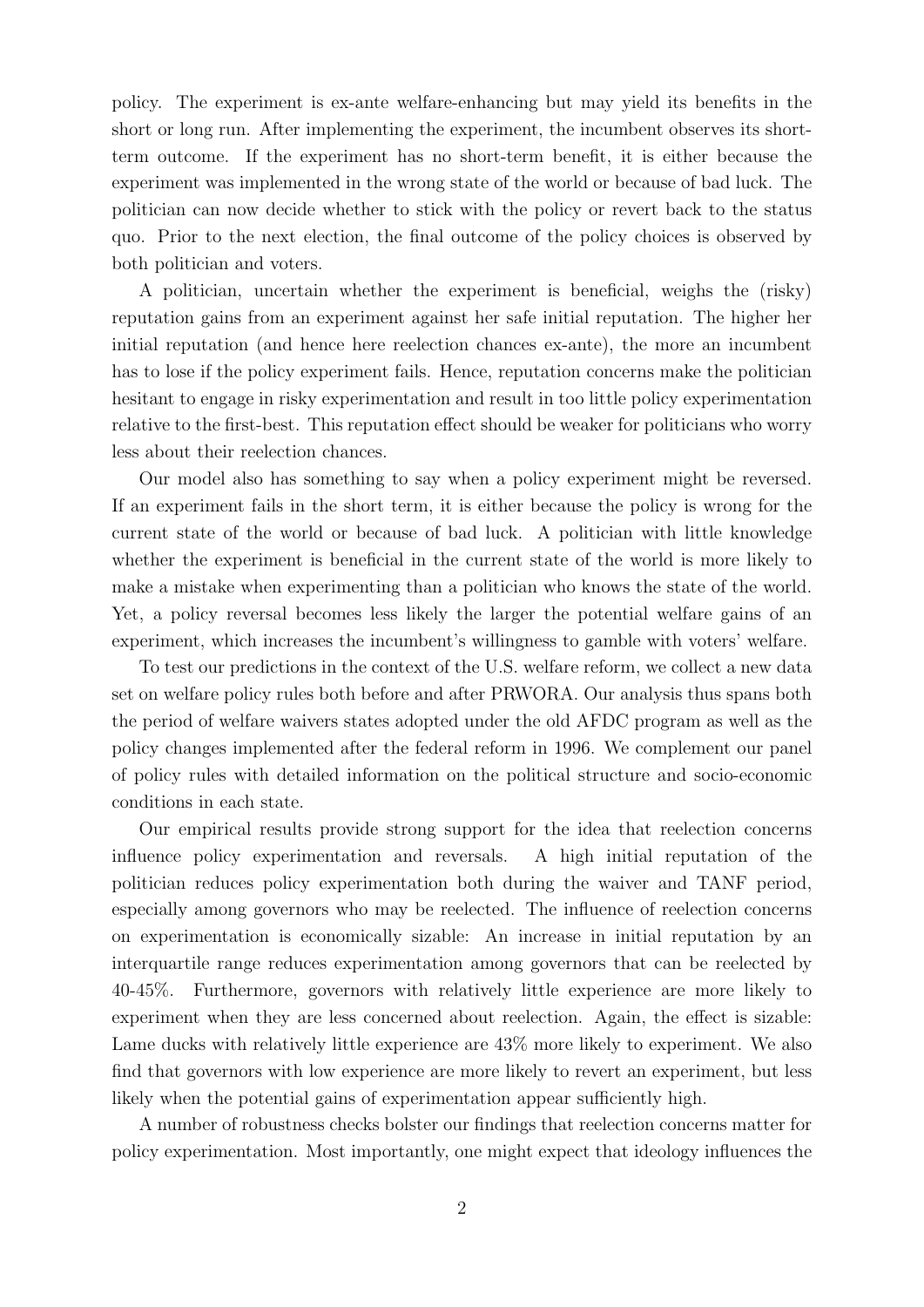decision to experiment as Republicans have long pushed for the idea of workfare instead of welfare. We find that neither the ideology of the governor nor the ideology of voters have an influence on experimentation. Our results are also robust to controlling for the influence of the legislature as measured by party composition, legislative polarization or electoral competition in a state. Politicians who have to decide whether to implement a policy might look to their neighbors for inspiration or engage in welfare competition instead. Defining various measures of "neighbors" in terms of geography, population size and ideology, we find some evidence that cross-state spillovers matter for policy experimentation. Finally, the demand for welfare might also create incentives or pressures to experiment. A state's socio-demographic structure indeed matters, but has little effect on our main results. In sum, experimentation with waivers during the AFDC program and welfare rules during the TANF program both support the idea that reputation concerns are important to understand policy innovations during the U.S. welfare reform.

The paper is structured as follows. The next section discusses the related literature while Section 3 provides background information about the U.S. welfare reform. In Section 4, we introduce our political agency model and derive empirical predictions. We describe the data sources and empirical strategy in Section 5. Section 6 presents the main results and reports robustness checks. The last section contains concluding remarks.

## 2 Related Literature

Our analysis contributes to a growing empirical literature on the role of electoral concerns for policy outcomes. Most papers study the link between gubernatorial term limits and tax or spending decisions (see e.g. Besley and Case (1995a, 2003); List and Sturm (2006)). Gagliarducci and Nannicini (2013) show that higher earnings for mayors reduce local public spending largely because better pay attracts higher-quality politicians to run as mayors; the incentive component seems to play only a minor role in Italy. For the U.S., Alt et al. (2011) find however evidence that term limits exhibit both an accountability effect (where governors who can be reelected perform better than term-limited governors) and a competence effect (experience in office improves performance) where performance is measured by high economic growth and low spending, taxes and borrowing costs. A recent study by Ferraz and Finan (2011) demonstrates that electoral accountability reduces corruption of local politicians in Brazil. We focus instead on policy experimentation and learning from experimentation as our central outcome of interest. In our case, reputation effects may result in too little experimentation if the politician puts a high weight on reelection, and both the politician and the voter are uncertain about the benefits of the experiment.

Our analysis is related to a sizable political science literature on policy innovation and diffusion which has studied policies such as the adoption of state lotteries or labor market regulation (e.g. Walker (1969), Cnudde and McCrone (1969), Allen and Clark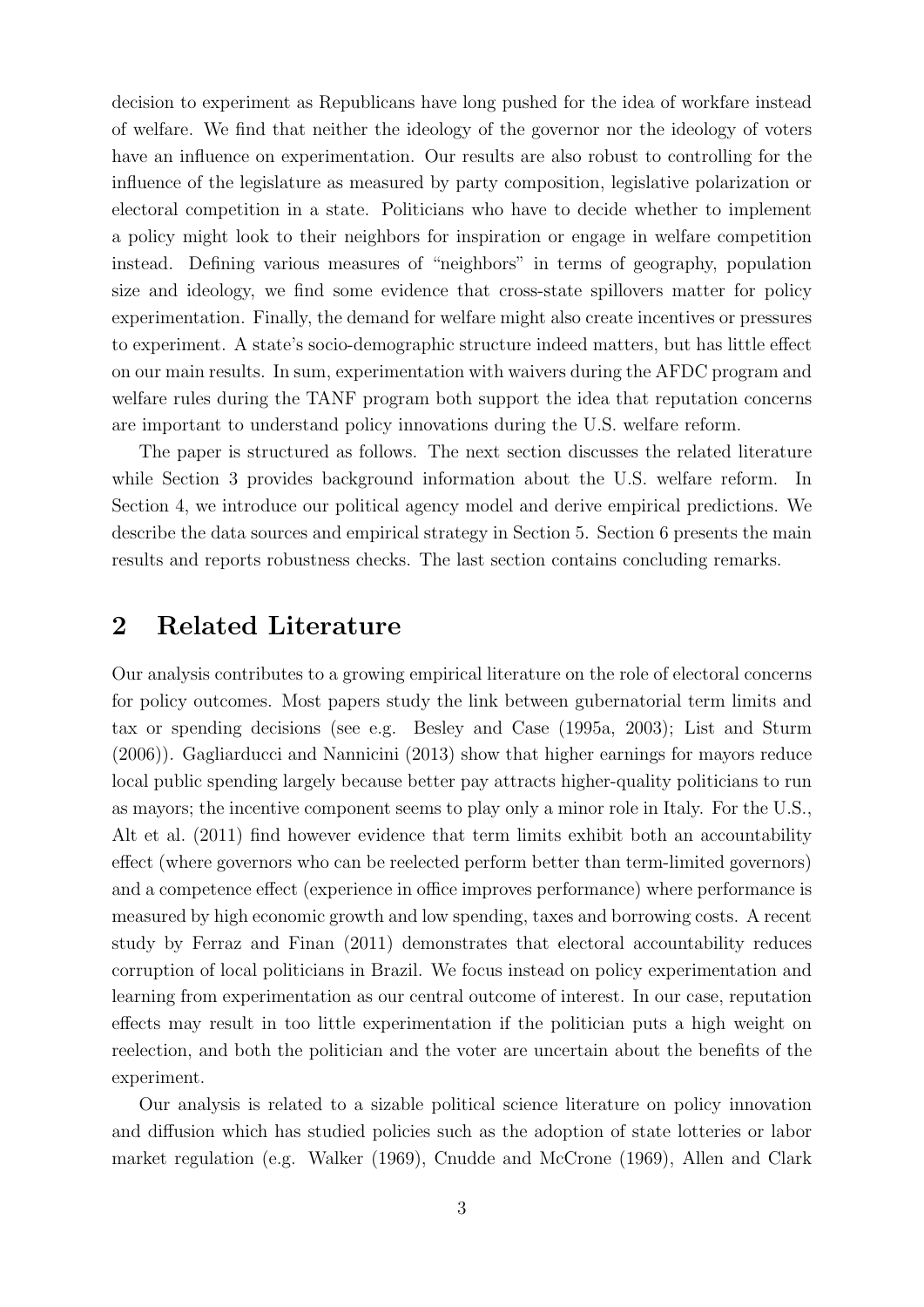(1981), Berry and Berry (1990, 1992), or Boehmke and Skinner (2012); see Karch (2007) and Berry and Berry (2007) for surveys). Instead, we investigate the political economy of the U.S. welfare reform which is considered one of the most important social reforms since the New Deal. Furthermore, we stress reputational concerns among governors as an important mechanism, both theoretically and empirically, for policy innovations.<sup>3</sup>

Our theoretical setup is related to a large literature on reputation concerns following the seminal work of Holmström (1982, 1999). An early application to the political arena is the political agency model by Rogoff (1990). Closer to our setting are models where voters and politicians are both uncertain about the mapping from chosen policies to realized outcomes (Harrington (1993), Majumdar and Mukand (2004), Fu and Li (2014), or Willems (2013)).<sup>4</sup> As in our setting, politicians are trading off the potential welfare and electoral gains when undertaking (and continuing) a policy reform against the reputation loss that a failure would deliver. The focus in our paper is on bringing some predictions of these models to the data. Our analysis is the first to test the implication of reputation concerns for incentives to innovate and learn in the political arena.

Finally, our study is also related to the literature on policy persistence which tackles the question why certain policies persist even if they are known to be a failure. Potential mechanisms stressed in the previous literature are individual-specific uncertainty about the winners and losers of a reform (Fernandez and Rodrik (1991), Jain and Mukand (2003), Ciccone (2004)), a war of attrition between politicians (Alesina and Drazen (1991)), or vested interests benefiting from the status quo (Coate and Morris (1999)). Our focus on the reputation costs of policy reversals as one explanation why policies might persist differs from potential mechanisms highlighted in previous papers. Most importantly, we provide an empirical test whether reputation matters for policy persistence in the context of the U.S. welfare reform.

## 3 The 1996 Welfare Reform in the United States

### 3.1 AFDC Program and Welfare Waivers

Since the New Deal, the program 'Aid to Families with Dependent Children' (AFDC) provided financial assistance to needy children lacking parental care or support (see

<sup>3</sup>One exception is Lieberman and Shaw (2000) who analyze the choice of welfare rules as a function of local conditions. Also, Soss et al. (2001) study how an array of factors such as ideology, racial composition or electoral competition, affect the policy choices of states in the TANF program.

<sup>4</sup>Recent papers by Callander (2011a, 2011b), and Callander and Hummel (2014) model policy experimentation with a richer policy space: Their "world" is not restricted to a two-state world and policies in these papers can take more values than the binary policy choice (reform or not) adopted in most of the earlier literature. Callander and Harstad (2015) present a model where heterogeneous districts choose both whether to experiment and the policies to experiment with. Reelection concerns and reputation of the policy makers play no role in their analysis. Instead, we keep a simple setup with two states of the world and a binary decision in order to study the consequences of reputation concerns for policy experimentation and reversals.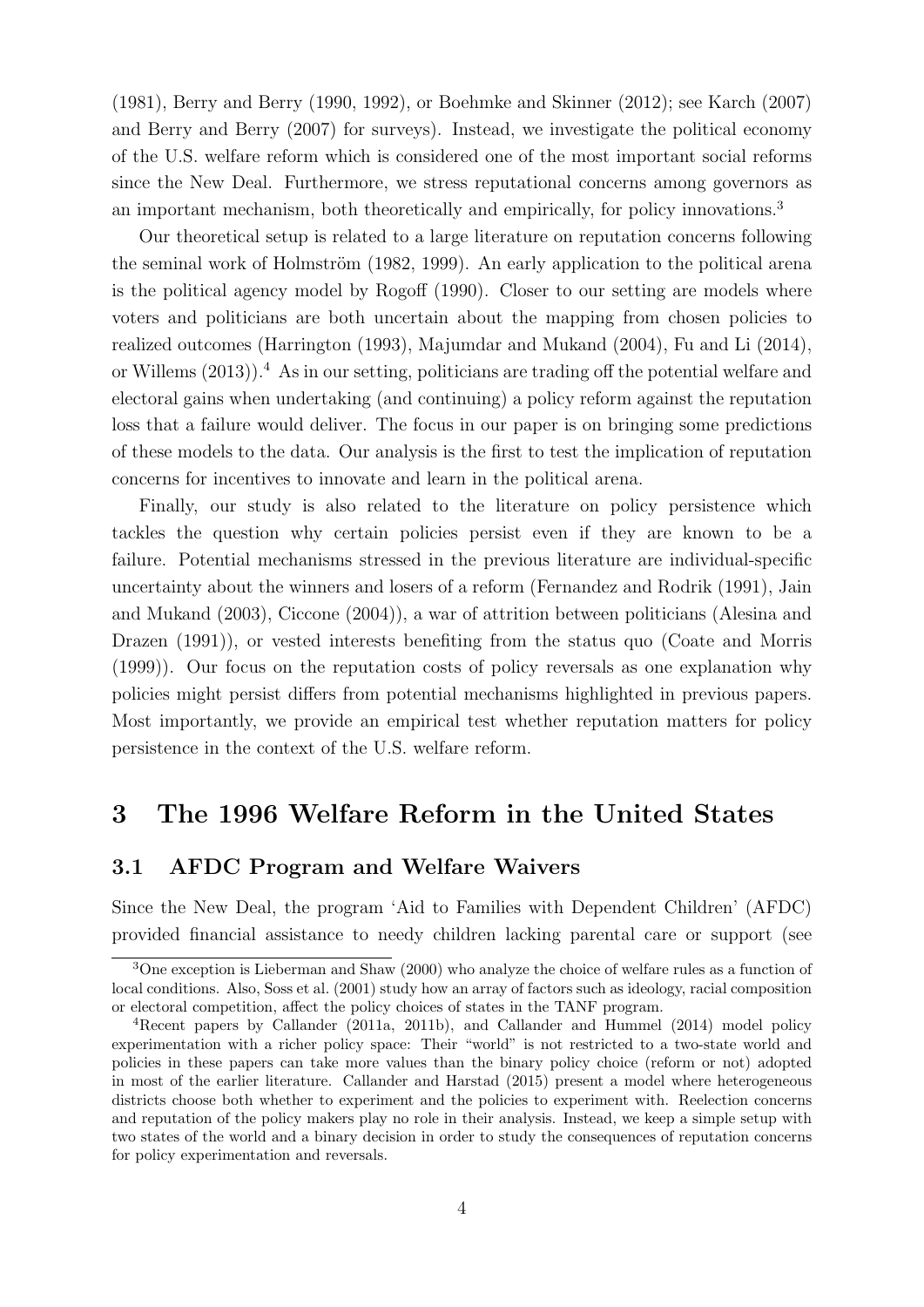Grogger and Karoly (2005), Moffitt (2008), or Bitler and Hoynes (2010)). The program was jointly administered by the federal and state governments though most of the eligibility criteria and provisions were determined at the federal level.<sup>5</sup> States could chose the level of monthly benefits but had otherwise little room to shape welfare policy.<sup>6</sup>

Starting in the early 1960s, state governments obtained more autonomy to experiment with their own welfare rules. Since 1962, Section 1115 of the Social Security Act allowed the Secretary of Health and Human Services to waive federal AFDC rules and regulations. States could petition the U.S. Department of Health and Human Services (DHHS) to implement other welfare rules in temporary pilot projects. To apply for a waiver, state governments submitted detailed requests which rules and program elements they planned to modify, and what rules and regulations they wanted to implement instead.<sup>7</sup> The proposed waiver provisions were then reviewed, and sometimes altered, by the federal offices with jurisdiction over the various aspects of each state's proposal. The Secretary of Health and Human Services made the final decision whether to approve a waiver, request changes or deny it. In most cases, the waiver was approved as is or after some changes.

Welfare waivers were rare until the late 1980s when AFDC caseloads approached almost 4 million families or around 11 million recipients nationwide (see Figure A1 for the evolution of per capita caseloads). Waivers became much more popular under the Reagan years when federal aid for AFDC declined and government funds tightened during the 1989-1992 recession. Between 1987 and 1992, 15 waiver applications in 14 states were approved under the Reagan administration and another 15 applications from 12 states were approved under the Bush administration (see Harvey et al. (2000)). As reform efforts accelerated during the first term of the Clinton administration, the federal government approved 83 waivers (see Figure 1 for the evolution of waiver activity during the 1978-1996 period). In total, all but five states received approval for one or more waivers. Figure 2 shows the distribution of waiver applications across U.S. states between 1978 and 1996 ranging from 0 in Alaska to 10 in Hawaii.

State governors in many states played a key role in initiating welfare waivers. Wisconsin's governor Tommy Thompson, a leading figure in the welfare reform process, provides a good example. He made welfare reform a top priority in his campaign for governor as early as 1986 (Mead (2004), Kaplan (2000)). When elected in 1987,

<sup>&</sup>lt;sup>5</sup>A separate program for jobless two-parent families (AFDC-UP) was established in 1961, but singleparent families remained the primary beneficiaries of the AFDC program prior to 1996.

<sup>6</sup>For a family of three with no other income, for instance, monthly benefits in 1995 varied from \$119 in Mississippi to \$720 in Alaska. States could also implement a few eligibility rules like "fit parent" or "suitable home" provisions in order to limit payments to families with unsatisfactory behavior.

<sup>7</sup>Most waivers implemented multiple changes to welfare rules simultaneously (see Crouse (1999) and Koerper (1996) for detailed descriptions of the state waivers). Most popular were experiments to impose stricter work requirements (to increase work participation among recipients), time limits on benefit receipt, sanctions (for benefit units failing to meet work requirements), and family caps (eliminating or reducing the benefit increase if a child is conceived during welfare receipt).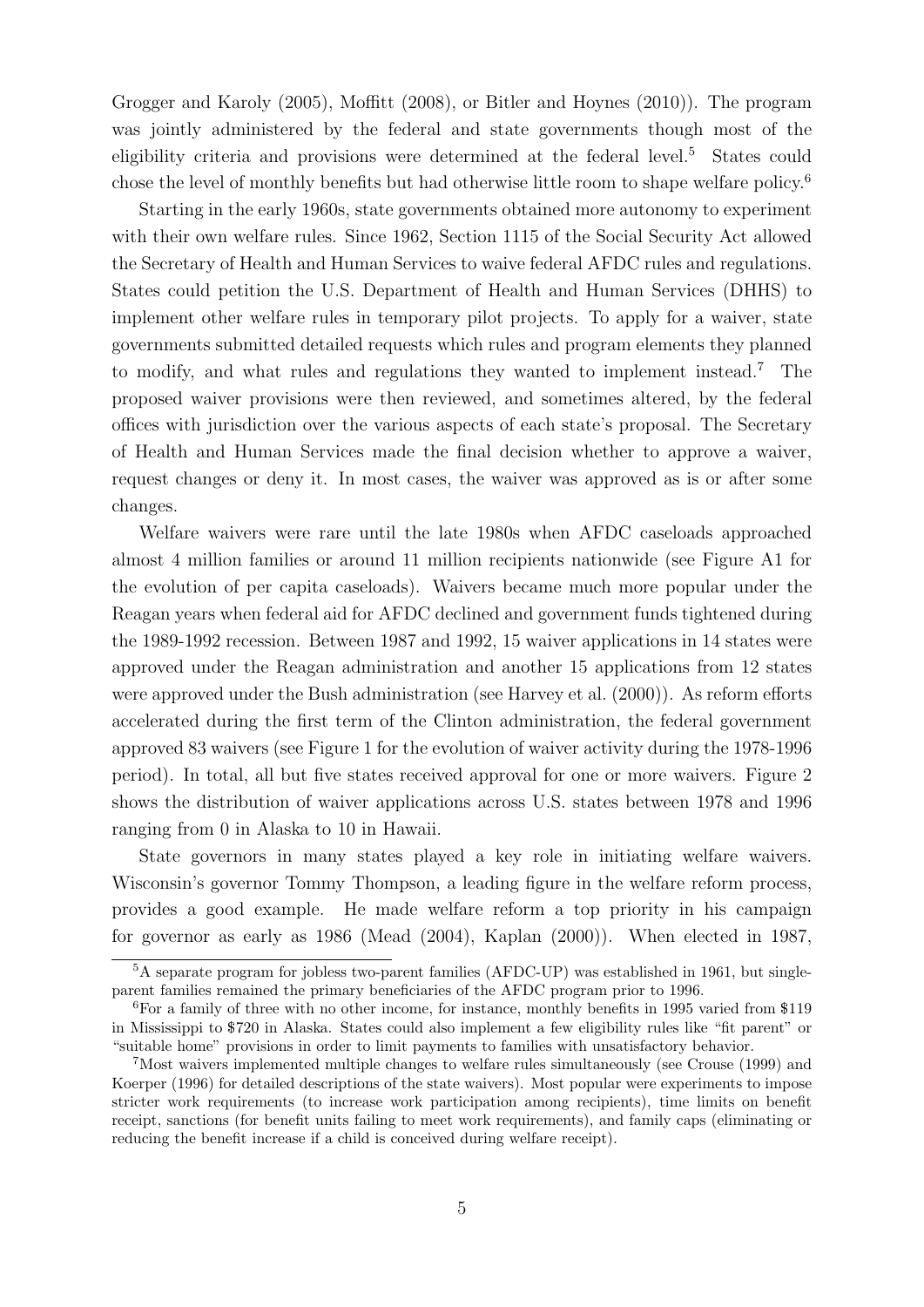Thompson immediately created a task committee to reform the existing AFDC system. The Thompson administration applied for three waivers in 1988, 1992 and 1993.<sup>8</sup> In 1993, Governor Thompson used his line item veto to implement the new Wisconsin Works, better known as W-2. With its emphasis on labor market participation, stricter work requirements and harsh sanctions for noncompliance, the W-2 program became a blueprint for the federal welfare reform in 1996. Governors in Delaware, Michigan, Minnesota, Nebraska and Ohio played similar defining roles for the speed and direction of welfare reform (see Weissert (2000) or Winston (2002) for informative case studies).

### 3.2 The Introduction of TANF

The passage of the Personal Responsibility and Work Opportunity Reconciliation Act (PROWRA) in August 1996 abolished AFDC and replaced it with 'Temporary Assistance to Needy Families' (TANF).<sup>9</sup> The 1996 reform reshaped the landscape of U.S. welfare policy along at least three dimensions: First, the reform decentralized the authority to design welfare programs to the state level. State governments were now free to choose their own welfare rules, however generous or restrictive, bound only by a few federal guidelines. In practice, waiver provisions remained in place until the waiver expired or were replaced by new statewide TANF programs.<sup>10</sup> Because states had to decide on many new policy dimensions – like eligibility rules, work requirements, sanctions or time limits – policy rules have changed even after the adoption of TANF at the state level and do so until today.

The second major element of the reform was the explicit goal to reduce welfare dependency and boost work participation (i.e. workfare instead of welfare). By setting federal time limits to benefit receipt, for example, TANF introduced the idea that government support was a temporary measure rather than a permanent source of income.<sup>11</sup> Work requirements became much stricter in the TANF legislation compared to AFDC, and focused on active participation in the labor market rather than training and education. Recipients who failed to comply with the new work requirements faced more rigorous sanctions than under AFDC.

Finally, federal funding after the TANF reform changed from a matching grant into

<sup>&</sup>lt;sup>8</sup>In 1988, for example, Wisconsin was the first state to make transfer receipt of a household conditional on the school attendance of its teen children.

<sup>9</sup>State governors played a prominent role in pushing and keeping federal welfare reform on the political agenda as well. The National Governors' Association (NGA) was influential in lobbying for welfare reform at the federal level (see Weaver (2000)). Fourteen governors testified in welfare hearings of the 104th Congress compared to only three state representatives (Winston (2002)).

<sup>10</sup>State TANF programs replacing existing AFDC programs were implemented between September 1996 (Massachusetts, Michigan, and Vermont) and as late as January 1998 (California).

<sup>&</sup>lt;sup>11</sup>The federal government set a lifetime time limit for benefit receipt of 60 months. States that decided to offer longer time limits (or no time limit at all) have to finance recipients beyond the federal time limit out of state funds. States could also decide to implement shorter lifetime time limits on benefit receipts. We discuss the specific welfare rules that are part of the empirical analysis in more detail in Section 5.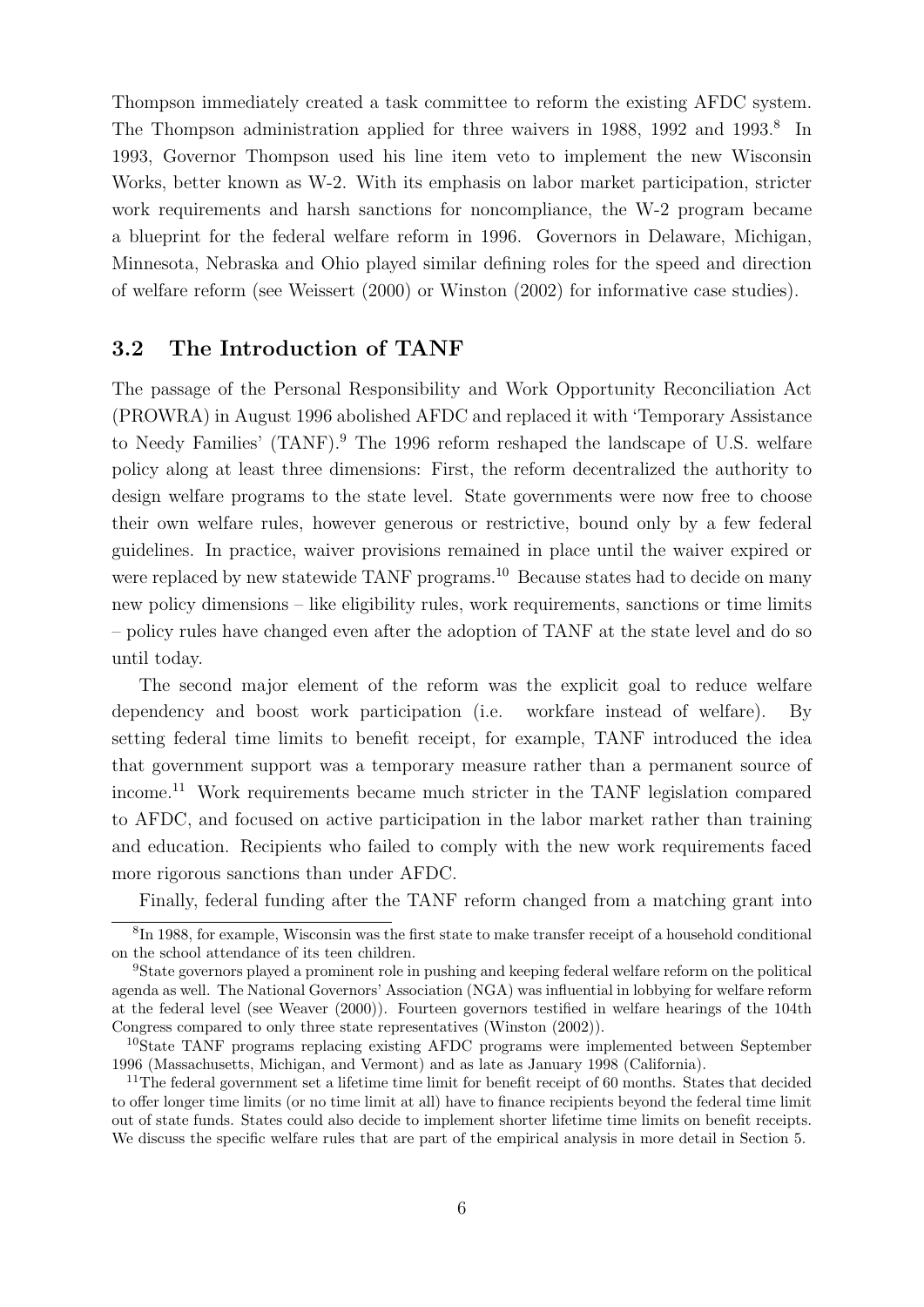a single block grant. As a consequence the states had to finance rising caseloads or of less restrictive eligibility criteria with their own funds.<sup>12</sup> The federal government also introduced financial penalties, in the form of percentage reductions in the block grant, on states that did not comply with the federally mandated work participation rates of recipients or had excessive caseloads. As a consequence, states had strong incentives to keep their spending levels and welfare caseloads in check in order to avoid any additional burden on the state budget. These incentives are also reflected in the actual numbers: Caseloads, for example, fell nationwide by more than 56% between 1994 and 2000 (see Bitler and Hoynes  $(2010)$ <sup>13</sup> Despite a common focus on reducing welfare dependency, states differed a lot in the extent and speed of policy changes during both the waiver and the TANF period (see Figures 1-4). Yet, how can we explain that some states experimented more intensively with welfare policies than others? We next provide a theoretical framework to explore the political forces that shaped policy experimentation during the U.S. welfare reform.

## 4 Theoretical Framework

To study the decision to experiment with (and possibly reverse) welfare policies in the U.S. states, we outline a simple model inspired by Majumdar and Mukand (2004). Our main goal is to derive predictions which we can then take to the data. Given the dominant role played by state governors both during the waiver and the TANF period, we focus on a single political decision-maker who has to decide whether to experiment with an unknown policy or not. To simplify the exposition, all proofs are relegated to the Appendix.

Policies. Consider an elected politician who has an opportunity to enact a reform. The incumbent needs to decide whether to continue with the safe status quo policy  $a<sub>S</sub>$ or experiment with the new policy  $a_N$ . Both policies affect overall welfare which is publicly observable. Different policies are appropriate for different environments; hence, the success of the new policy  $a_N$  is contingent on the underlying state of the world. The state of the world may be one of two types denoted by  $S$  and  $N$ , with  $a_S$  and  $a_N$  being the appropriate policies for the two environments respectively. If the underlying state of the world is S, then enacting the new policy  $a_N$  causes a net loss in welfare. The state N (resp. S) occurs with probability p (resp.  $1 - p$ ).

<sup>&</sup>lt;sup>12</sup>The size of each state's block grant was fixed at the federal spending level in the 1992-1995 fiscal years. States were further required to contribute substantially to other program components like subsidized child care. Under the old AFDC program, in contrast, a matching grant by the federal government co-financed state and local contributions such that the costs of rising caseloads were shared between the state and the federal governments.

<sup>&</sup>lt;sup>13</sup>The literature suggests that the booming U.S. economy of the 1990s is responsible for about a third of the caseload reduction; the remainder is likely due to states' incentives to tighten access to welfare benefits (see, for example, Council of Economic Advisors (1999) and Fang and Keane (2004)).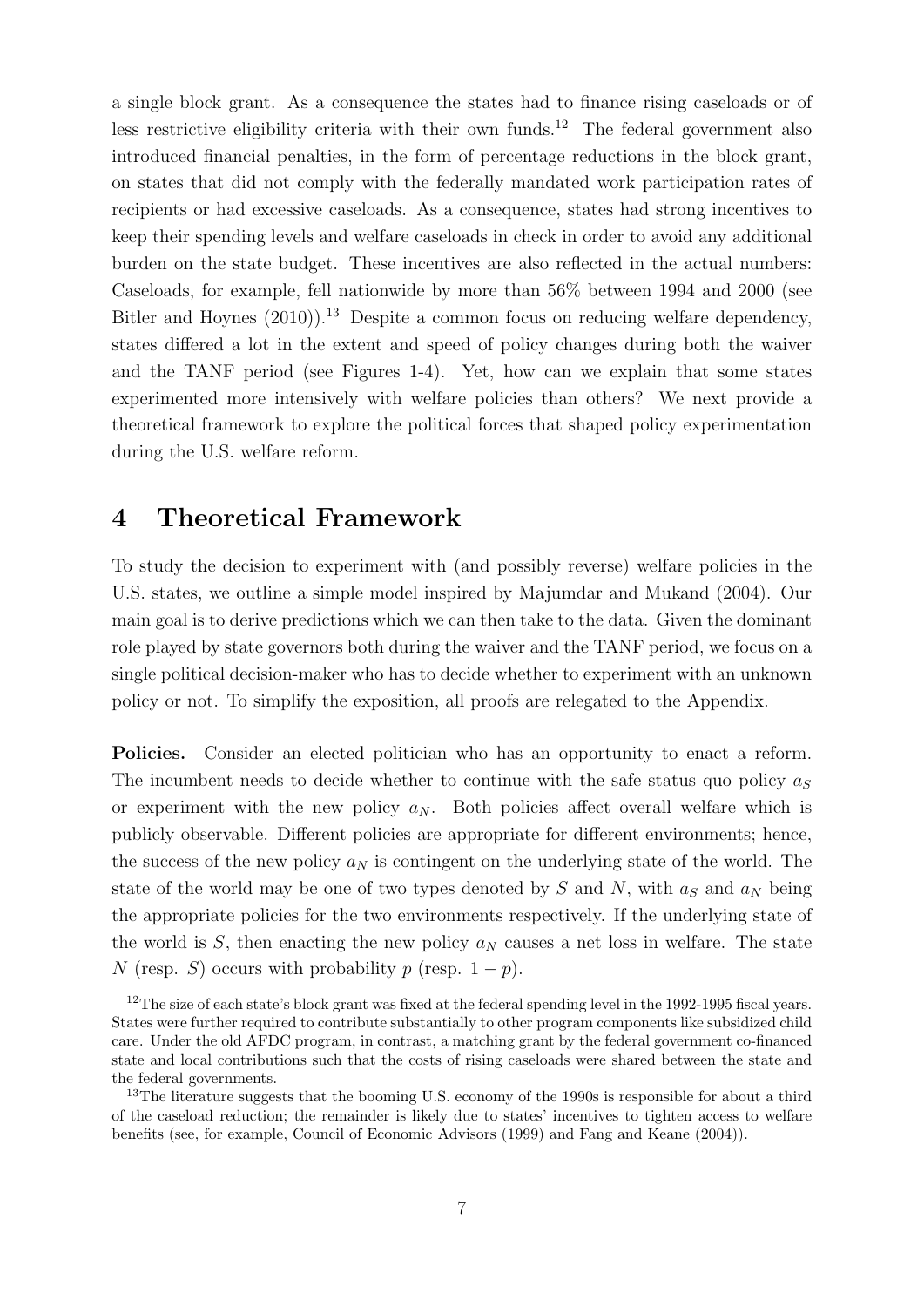The status quo policy  $a<sub>S</sub>$  is assumed to deliver a fixed welfare, normalized to 0, independently of the state of the world. No benefits from the new policy occur in state S. In state N, the new policy initiative delivers a benefit  $\Delta$ . However, this benefit occurs either in the short-term or in the long-term. The benefit realizes in the short term (resp. in the long run) with probability q (resp.  $1 - q$ ).

The total cost of enacting and continuing the new policy initiative is c which is incurred independently of the success of the reform. This cost may represent the additional training of the bureaucracy to effectively administer the new policy or other costs of implementation. The total cost c consists of short- and long-run costs so that  $\frac{c}{2}$  is incurred when the reform is implemented and again if the reform is maintained in the long term. If the reform is reverted back to  $a<sub>S</sub>$  instead, then the long-term cost is not incurred. However, the short-term benefit cannot be kept in the long term if the reform is reversed.

We make the following assumptions:

$$
p\Delta - c > 0,\tag{A1}
$$

$$
pq\Delta - \frac{c}{2}(1+pq) > 0,\t(A2)
$$

and

$$
\beta \Delta - \frac{c}{2} < 0,\tag{A3}
$$

where  $\beta = \frac{p(1-q)}{1-pq} < p$  is the probability that the state of the world is N conditional on a short-term failure of the reform.

Assumption (A1) implies that a reform that is continued has positive expected welfare gains ex-ante. Assumption  $(A2)$  implies that undertaking the reform and reverting back to the status quo in the face of short-term failure has positive expected benefits ex-ante. Finally, assumption (A3) implies that, if the benefit does not realize in the short term, the expected future benefit from continuing with the reform is negative.<sup>14</sup>

**Timing.** The game has three periods,  $T = \{0, 1, 2\}$ . At the beginning of the game  $(T = 0)$ , the incumbent politician has the opportunity to change the existing policy  $a_s$ . She receives a private signal about the appropriateness of the policies, i.e. the state of the world, and then faces the choice of either maintaining the status quo policy  $a_s$  or enacting the new policy  $a_N$ . If she decides to maintain the status quo, then the ex-post welfare is 0. On the other hand, if the new policy is enacted, a cost  $\frac{c}{2}$  is initially incurred. Then, the politician learns about the realization of short-term benefit from the reform at the beginning of  $T = 1$ . If the new policy turns out to be successful, the politician knows that the state is  $N$ , and therefore  $a_N$  is the appropriate policy. This implies that the benefit  $\Delta$  is secured by continuing the reform and incurring the long-term cost  $\frac{c}{2}$  at the

<sup>&</sup>lt;sup>14</sup>We implicitly assume that the parameters of the model take values such that assumptions  $(A1)$ , (A2), and (A3) hold simultaneously. This is the case for a large range of parameter values.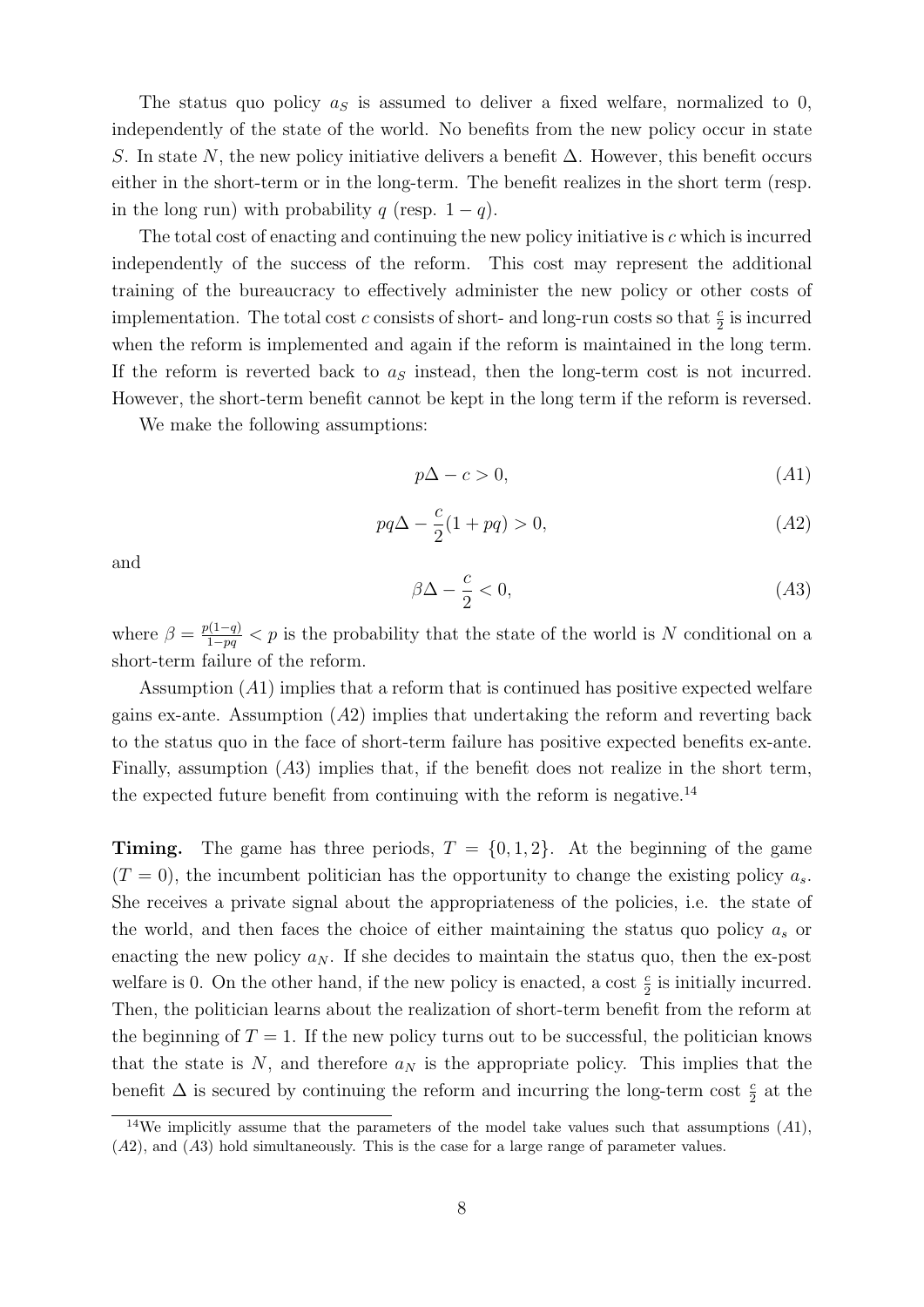beginning of period  $T = 2$ . However, in the case where the benefit does not realize in the short term, it is unclear whether the failure is because of bad luck or because the policy is not appropriate. The politician now has to decide whether to continue with the policy initiative  $a_N$  or to revert back to the initial status quo  $a_S$ . If she reverts back to  $a_S$ , ex-post welfare is  $-\frac{c}{2}$  $\frac{c}{2}$ . If she continues with  $a_N$ , the society again incurs a cost  $\frac{c}{2}$  and gets the long-run benefit only if the state of the world is  $N$ . The ex-post welfare is observed before the next election that takes place at the end of period  $T = 2$ , corresponding to the end of the incumbent's term in office.

**Politicians.** The economy has many politicians that differ in their capability to assess the appropriateness of policies for the economy, and can be either of high quality or of low quality. The incumbent politician knows her type. For simplicity, we assume that a high-quality incumbent knows the state of the world. On the other hand, a low-quality politician does not know anything ex ante, i.e. she only knows that the state of the world N is realized with probability p, and that in this state the benefit realizes in period 1 (resp. period 2) with probability q (resp.  $1 - q$ ).

The incumbent politician cares about both welfare of her constituency as well as her own future electoral prospects. The incumbent's objective function is

$$
\gamma(\text{Welfare}) + (1 - \gamma)(\text{Probability of Reelectron}),\tag{1}
$$

where  $\gamma \in [0, 1]$  is the relative weight that she puts on welfare.

Finally, at the beginning of the game  $(T = 0)$  the incumbent has earned a reputation among the electorate represented by  $\lambda \in [0, 1]$ . We assume that this reputation does not depend on future decisions taken by the incumbent and remains constant until the next election.<sup>15</sup>

Voters and Reelection Rule. The electorate consists of a representative voter that chooses either to reelect or throw the incumbent out of office at the end of the term  $T = 2$ . The voter cares only about ex-post welfare. We assume that the voter does not know that there are high- or low-quality politicians so that he does not think that the incumbent and the (large number of) potential challengers differ in competence. However, the voter may take into account the reputation of the politician when deciding to reelect the incumbent. Assuming the representative voter does not know that politicians differ in abilities simplifies the analysis considerably. Under this assumption, there is no signaling game in the policy choice of the incumbent: Both the challenger and the incumbent are perceived to be identical by the voter except in the case where the incumbent's reputation

<sup>15</sup>See Majumdar and Mukand (2004) for an analysis where the reputation of the incumbent changes with the decision to undertake reforms.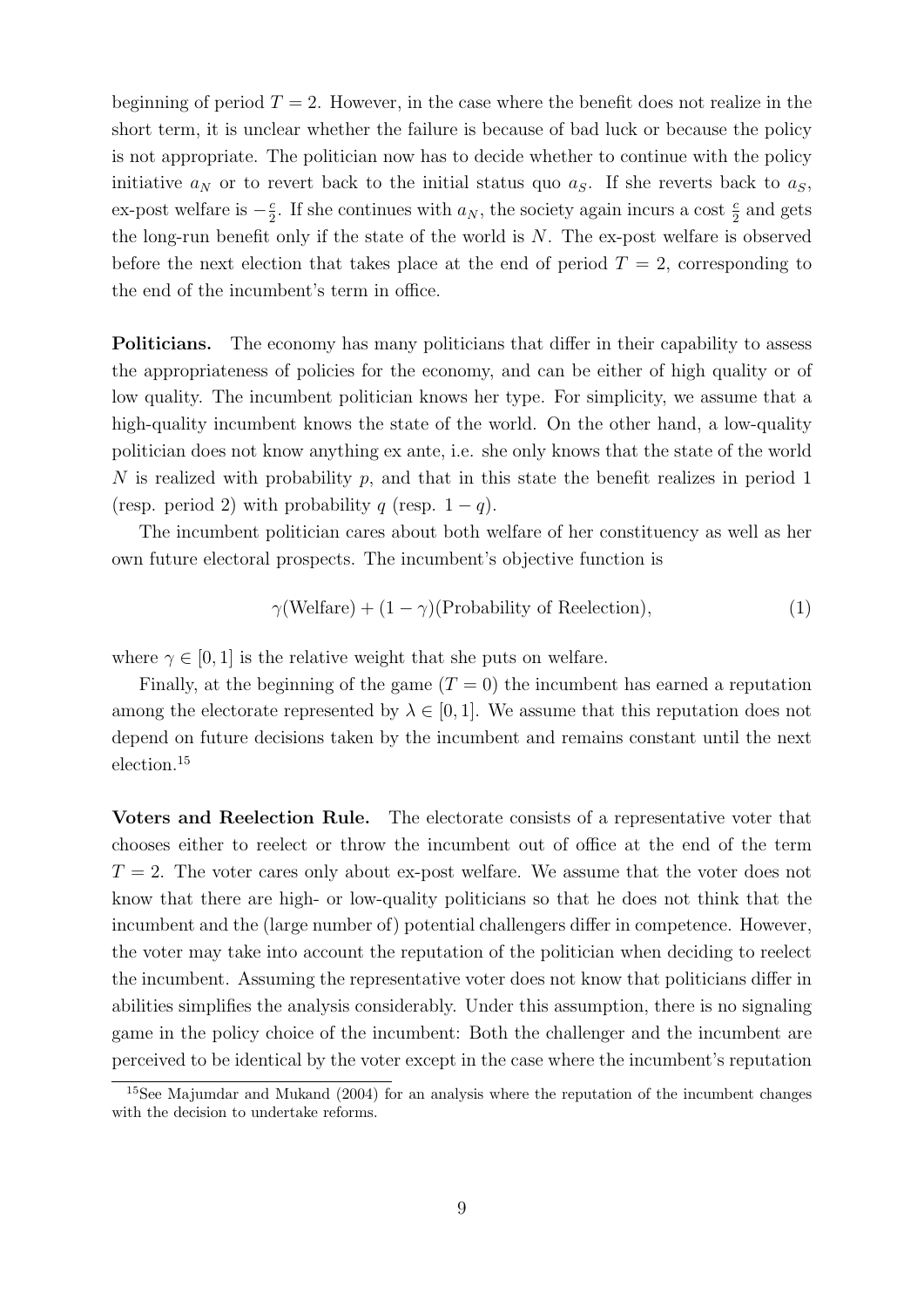is positive.<sup>16</sup>

We assume that the representative voter follows a simple reelection rule: Reelect the incumbent with probability 1 if ex-post welfare is positive; never reelect the incumbent if ex-post welfare is negative; and reelect the incumbent with probability  $\lambda$  if ex-post welfare is 0. This reelection rule is in the spirit of agency models where voters punish the incumbent for bad performance (see Persson and Tabellini (2000)).

### 4.1 Policy Choices of a High-quality Politician

We first analyze the decision of a high-quality incumbent.

**Proposition 1.** For any relative welfare weight  $\gamma$  and any reputation  $\lambda$ , a high-quality incumbent always undertakes a reform if and only if the state is N. In addition, a reform undertaken is never reverted back to the status quo.

A high-quality politician knows the state of the world. If the state of the world is S, since there are no welfare gains and therefore no electoral gains from a reform, she will never experiment. Proposition 1 shows that a high-quality incumbent has her objective fully aligned with the interest of the representative voter: There is no conflict of interest between maximizing voter welfare and her reelection chances.

### 4.2 Policy Choices of a Low-quality Politician

We now show that the decision-making of a low-quality incumbent may exhibit a conflict between maximizing welfare and reelection chances. In order to disentangle the different forces, we start by developing two polar cases: The one of a purely welfare-maximizing politician ( $\gamma = 1$ ) and the one of a purely office-motivated politician ( $\gamma = 0$ ).

Welfare-maximizing Politician. The following proposition presents the case where the policy choices of the incumbent are driven only by welfare considerations.

**Proposition 2.** A low-quality incumbent who only cares about welfare ( $\gamma = 1$ ) always implements the reform, and always reverts back to the status quo if the reform does not deliver the short-term benefit.

The decision-making policy described in Proposition 2 is the optimal one from a welfare perspective under the veil of ignorance. Indeed, for a low-quality politician who does not know the state of the world, the reform is welfare maximizing from an ex-ante perspective. However, it is welfare-maximizing to revert back to  $a<sub>S</sub>$  if the reform fails in the short run since the expected future benefit from the reform is then negative.

<sup>&</sup>lt;sup>16</sup>The signaling game where the representative voter makes inferences on quality of the incumbent based on the sequence of policy choices and the realized outcomes is analyzed in Majumdar and Mukand (2004). The predictions they derive are similar to the ones we obtain in the simplified model presented here.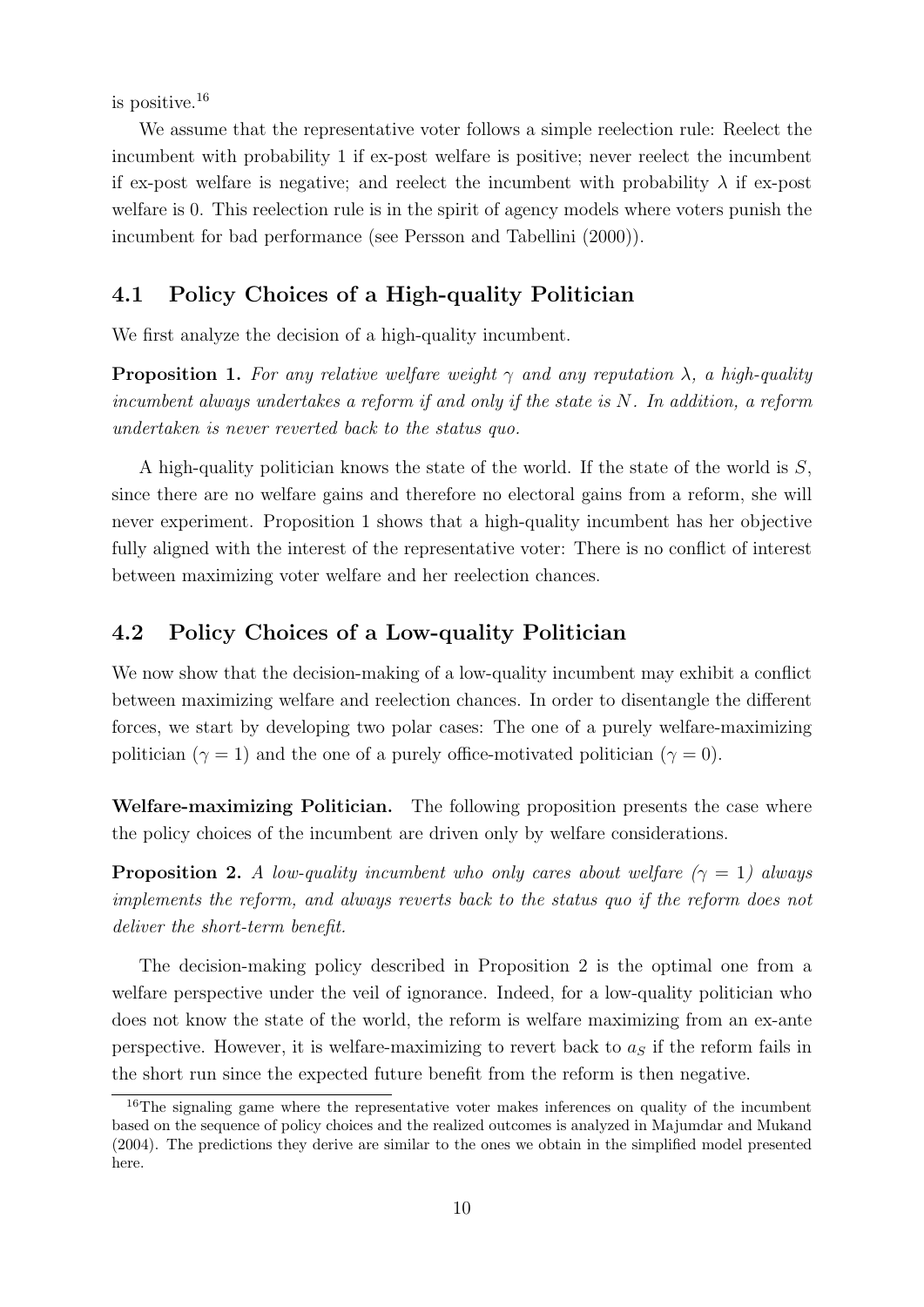Office-motivated Politician. The second benchmark case presents the policy choice of a purely office-motivated politician.

**Proposition 3.** A low-quality incumbent who is purely office-motivated ( $\gamma = 0$ ) implements the reform if and only if

$$
p \ge \lambda,\tag{2}
$$

and never reverts back to the status quo when the reform is undertaken.

Proposition 3 shows that it is the reelection motive of the low-quality politician that is responsible for policy persistence in the face of short-term failure. A low-quality politician might therefore not maximize voter welfare for two reasons. First, equation (2) implies that the politician's initial reputation can conflict with the decision to experiment with profitable reforms. Second, in the face of short-term failure a purely office-motivated politician does not take into account the expected welfare loss of continuing with the reform and "gambles" for reelection with the welfare of the electorate.

Corollary 1. Purely office-motivated politicians experiment less when they have higher initial reputation among the electorate. In particular, there exists a cut-off  $\lambda^* := p$  such that low-quality politicians try the reform if and only if their reputation is below  $\lambda^*$ .

Corollary 1 characterizes the cut-off  $\lambda^*$  which determines the reputation level that leads to inefficient policy experimentation. Indeed, following Proposition 2, an uninformed politician should always try the reform to maximize ex-ante welfare. However, a low-quality politician with a high enough initial reputation, i.e. above  $\lambda^*$ , will never experiment with the reform. As a consequence, reputation concerns result in too little policy experimentation from a welfare perspective.

Intermediate Politician. We now turn to the general case where the low-quality politician is concerned with both welfare and her reelection chances ( $\gamma \in [0,1]$ ). We focus on the decision to revert an experiment.<sup>17</sup>

Proposition 4. An incumbent politician with low-quality always reverts back to the status quo in face of a short-term failure of the reform if and only if  $\gamma \geq \gamma^*$ , where

$$
\gamma^* := \frac{1}{1 + \frac{c}{2\beta} - \Delta}.\tag{3}
$$

A low-quality politician who observes the short-term failure of her reform does not know whether the reform will be successful in the long term. This effect pushes her

<sup>&</sup>lt;sup>17</sup>For completeness we also treat the decision to experiment in Appendix A.2. We relegate this case to the Appendix because it does not yield any important insights for our empirical analysis beyond those discussed in Propositions 2 and 3.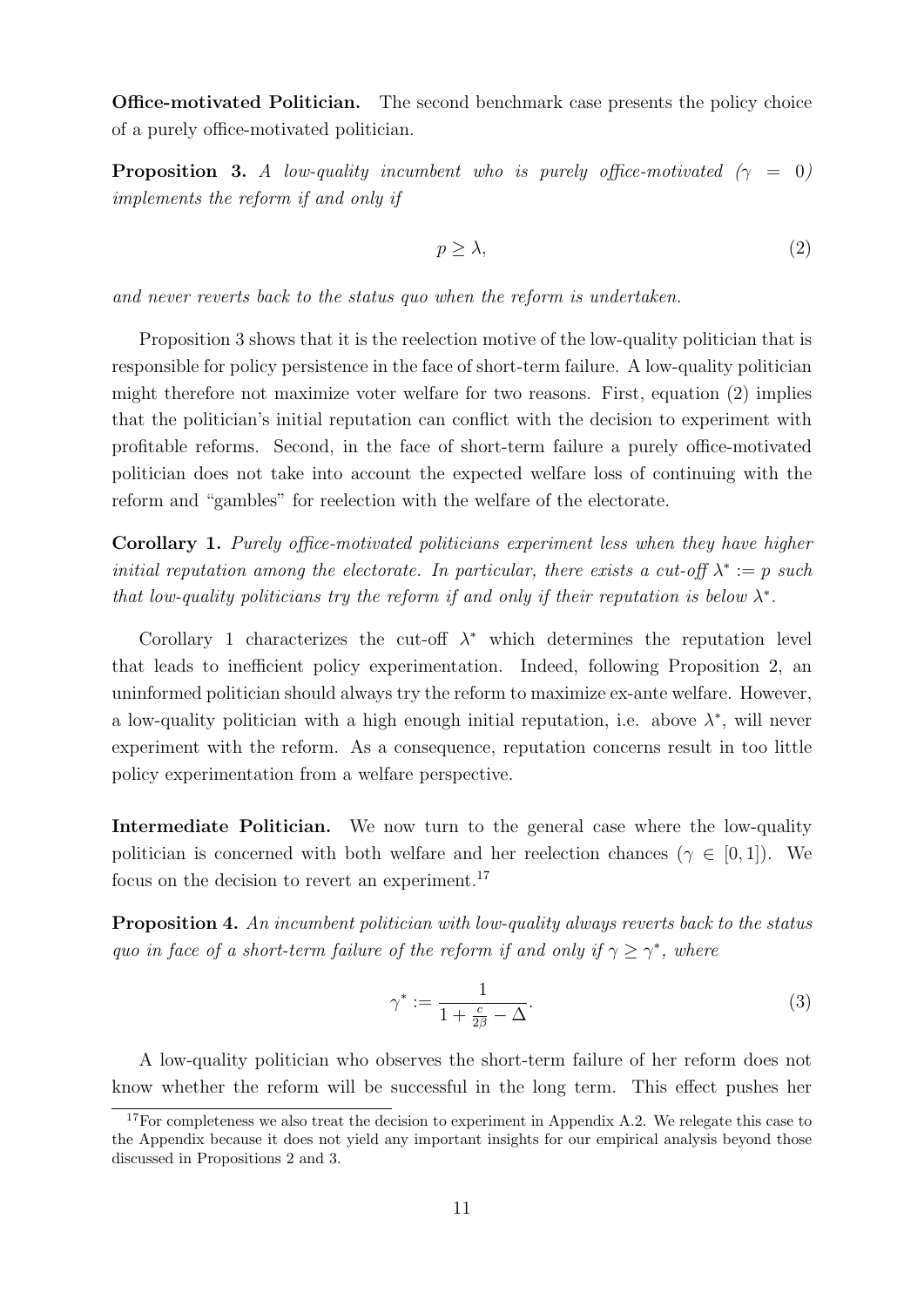to revert back to the status quo in order to increase expected welfare as described in Proposition 2. However, reelection concerns pull her towards sticking with the reform as in Proposition 3. Proposition 4 disentangles these two conflicting forces which affect the decision to revert back to the status quo or not. Equation (3) defines a threshold level  $\gamma^*$  so that for values of relative welfare weights above the threshold, the low-quality incumbent reverts the reform as welfare considerations outweigh reelection considerations.

Corollary 2. A low-quality incumbent is more likely to revert in the face of short-term failure of the reform when  $\gamma$  increases and  $\Delta$  decreases.

Corollary 2 shows how the likelihood of a policy reversal is related to the model parameters which leads to a better alignment of the objectives of the low-quality incumbent and the representative voter, as described in Proposition 2. High-quality politicians never revert an experiment (Proposition 1). In contrast, low-quality politicians make their reversal decision dependent on the welfare gains and costs of the experiment (Corollary 2).

### 4.3 Empirical Predictions

The propositions above characterize how reelection concerns affect policy experimentation and reversals, and identify four testable implications. The most important empirical prediction is that politicians with higher initial reputation are less likely to experiment. Politicians, especially if they are purely office-motivated, are less likely to reform because they weigh the risky reputation gains from an experiment against their safe initial reputation (Proposition 3 and Corollary 1). The reputation effect should in turn be weaker for politicians with a higher weight on voter welfare. As the experiment increases welfare ex-ante, politicians who are more concerned about welfare are more likely to experiment than politicians who care mostly about their own reelection (Proposition 2 as well as Proposition 5 and Corollary 3 in the Appendix for intermediate cases).

Our second prediction is that experimentation increases with the expected gain from experimentation. Among intermediate politicians, higher potential gains (either because the probability that the state of the world calls for a reform; or because the gains of a successful experiment are high) increase the threshold level for which welfare concerns outweigh reelection concerns (Corollary 3 in the Appendix).

A third prediction is that a low-quality politician may be more or less likely to experiment than a high-quality politician. The high-quality politician experiments when the state of the world is N which occurs with probability  $p$  (Proposition 1). The lowquality politician is more likely to experiment if  $\gamma = 1$  (Proposition 2) but less likely to experiment if  $\gamma = 0$  and  $\lambda \geq p$  (Proposition 3). Yet, a low-quality politician with a high weight on voter welfare is more likely to experiment than a low-quality politician who puts a low weight on voter welfare (Corollary 3 in the Appendix).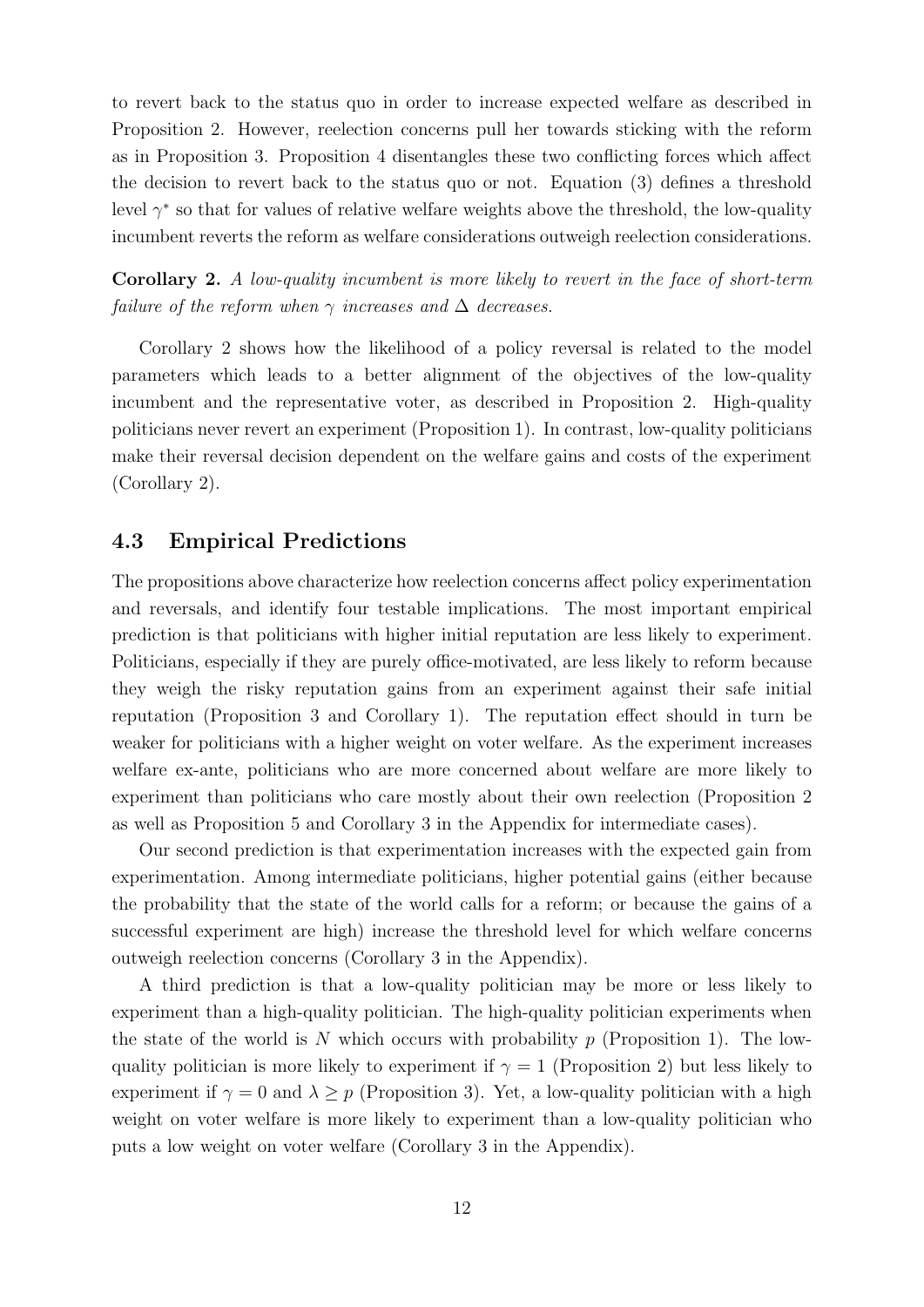Our final prediction relates to policy reversals: Low-quality politicians are more likely to revert an experiment than high-quality ones. Low-quality governors do not know whether the experiment is appropriate for the current state of the world; hence, she is more likely to have made a mistake. Also, a low-quality politician is less likely to revert if the potential welfare gains from an experiment are high (Proposition 4 and Corollary 2). In contrast, the initial reputation of the politician has no effect on the likelihood of a reversal. The reason is that a low-quality politician who reverts back to the status quo is voted out of office for sure. A low-quality politician who does not revert is either successful in the long run (in which case she is reelected for sure) or is not successful (in which case she is voted out of office).

We next introduce our data and discuss our empirical strategy to test these predictions on policy experimentation and reversals in the context of the U.S. welfare reform.

## 5 Data Sources and Empirical Strategy

### 5.1 Data Sources

To test our predictions, we collect a comprehensive dataset of welfare policy rules, political conditions and socio-economic characteristics for all U.S. states between 1978 and 2010. Here, we introduce our key variables. The appendix provides more details about the data sources and the construction of all variables used in the empirical analysis.

Policy experimentation and reversals. To measure policy experimentation during the AFDC period, we use the number of waivers in each state (from Koerper (1996), Crouse (1999), and Lieberman and Shaw (2000)). Our measure counts waiver applications irrespective of whether the state planned to implement it only in specific counties or the state as a whole. To reduce any bias by the federal review process, we include waiver applications that have been approved and implemented, but also those that were denied by the Secretary of Health and Human Services or withdrawn by the state. Figure 2 shows the distribution of waivers across states. Most states only apply for one waiver within a year while twenty states applied for two waivers within the same year. Our measure of policy experimentation prior to 1996 is then a simple count variable of the number of waivers a state applied for in a year. If a state did not apply for a waiver, the count variable is set to zero. On average, stares applied for 0.2 waivers per year during the 1978-1996 period.

Identifying a policy experiment after the federal welfare reform in 1996 is more challenging. We obtain information on welfare policy rules in each state and year from the Welfare Rules Database of the Urban Institute (Urban Institute (2015)) which provides the most comprehensive and up-to-date information on state welfare rules for the post-1996 period. The database contains literally hundreds of rules about eligibility, benefit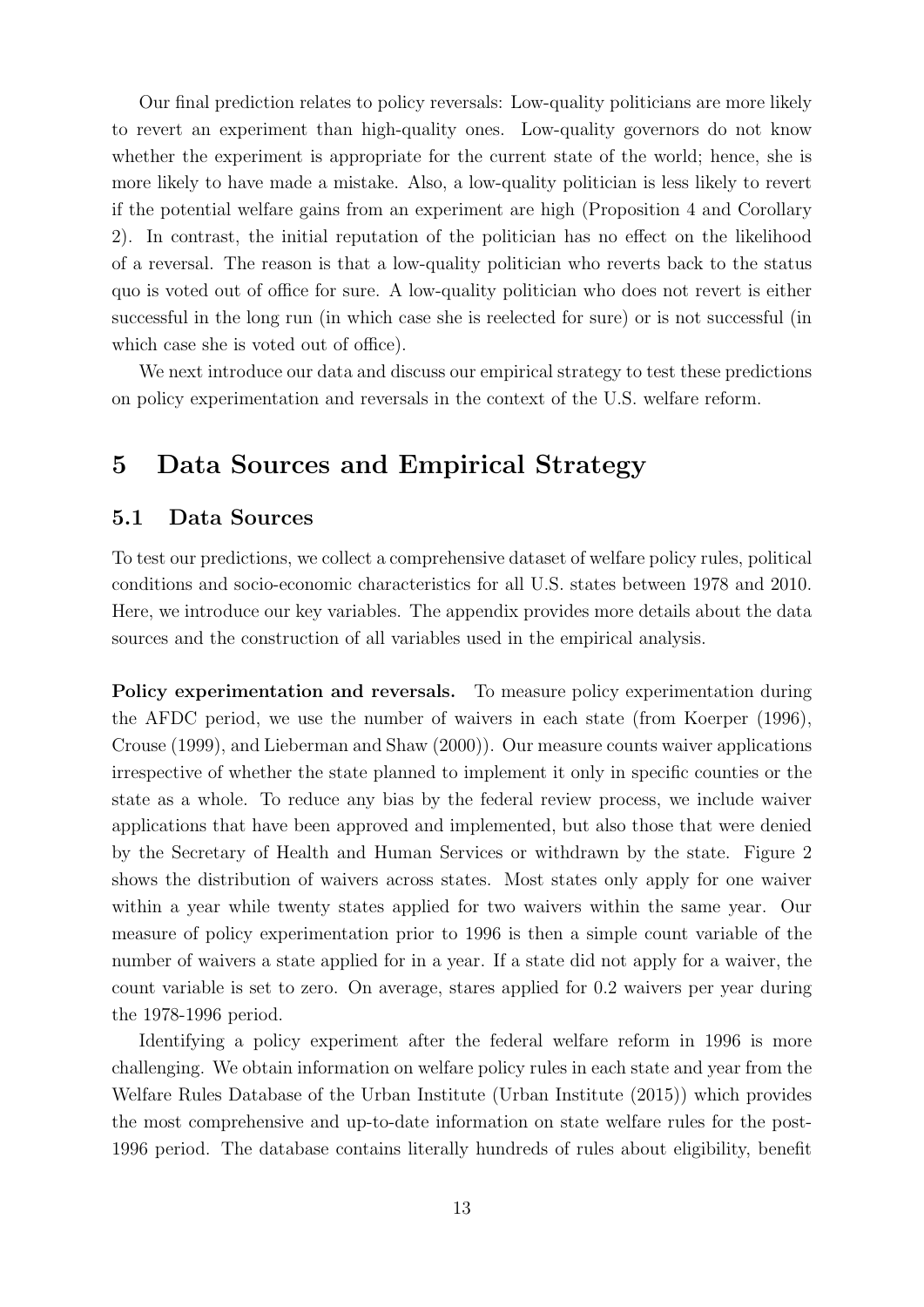calculations, sanctions and time limits and many other requirements. For our analysis, we focus on a subset of policy rules that were at the center of the public and academic debate during the reform period (see the discussion in Bitler and Hoynes (2010); Fang and Keane (2004); or Grogger and Karoly (2005) for examples): (1) Whether the state adopted a family cap, which limits the additional benefits if a child was conceived and born while the parent is on welfare. (2) The rules imposed for time limits on benefit receipt. (3) The type of work requirements adults had to fulfill in order to remain eligible for benefit receipt. (4) The primary sanctions imposed if a household did not fulfill the work requirements. The data appendix and Table A1 provide more details about each individual policy rule.

To illustrate how we measure an experiment or reversal, take the example of family caps which did not exist under the old AFDC program. A family cap limits the amount of additional benefit a recipient household may receive if an additional child is born in the household while on welfare. Between 1996 and 2010, twenty-four states (among them, California, Florida and Illinois) adopted a family cap, eight of these twenty-four states (among them, Illinois and Maryland) later abolished the family cap previously adopted. We then code a policy experiment if a state first adopts a family cap in any year after 1996 and zero if no family cap was adopted; we code a policy reversal if a state (that had adopted a family cap until 1996 or later) abolishes it in any year between 1997 and 2010. We code policy reversals of other welfare rules in a similar way: A tightening of a policy rule in a specific year is coded as an experiment, abolishing that restriction in a later year is coded as a policy reversal.<sup>18</sup> Figure 3 shows that many policy experiments occur shortly after the PRWORA reform, while policy reversals are rare throughout the whole period. Figure 4 demonstrates that experimentation again varied a lot across states; it was much more common in some states (Pennsylvania, for instance) than others (like New York).

Electoral incentives and potential gains. Our main independent variables are the governor's initial reputation (an empirical counterpart to  $\lambda$ ), the importance of reelection concerns (a proxy for  $1 - \gamma$ ); some measure indicating the potential gains

<sup>&</sup>lt;sup>18</sup>Note that we can measure the adoption and abolishing of specific policy rules unambiguously only when they are covered by the Welfare Rules Database of the Urban Institute. Changes in policy rules during the waiver period are not captured systematically in the database because the information contained in the waiver application cannot be merged to the Welfare Rules Database in a consistent manner. The coverage of rules is most complete and reliable after 1996. Hence, if a state both adopted and abolished a family cap prior to 1996, we will not capture this policy change in our measure of policy reversal. Anecdotal evidence however suggests that policy reversals were rare before 1996 as many waivers only expired after the federal TANF reform. Similarly, we might have a bias in our post-1996 policy experimentation measure as well. Suppose a state experiments with a policy rule, say a family cap, using a waiver, but did not have a family cap in 1996 (as coded in the Welfare Rules Database). If the waiver provisions are still in place in 1996, any changes will be captured by our experimentation measure; if in contrast, the waiver expired before 1996 and the state again adopted a family cap after 1996, we would code it as an experiment (even though the state has tried this experiment before in the waiver period).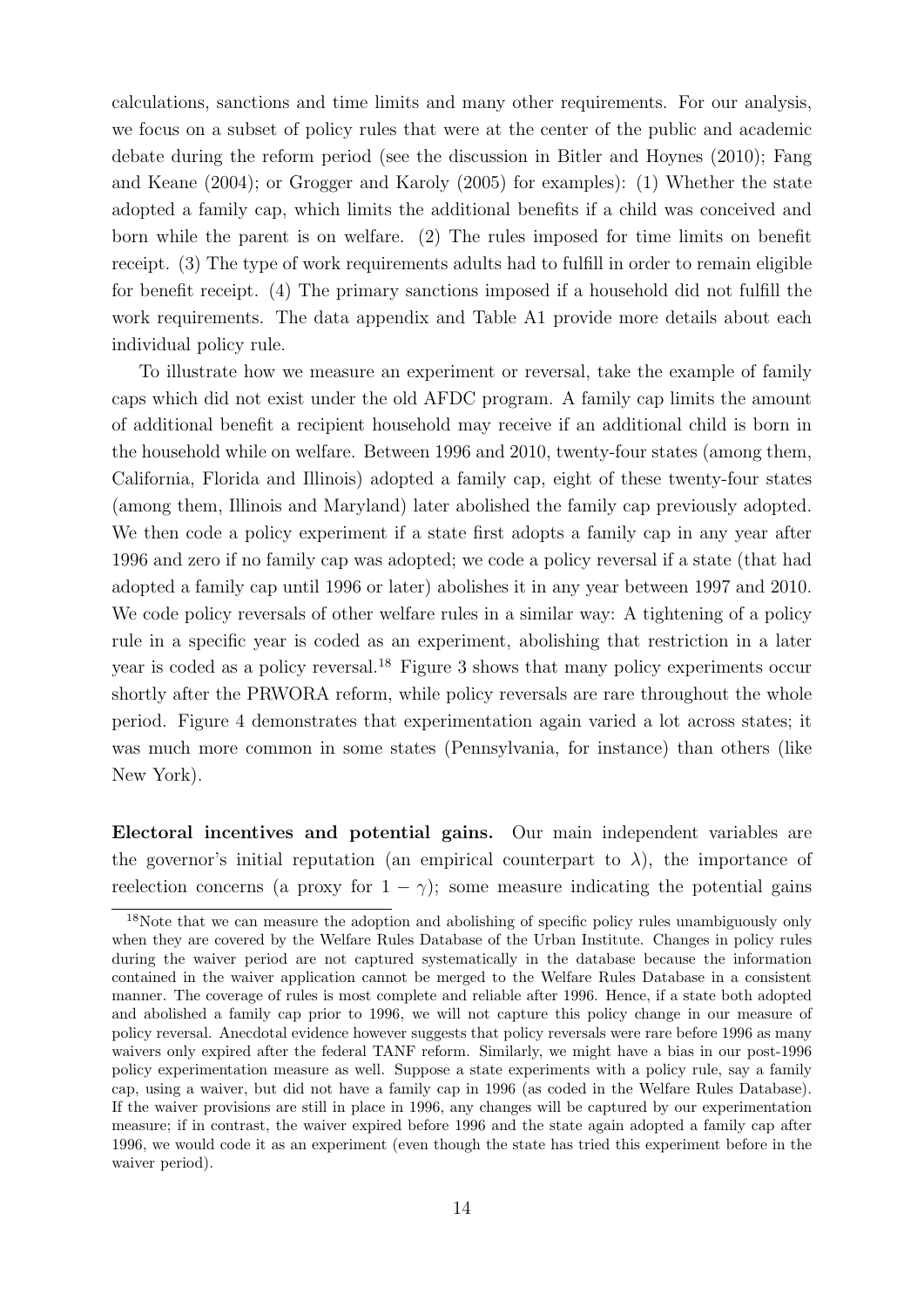from experimentation (a proxy for  $\Delta$ ); and finally, a proxy for the governor's knowledge whether the state of the world calls for an experiment. All of these concepts are difficult to measure as they are ultimately unobservable to the researcher.

We use the vote margin in the past gubernatorial race to proxy the governor's initial reputation. Governors who were elected with a larger majority are also more likely to be reelected conditional on the state of the world and the type of challenger. To rule out that the past vote margin just captures electoral competition in a state, we further control whether the party of governor switched during the past electoral races.

To measure reelection concerns among governors, we use information on whether a state governor faces a binding term limit in her current term in office, i.e. whether she is a lame duck. Lame ducks might still have some electoral incentives, for example, because they plan to run for another office at a higher level. All we need for our analysis is that lame ducks care somewhat less about their electoral prospects than governors who can and want to remain in office in their current state.

The most difficult task is to find a proxy for the potential gains of a policy experiment. An important motivation for state governors to apply for a waiver was to reduce caseloads and hence, welfare spending. The incentive to reduce state spending became even stronger during the TANF period because states have to cover all welfare expenditures exceeding the federal block grant.<sup>19</sup> We therefore use a state's AFDC/TANF spending (lagged by two years) to proxy potential gains from policy experimentation. The idea here is that a state who spends a lot on welfare is more likely to search for policy rules to effectively reduce its welfare burden because of financial constraints; or, because voters may benefit in some other way from an effective reduction in welfare spending.

Finally, we require a measure of governors' competence to identify when an experiment is called for. We use the years a governor has spent in all political offices before being elected as governor (see also Smart and Sturm (2013) for a similar approach). The accumulated number of years in prior political offices is a good indicator of the governor's ability to recognize the state of the world (and when an experiment is called for) either if elections select the most able candidate; or if candidates acquire competence in political decision-making under uncertainty over time (see, for example, Alt et al. (2011) for recent evidence). While voters may in principle observe her tenure as a governor, they are unlikely to know exactly how much political experience a governor has accumulated prior to being elected.<sup>20</sup>

<sup>&</sup>lt;sup>19</sup>The block grant was also cut if states did not reach the federally mandated employment rates among benefit recipients, for example.

 $^{20}$ A few recent studies use formal educational qualifications as a proxy for quality instead (see Galasso) and Nannicini (2011) and Gagliarducci and Nannicini (2013) for Italian politicians or Kotakorpi and Poutvaara (2011) for Finnish members of parliament). In our analysis, educational qualifications were never found to be statistically or economically relevant for policy experimentation. One possible explanation is that most governors in our sample are highly skilled: Only 6% do not have a college degree or more, while almost 50% have a master or other postgraduate degrees. In contrast, the average local politician in Italy only has a high-school degree; in the Finnish parliament, about 20-30% of its members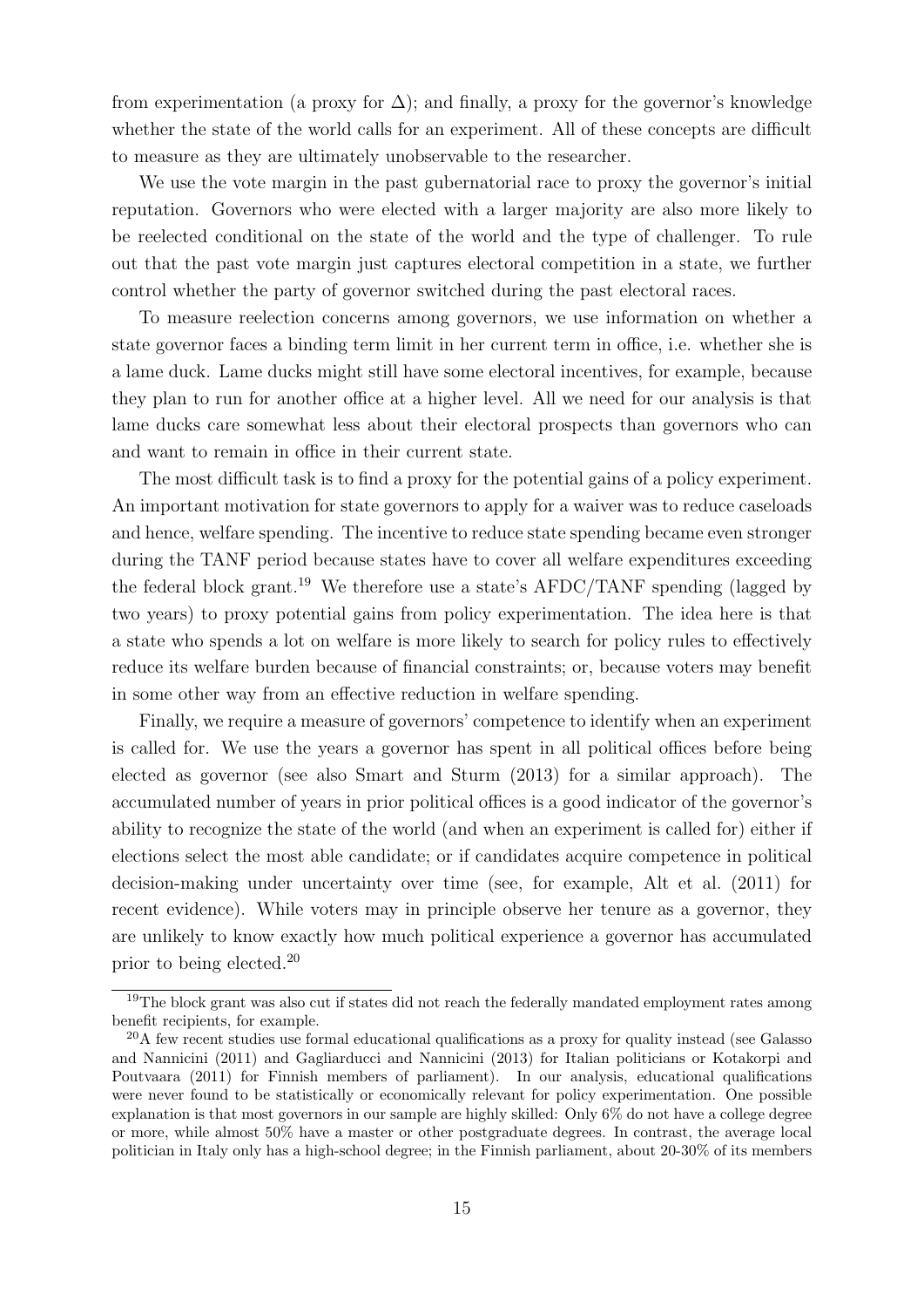Control variables. To control for other potential influences on the decisions to experiment and reverse a policy, we collect information on the political and socio-economic characteristics in each state. Our first set of control variables consists of several measures of state ideology. We obtain the governor's party and a measure of governor ideology (based on Berry et al. (1998)) which takes into account that governors belonging to the same party might have different ideologies. The ideology measure varies between 0 and 100 where larger values represent a more liberal attitude. We also use Berry's measure of citizen ideology as well as the voter support for the Democratic candidate in the last Presidential election as additional measures of state ideology.

To control for legislative influences, we use measures of party composition and political polarization. Polarization is measured as the Democratic seat share in the lower (upper) chamber calculated as deviation from 50%. We further code whether the government in the state is politically divided between Democrats and Republicans; and a measure of competitiveness in state legislative elections using the Holbrook-Van Dunk index (see Holbrook and Van Dunk (1993)).

States might also learn from or imitate other states. To analyze these cross-state spillover effects, we define geographic neighbors (states sharing a boundary), states similar in population size (based on population in 1978) and ideological neighbors in the same Census region (with a similar voting record in the 1978 presidential election).

Finally, policy experiments might also be influenced by the local demand for welfare. To control for the influence of the local population, we collect information on personal income per capita, the size and composition of the population, the share of immigrants, the share of unmarried births and income inequality (measured as household income at the 90th over the 10th percentile). Table A2 contains summary statistics of all variables used in our analysis separately for the waiver (1978-1996) and TANF period (1997-2010).

### 5.2 Empirical Strategy

For the empirical analysis, we use a simple difference-in-difference approach. To test our first prediction, we estimate variants of the following model:

$$
Experiment_{st} = \alpha_1 Republic_{st} + \pi_1 LD_{st} * Republic_{st} + \phi_1 LD_{st} + \mu_1 Gains_{st} + t_t + \theta_s + \varepsilon_{1st}, \quad (4)
$$

where  $Reput_{st}$  measures the governor's initial reputation,  $LD_{st}$  is an indicator whether the governor faces a binding term limit and  $Gains_{st}$  measures the potential gains from experimentation.  $\theta_s$  denotes state fixed effects and  $t_t$  year fixed effects. We expect policy experimentation to decrease with the incumbent's reputation, i.e.  $\alpha_1 < 0$ . A politician with high initial reputation will be reluctant to engage in risky policy experiments, while a

have at least a masters degree. Hence, formal educational credentials might be more a prerequisite for becoming governor rather than a signal of competence. Furthermore, voters are probably more aware of the educational credentials than of the governor's prior political experience.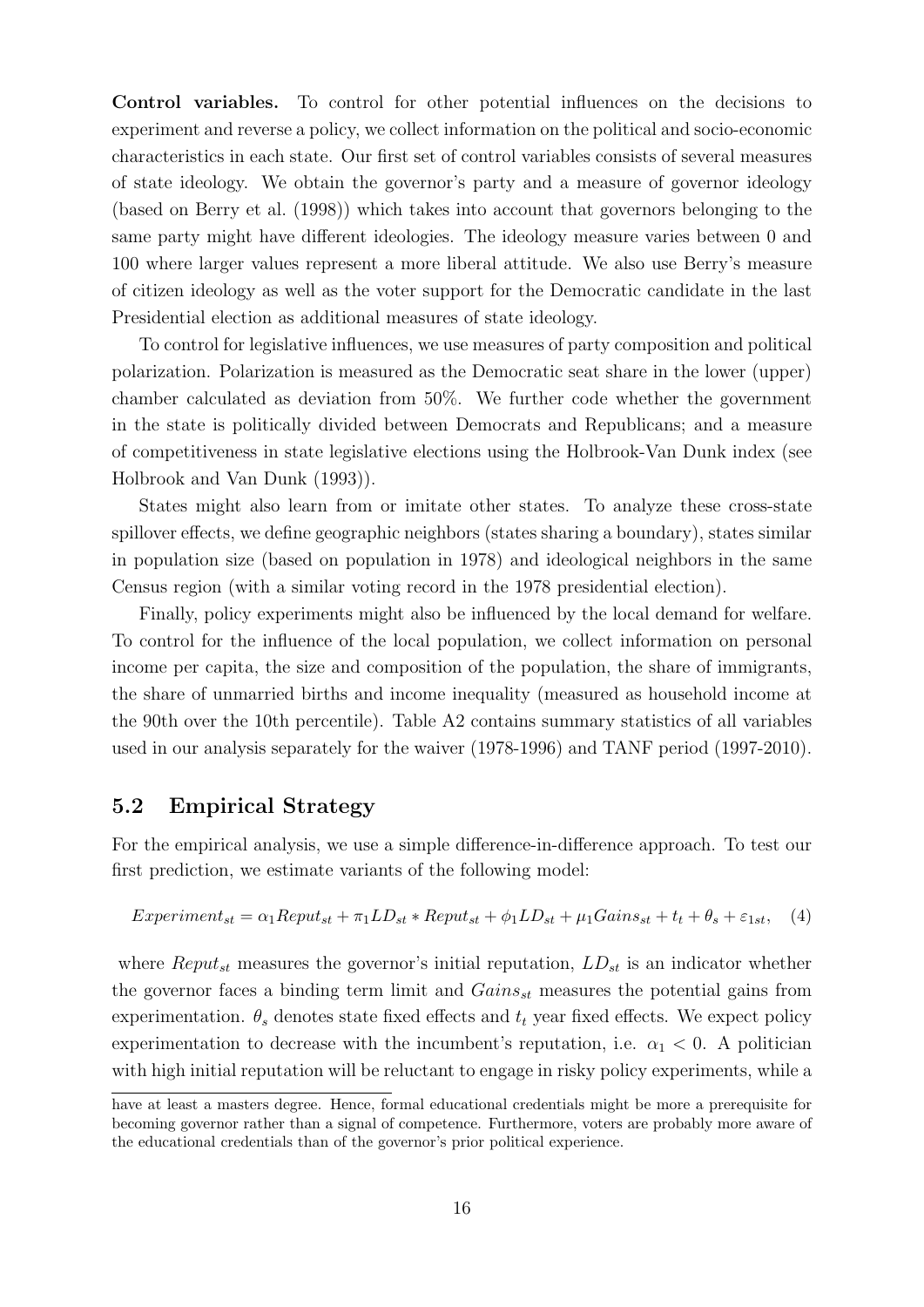politician with low reputation is more likely to experiment hoping to boost her reelection chances. In addition, we expect the reputation effect to be weaker for governors who cannot be reelected and hence worry less about their reputation, so  $\pi_1 > 0$ . Our second prediction is that the likelihood of an experiment increases with the potential gains from experimentation, i.e.  $\mu_1 > 0$ .

One might worry that reverse causality could bias our estimates in equation (4). We address these concerns in two ways. First, we lag the explanatory variables (initial reputation and potential gains) to ensure that contemporaneous shocks do not influence both experimentation and the independent variables. Obtaining the status of a lame duck in turn is largely determined by the term limit provisions in each state. Second, we think that a potential endogeneity bias should work in the opposite direction than the effects we predict from our model in Section 4. We expect that higher AFDC or TANF spending in the past increases the likelihood of experimentation; in contrast, experimentation today should reduce future spending as a tightening of rules and eligibility criteria reduces future caseloads or the number of beneficiaries. Similarly, if a governor campaigns on implementing welfare experiments, we would expect that the decision to experiment with welfare rules will boost her future vote margin. Our model in contrast predicts that the past vote margin reduces experimentation because of the potentially reputational costs of failure. In both scenarios, our estimates for the potential gains from experimentation and the reputation effect should be a lower bound (in absolute terms).

Whether governors with less experience are more or less likely to experiment than a governor with a lot of experience is a priori unclear. However, we should observe that governors with little experience are more likely to experiment if they are less concerned with reelection. To test this prediction, we estimate variants of the following model:

$$
Experiment_{st} = \alpha_2 L Exp_{st} + \pi_2 L Exp_{st} * LD_{st} + \phi_2 LD_{st} + \mu_2 Gains_{st} + t_t + \theta_s + \varepsilon_{2st},
$$
 (5)

where  $LExp_{st}$  is equal to one if the governor has less political experience (below the median) and zero otherwise. All other variables are defined as before. We expect politicians who have little experience but cannot be reelected to experiment more,  $\pi_2 > 0$ , while the sign of  $\alpha_2$  is theoretically ambiguous. Again, we should observe that higher gains make experimentation more likely, i.e.  $\mu_2 > 0$ .

Could the coefficient on political experience in equation (5) be affected by endogeneity? Recall that we calculate a governor's experience as the number of years in political office prior to being elected as governor. Hence, political experience can be considered predetermined (conditional on being elected as governor in the first place). $^{21}$ 

Our final prediction covers policy reversals which we implement using variants of the

 $^{21}$ Reverse causality would be an issue if welfare reform and the option to experiment change the selection of candidates into gubernatorial races with respect to their prior political experience. We think this is a rather unlikely scenario.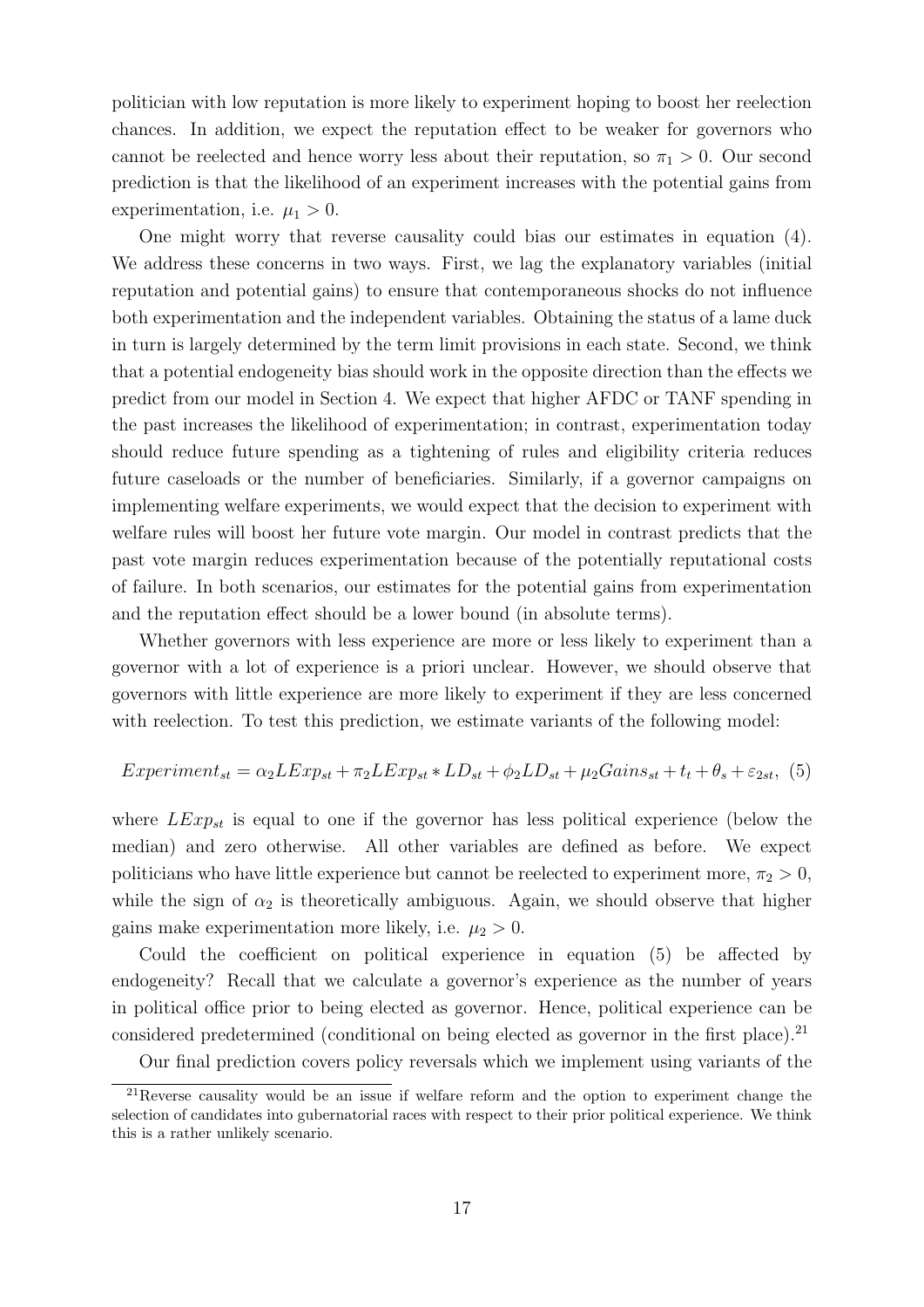following model:

$$
Reversal_{st} = \alpha_3 L Exp_{st} + \pi_3 Gains_{st} * L Exp_{st} + \mu_3 Gains_{st} + t_t + \theta_s + \varepsilon_{3st},
$$
 (6)

where all variables are defined as before. Governors with less experience are more likely to revert a policy that failed; hence, we expect that  $\alpha_3 > 0$ . Yet, the higher the gains from a successful experiment, the less likely a policy reversal becomes; so,  $\pi_3 > 0$ . We now turn to our empirical results.

## 6 Empirical Results

#### 6.1 Experimentation during the Waiver Period

Table 1 shows the results for policy experimentation during the 1978-1996 period. The dependent variable here is the number of waiver applications under AFDC. All specifications control for state and year fixed effects as well as governor age to adjust for general experience. In line with our model, we find that governors with high initial reputation among voters experiment less in the waiver period (see equation (4)). The relationship becomes slightly stronger when we control for swing states by including an indicator whether the governor has changed over the past two electoral cycles. Hence, the reputation effect cannot be explained by the fact that swing states with tougher electoral competition experiment less. Instead, policy experiments in a state are less likely because the current governor has more to lose (in terms of reelection chances) if her reputation is high and the experiment turns out to be a failure.

The second specification (reported in columns (3) and (4)) shows that the reputation effect is indeed much stronger for governors who are not lame ducks. The effect is economically sizable. An increase in the past vote margin by an interquartile range (75p-25p) reduces policy experiments among reelectable governors between 40% and 42%.<sup>22</sup> For lame ducks in contrast, the sum of the coefficient on the vote margin and the interaction effect of vote margin and lame duck is very small for all specifications. The last two columns show that the reputation effect is unchanged if we also control for the potential gain from experimentation. As predicted by the model, higher potential gains (as measured by past AFDC spending) are associated with more experimentation. An increase in welfare spending by an interquartile range increases experimentation by 50%.<sup>23</sup>

Table 2 tests our third prediction (see equation (5)) which links policy experimentation to the governor's experience. In line with the model's predictions,the first two columns

<sup>&</sup>lt;sup>22</sup>The interquartile range of the past vote margin in our time period is 9.1 percentage points, while the mean number of waivers per year is 0.2. Hence,  $(-0.0093*9.1)/0.2=0.4232$ .

 $^{23}$ The interquartile range of welfare spending during the 1978-1996 period is 250 (US\$ million). Hence, we get  $250*0.0004/0.2=0.50$ .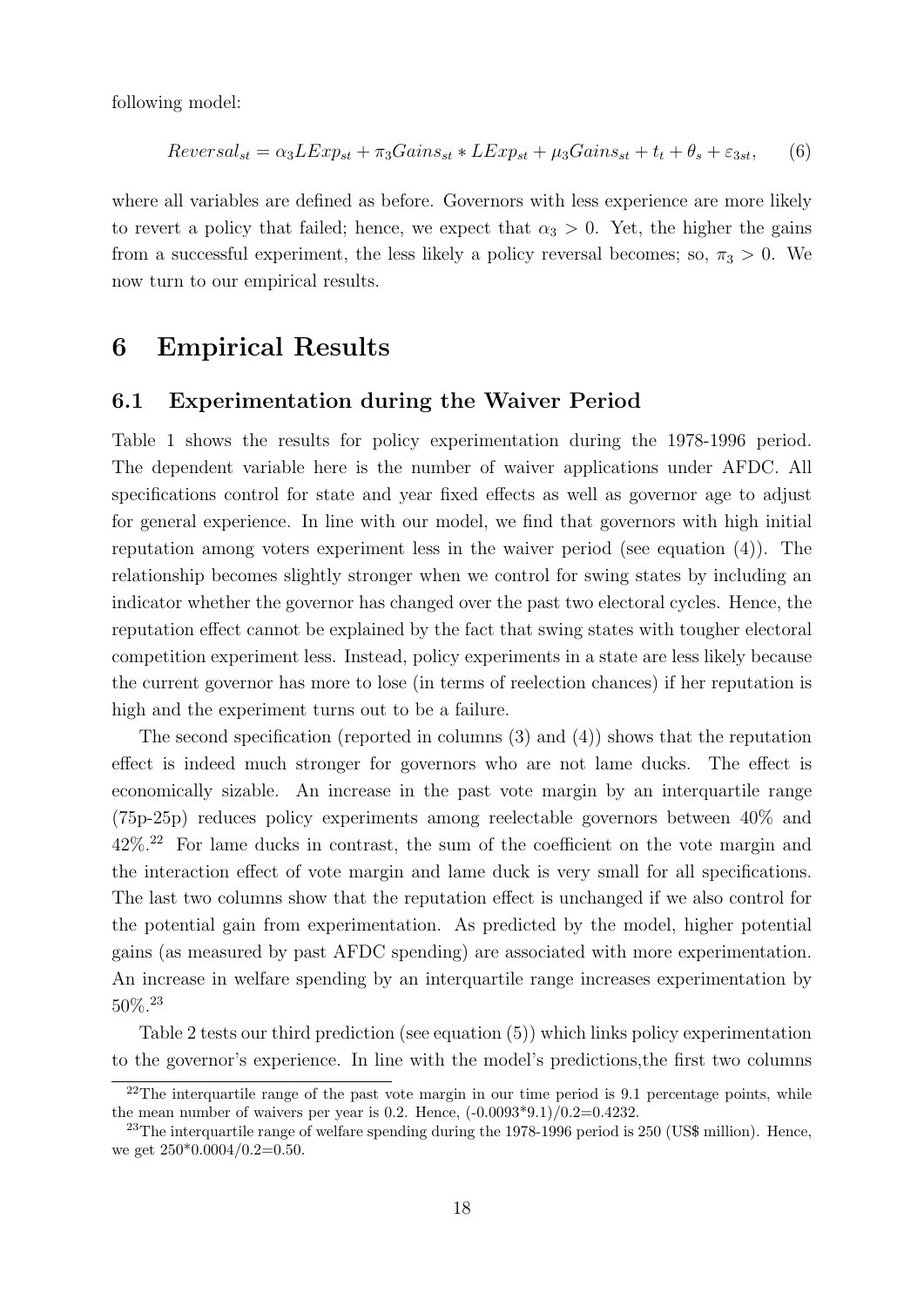confirm that the prior political experience of the governor alone is not systematically associated with a policy experiment. Governors with little experience who cannot be reelected however, indeed experiment more (see columns (3) and (4) of Table 3). The size of the effect is again economically significant: Governors who have little experience and cannot be reelected are  $43\%$  more likely to experiment than other governors.<sup>24</sup>

The last two columns test all three predictions jointly to check whether each factor has a separate influence on the decision to implement a policy experiment. The results confirm that a high initial reputation (the first prediction), higher potential gains (the second prediction) and lame ducks with little experience (the third prediction) have a statistically and economically significant influence on the decision to apply for a welfare waiver. The size of the effects in the joint model is similar to those in the previous specifications suggesting that multicollinearity between the variables is not an issue. While the dependent variable in Table 1 and 2 is a count variable, we find very similar results if we use a binary indicator for a waiver experiment instead (see Table A3 in the appendix for the results).

### 6.2 Experimentation and Reversal during the TANF Period

Our results thus far indicate that reputation concerns play an important role for applying for a welfare waiver during the AFDC period. Do we observe a similar pattern after the 1996 reform when states could (and had to) choose their own welfare rules?

Table 3 reruns the same models where the dependent variable is now the number of policy experiments during the TANF period. For reputation, we find very similar results as for the waiver period. A higher initial reputation reduces the probability to engage in risky experiments (see column (1) of Table 4); and the negative effect of initial reputation is especially strong among governors who might and can be reelected (see column (2) of Table 4). We also find some support for the prediction that higher TANF spending encourages experimentation with new policy rules (see column (3) in Table 4).

Economically, both reputation and potential gains have, however, a much weaker effect on policy experimentation during the TANF period. An increase in the vote margin by an interquartile range reduces experimentation during the TANF period by only 18%. An increase in potential gains by an interquartile range in turn increases experimentation by about 22%.<sup>25</sup>

We find generally weaker support for the prediction that governors who have little experience and cannot be reelected are more likely to experiment. While the coefficient on the interaction term (in column (4) of Table 4) is positive, it does not reach statistical

<sup>&</sup>lt;sup>24</sup>Both competence and lame duck are binary indicators. Hence, summing the main effects and the interaction effect and dividing by the mean number of waivers, we get:  $(-0.09+0.1968-0.0203)/0.2=0.4325$ .

 $^{25}$ During the TANF period, the interquartile range of the past vote margin is 11.31 percentage points. The mean number of experiments per year is 0.497. Hence,  $(-0.0078*11.3)/0.497=0.178$ . Similarly, the interquartile range of TANF spending (in US\$ million) is 356.76. Hence, 0.003\*356.76/0.497=0.215.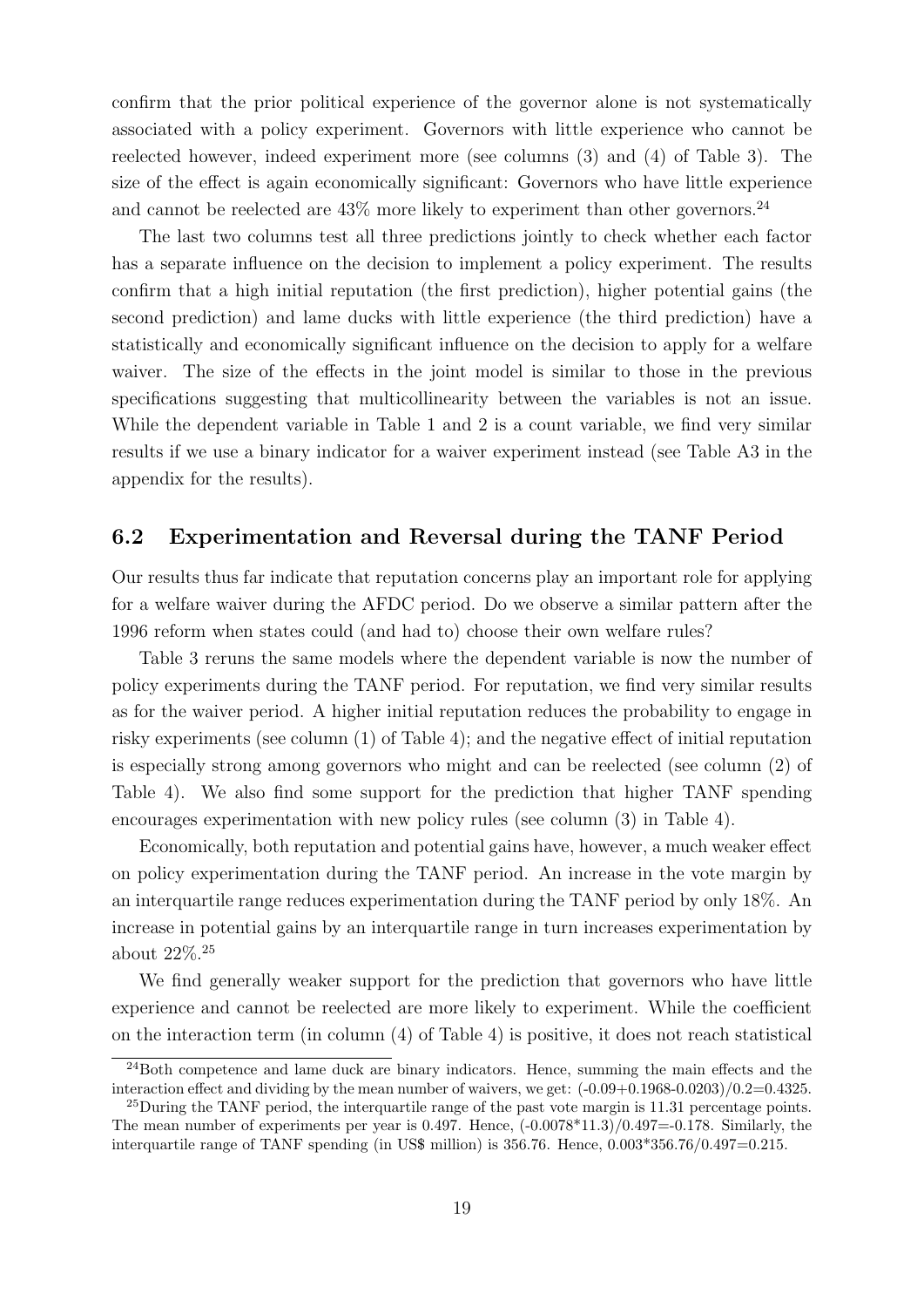significance at conventional levels. Similarly, once we include all controls simultaneously only the reputation effect remains statistically and economically important (see column  $(5)$  of Table 4).<sup>26</sup>

One possible explanation for the weaker effects on policy experimentation during the TANF period is that changes in policy rules were no longer a salient issue for reelection. In our theoretical model, experimentation is decisive whether a politician is reelected or not. After the federal PRWORA reform in 1996, welfare policy in the U.S. states might have turned from a highly controversial political topic to a more practical issue of managing and administrating welfare cases which created little voter attention during election campaigns.

For the TANF period, we can also test our last prediction about policy reversals (see equation (6)). An important caveat is that in the model, the decision to revert a policy experiment is only taken when the experiment does not deliver short-term benefits. Unfortunately, we do not observe whether the experiment failed in the short term or not. Our reversal measure therefore contains substantial measurement error which reduces the precision of our estimates. To reduce this concern, we focus here on substantial changes in welfare rules to define a policy reversal. The reason is that substantial adjustments in welfare rules are more likely to imply a failure of existing rules than minor adjustments which might simply reflect administrative changes or convergence to a perceived optimum.<sup>27</sup> Nevertheless, we view the results for reversals as being more suggestive in nature.

Table 4 reports our estimates where the dependent variable is now the number of policy reversals in a state and year.<sup>28</sup> Governors with little prior experience are more likely to revert an experiment. This result is in line with our model as low-quality governors are more likely to have made a mistake (by implementing an experiment in the wrong state of the world) and hence, are more likely to revert a policy. In the second specification, we also include the initial reputation of the governor which, according to our model, should not play a role for the decision to reverse a policy experiment. And indeed, the correlation between initial reputation and a policy reversal is very weak (relative to the effect on policy experimentation in Table 2, for example) and never close

<sup>26</sup>We also construct two alternative experimentation measures: The first one restricts experiments to the first change in a rule but ignores subsequent rule changes in the same direction. The second alternative uses an extended set of welfare rules which also includes earnings disregards for benefit calculation; whether a state requires households to look for a job prior to applying for benefits (mandatory job search); and whether a state offers temporary payments to families if they do not apply for welfare benefits (so-called diversion payments). We obtain similar results if we focus on the first change in each welfare rule during the TANF period; in contrast, we find few effects for the broader set of welfare rules which were much less subject to public debate than the rules analyzed in the main tables.

<sup>&</sup>lt;sup>27</sup>For work requirements, for example, we code a policy reversal as one if the hours requirement changes by at least 30%. By focusing on substantial policy changes, we hope to reduce measurement error from small adjustments of a policy rule.

<sup>&</sup>lt;sup>28</sup>Since reversals are rare (see Figure 3), we get the same result if we use a binary indicator for a policy reversal instead.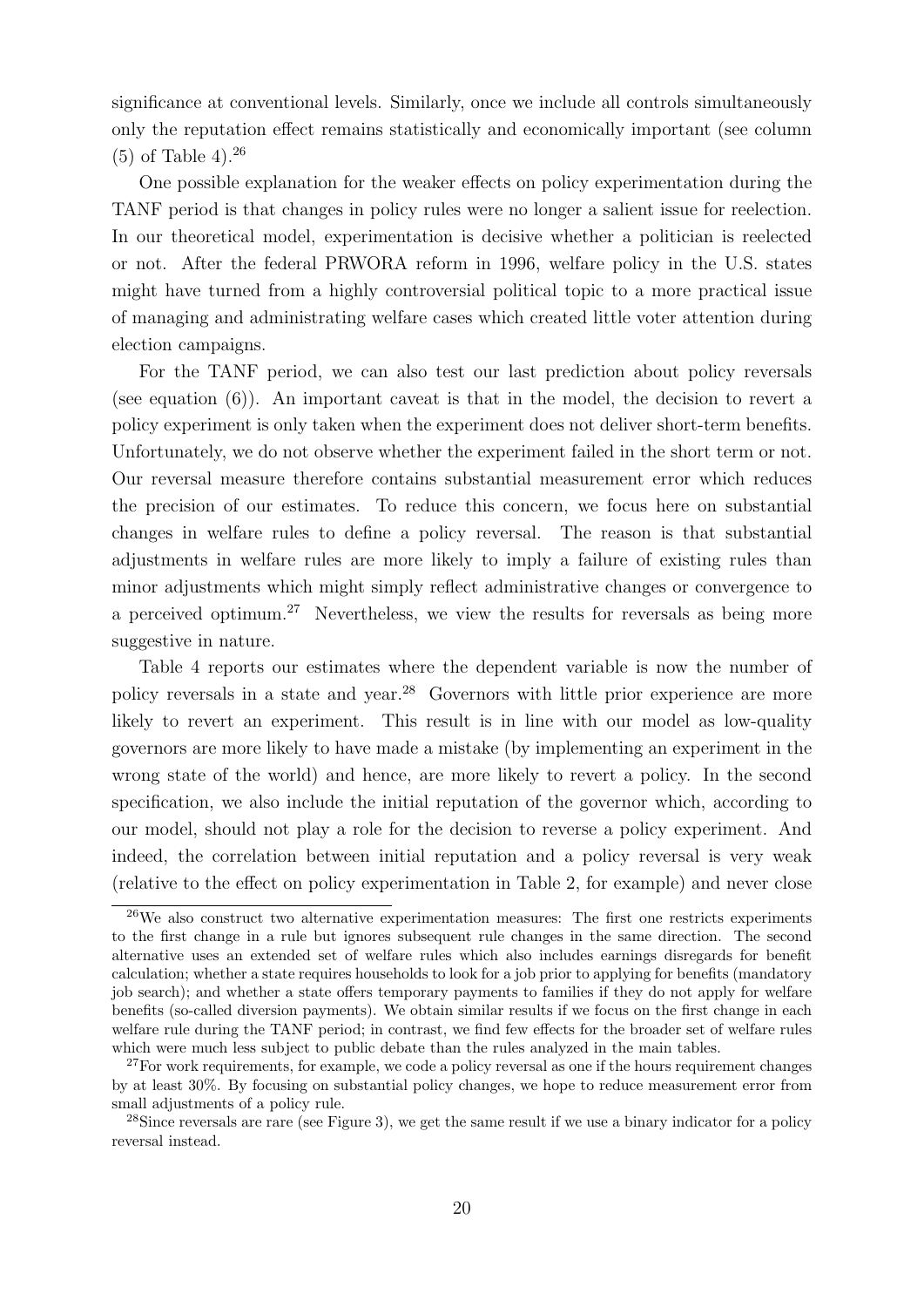to statistically significant. The fact that initial reputation has little relationship with the reversal decision suggests that voters do not seem to update their opinion about a politician based on the observed policy choices like an experiment. The absence of updating could be an indication that voters may not be able to fully observe or evaluate the politicians' actions and the policy's consequences within a relatively short period of time.<sup>29</sup>

A policy reversal among governors with little experience is also more likely the lower the potential gains from experimentation are. Columns (3) and (4) also find support for this prediction. If the potential gains from experimentation are high, governors with little experience prefer to gamble: They stick to a policy experiment and hope that the experiment turns out to be successful in the second period. Together, the two factors can explain a substantial share of the policy reversals observed during the TANF period.<sup>30</sup>

### 6.3 Robustness Analysis

Overall, our findings provide strong evidence that reputation concerns influence the decision to experiment with policy rules during the waiver period and after the federal reform in 1996. Yet, our analysis has so far abstracted from other potential influences on policy innovations like ideological differences between governors, the role of the state legislature or the local demand for welfare services. We next discuss and present a number of robustness tests to support our main finding that reputation concerns continue to affect the decision to experiment even conditional on these additional influences.

Ideology. A common perception of the welfare reform, and certainly the federal PRWORA reform, is that it was fueled by a conservative agenda to curb welfare spending. Anecdotal evidence seems to support this notion: Republicans were typically more in favor of the decision to abolish welfare and encourage workfare. How would ideological differences about the best welfare policy affect our analysis? In our model in Section 4, voters and politicians agree on which policy is best given the state of the world which is obviously a strong assumption. We can extend the model to allow for some ideological

 $29$ The result that initial reputation does not matter for the decision to revert a policy differs from the prediction in the full signaling game analyzed in Majumdar and Mukand (2004). There, voters update their belief about the politician's quality after observing policy choices and their outcomes. In that case, the initial reputation also has an effect on reversal decisions.

<sup>30</sup>One would also expect that a policy reversal reduces the reelection chances of the governor. Since welfare is negative if a policy experiment is reversed, the reelection probability of a governor who reverts is always zero in our model. Unfortunately, it is quite difficult to test the link between policy reversal and reelection with our data for two reasons. First, we run into small sample issues as we have to exclude lame ducks and governors who do not run in the next election. Second, a policy reversal may only be observed if an experiment failed in the short term; but failure is not observed by the researcher. In the data, we do find a negative correlation between a policy reversal and reelection for governors who are not lame ducks but the relationship is statistically not very robust due to small sample size and measurement error.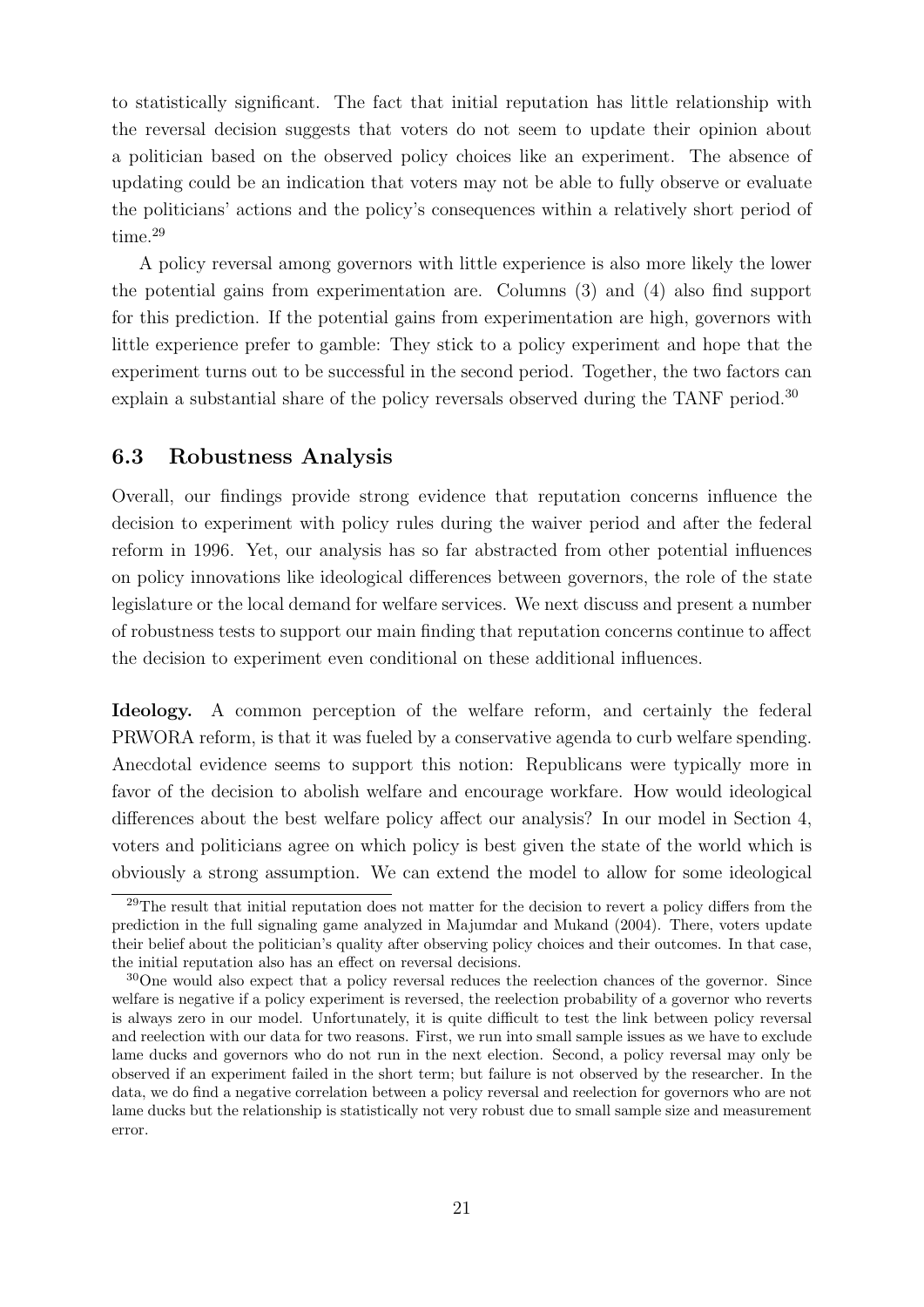differences between politicians.<sup>31</sup> One simple way is to assume that Republicans assign a higher probability that welfare reform is the right thing to do, i.e. that the state of the world calls for a reform. Republicans who do not observe the state of the world believe that the state of the world  $N$  (where an experiment is welfare-enhancing) occurs with probability  $p_R > p$ . In contrast, Democrats who do not observe the state of the world continue to have the belief that the state of the world being N is  $p^{32}$ . Since the representative voter cares only about ex-post welfare, the reelection rule remains unaffected by the bias of Republican governors. In such an environment, it is easy to show that Republicans are more likely to experiment with the reform (which increases expected welfare from Proposition 2) and to persist in the face of short-term failure (which decreases expected welfare from Propositions 3 and 4) relative to a Democratic governor.<sup>33</sup>

Table 5 reruns the full specification with all controls from Table 2, but adds controls for political ideology as well. Surprisingly, Republican governors are not statistically significantly more likely to experiment than Democratic governors. We find the same result if we use Berry's measure of party ideology (see Berry et al. (1998)) to account for ideological differences within parties across states (column (3)). The absence of an effect of ideology is consistent with other studies that fail to find any effect of ideology for redistributive politics (see e.g. Aidt and Jensen (2009) for the introduction of the personal income tax; or Bardhan and Mookherjee (2010) for land reform). Republican lame ducks are less likely to experiment (see specification (2)) but the coefficient is again not statistically significant. These results provide little support for the idea that lame ducks, in the absence of reelection motives, follow their party ideology; if anything, they seem to go against their own party (which might be closer to their own bliss point). In columns (4) and (5), we test whether policy experimentation is influenced by voter ideology (measured by Berry's voter ideology measure and the Democratic vote share in the last presidential election) instead. State-level shifts in voter ideology are, however, not systematically related to the decision to experiment. The final specification shows that including all ideology controls simultaneously does not change our conclusion that reelection concerns are a significant determinant of policy innovations during the U.S. welfare reform.

Legislature. Our main empirical analysis also restricts attention to the governor as the relevant decision-maker. As we argue above, state governors played a prominent role during the waiver period and the passage of PRWORA. Yet, the legislature is certainly

<sup>&</sup>lt;sup>31</sup>Politicians might also boost their reputation by proposing and implementing policies that are on the other side of their ideological spectrum, see Cukierman and Tommasi (1998) and Moen and Riis (2010).

<sup>&</sup>lt;sup>32</sup>The analysis yields the same prediction if Democrats underestimate the probability of the state being N relative to Republicans instead.

<sup>&</sup>lt;sup>33</sup>To illustrate, take the example where  $\gamma = 0$ . Then, from Proposition 3, a politician experiments whenever  $p \geq \lambda$ . Since  $\lambda$  is not correlated with the party of the governor in the model, the inequality is more likely to be satisfied for a Republican. As a consequence, she experiments more.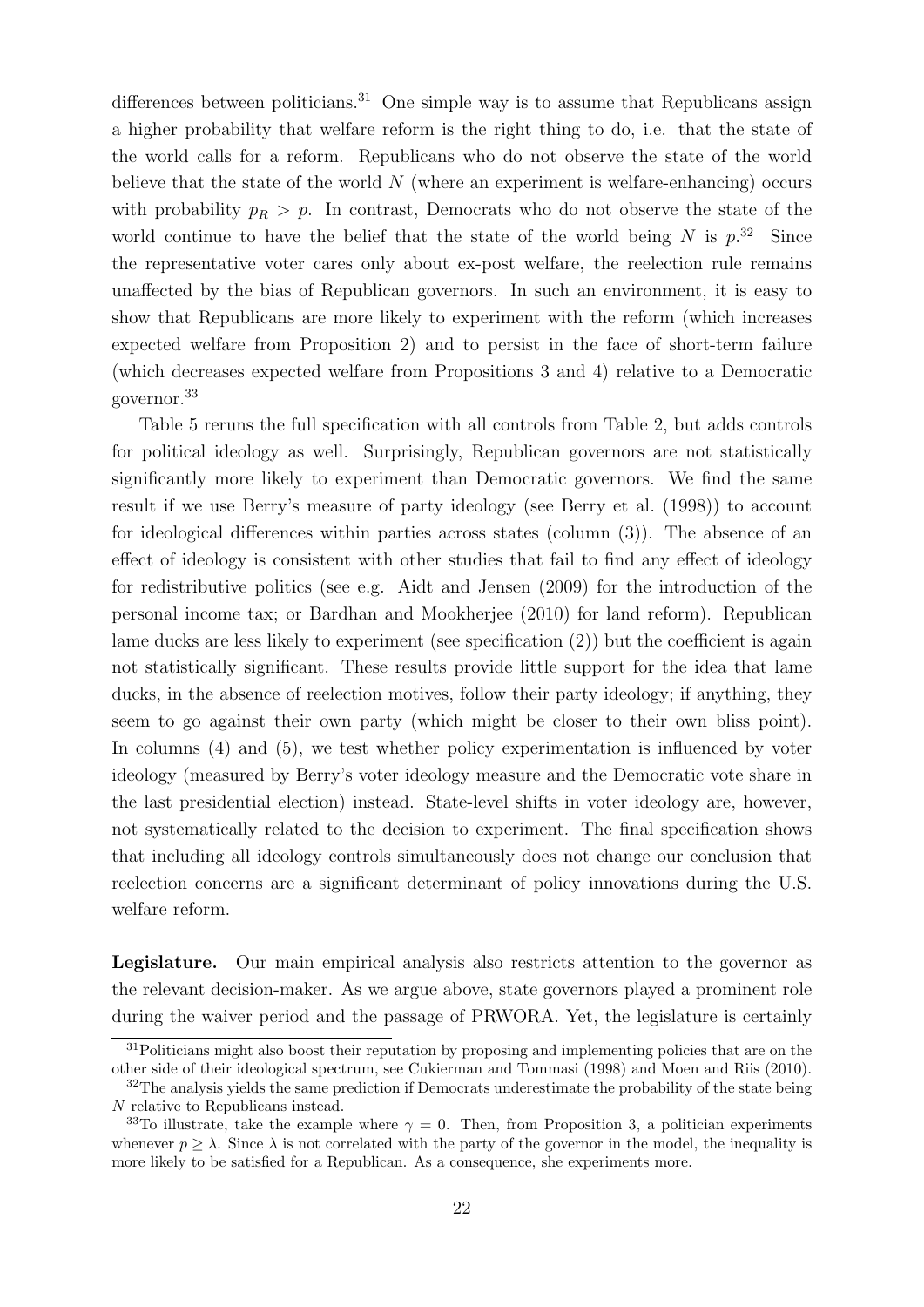also an important player in welfare policy-making. Veto players in the legislative process, for example, might delay or reduce policy experimentation while more competition in the legislature or between governor and legislature possibly increases it. Previous evidence suggests that party composition and tightness of legislative elections seem to have an effect on welfare spending under AFDC (e.g. Barrilleaux et al. (2002)).

In Table 6, we add a number of controls for the legislature to our baseline specification in Table 2: The party composition in the lower and upper house; whether the government is divided; the degree of polarization in the parliament (often seen as an indicator for stiff political competition); and finally, the Holbrook and Van Dunk measure of competitiveness. None of the controls for the legislature has a statistically significant influence on policy experimentation. Across different sets of controls for the legislature, most coefficients remain statistically significant though somewhat smaller in magnitude than the baseline in Table 2. The past vote margin loses statistical significance in two specifications: When we control for polarization in the state parliament (column (3)) and once we include all legislative controls simultaneously (column (5)). In both cases however, the coefficient and standard error do not suggest that multicollinearity between the regressors is an issue. The effect is just borderline below the 10% significance level.

Spillover Effects. Our theoretical and empirical analysis also abstracts from spillover effects across states. If potential welfare recipients are geographically mobile, states may engage in welfare competition. In that case, experimentation in one state is influenced by policy choices in neighboring states (see Brueckner (2000), Figlio et al. (1999), Saavedra (2000), or Wheaton (2000)). Spillovers could also arise if policy choices in neighboring states provide information for voters (as in a model of yardstick competition (Besley and Case (1995b)) or politicians. In fact, a central insight of the literature on laboratory federalism is that decentralization promotes learning and spillover of knowledge among decision-makers within a federal system (see Oates (1999) for a survey; Rose-Ackerman (1980); and Strumpf (2002)).

To test for such spillover effects, we create three different measures of learning from neighboring states. Our first measure calculates the share of geographic neighbors who implemented a policy experiment in prior years. Alternatively, we define neighbors as states with similar population size and create their mean propensity to experiment in previous years. Finally, we also consider spillovers from states that are located within the same Census region and ideologically similar (as measured by voter support in Presidential elections). Table 7 shows that there is little systematic statistical relationship between policy experiments in a state and experimentation in neighboring states. The big exception is that more experimentation in states that are ideologically similar and within the same Census region boosts experimentation which points to some policy imitation. These cross-state spillovers between ideologically and geographically similar neighbors also reduce the impact of the past vote margin and the governor's experience on policy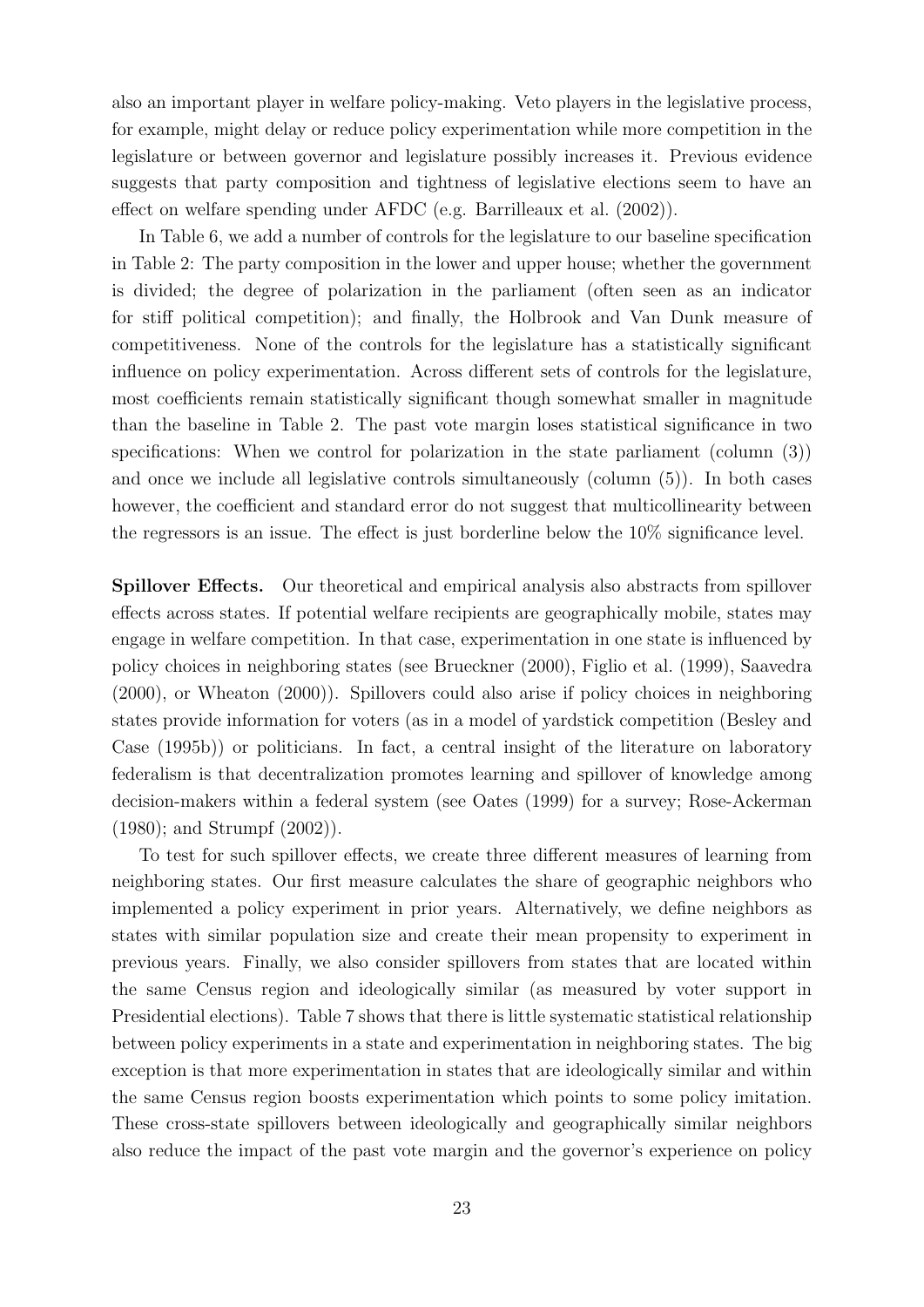experimentation. Such a pattern is to be expected, for example, if states learn from similar neighbors whether an experiment is the right thing to do in the current situation (in the model, learning from neighbors would boost  $p$ , the probability that the current state of the world calls for a reform). A higher  $p$  makes not only experimentation more likely, but also reduces the negative effect of the vote margin on experimentation.

How does the modest evidence for cross-state spillovers square with the rich case study evidence that certain states and governors (like Tommy Thompson in Wisconsin) played a decisive role in the welfare reform process? The key observation here is that crossstate spillovers are important if we do not control for aggregate waiver activity (through year effects). One possible interpretation is that state governors learn from and possibly imitate neighboring states when there is a lot of experimentation overall. Yet, once we control for the aggregate activity pattern of experimentation, spillovers seem to play a less prominent role.

Demand for Welfare Services. We have so far said little about the demand for welfare provisions. One explicit goal of the 1996 welfare reform was to decentralize decision-making to the state level. An important benefit of decentralization is that policies are, under certain conditions, closer to the preferences of the electorate. To test for the influence of the demand side, we add sequentially controls for important socio-economic characteristics like the unemployment rate, income per capita, population size and its composition by age and race, the immigrant share and share of unmarried births as well as income inequality (measured by the  $90/10$  ratio) to our specification. The last specification (in column (5)) adds all socio-demographic controls simultaneously. The set of demographics controls we include are similar to those commonly used in studies of policy innovations (see, for example, Walker (1969), Berry and Berry (1992), or Boehmke and Skinner (2012)). Table 9 shows that states with a larger immigrant population and more income inequality experiment less.<sup>34</sup> We do not find any relationship between the decision to experiment and general economic conditions, population composition or share of unmarried births.

Overall, our robustness analysis suggests that reelection concerns among governors matter for innovations in the public sector even after considering ideological differences, the legislature, spillover effects across states and the local demand for welfare.

## 7 Concluding Remarks

This article studies which political forces influence policy experimentation and learning from past experiments. Our empirical setting is the U.S. welfare reform in 1996, the most

<sup>34</sup>PRWORA denied federal welfare benefits to most legal immigrants during their first five years of U.S. residence and placed other restrictions on legal immigrants' eligibility for benefits. these provisions were, however, not yet in place during the waiver period (analyzed in Table 8) and therefore cannot explain the negative correlation observed in the data.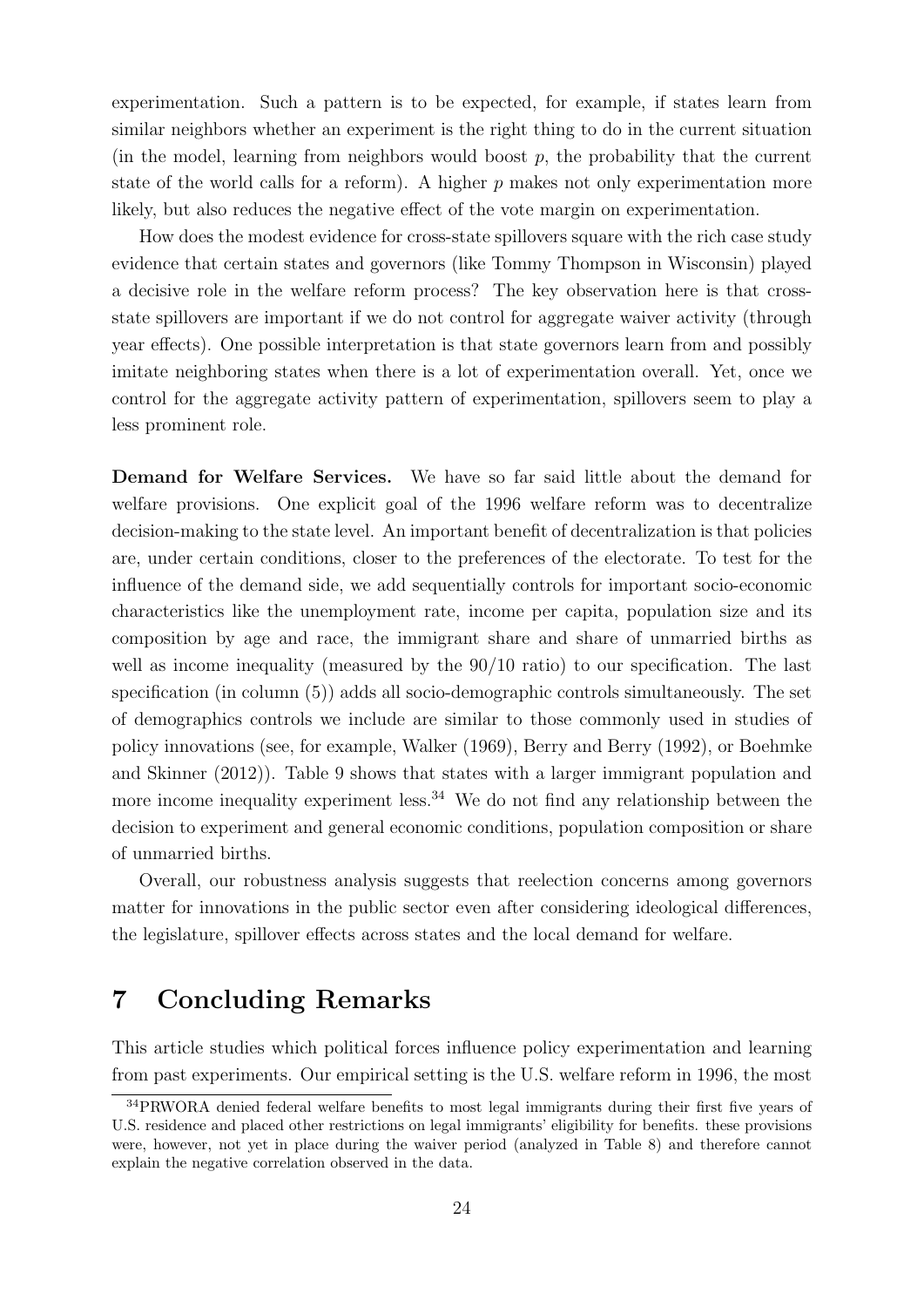important shift in welfare policy since the New Deal. To motivate our empirical analysis, we outline a political agency model which shows how reelection concerns reduce incentives to engage in policy experimentation and possibly to reverse experiments later on. To test our predictions, we use a new data set of welfare policy experiments and reversals in the U.S. states between 1978 and 2010. We complement our data with detailed information on the governor and legislature as well as additional socio-economic characteristics in each state.

Our predictions confirm that reelection reduces the probability of experimentation both during the waiver period before 1996 and, to a lesser extent, for the period after 1996 when states decided on their own welfare rules. In line with our theoretical considerations, governors who face binding time limits ("lame ducks") behave systematically different from governors who face reelections and hence worry more about their political reputation. Specifically, lame ducks are more likely to implement an experiment that is welfareenhancing even when their reputation among the electorate is high. Hence, our findings suggest that mitigating reelection concerns may have benefits when both voters and politicians are uncertain about the best policy. Strong reputation concerns make politicians reluctant to experiment with risky policies and also reduce the likelihood that politicians reverse failed experiments.

## References

- Aidt, T. and P. Jensen (2009). The taxman tools up: An event history study of the introduction of the personal income tax. Journal of Public Economics 93, 160–175.
- Alesina, A. and A. Drazen (1991). Why are stabilizations delayed? American Economic Review  $81(5)$ , 1170–1188.
- Allen, R. and J. Clark (1981). State policy adoption and innovation: Lobbying and education. State and Local Government Review 13 (1), 18–25.
- Alt, J., E. B. de Mesquita, and S. Rose (2011). Disentangling accountability and competence in elections: Evidence from U.S. term limits. Journal of Politics  $73(1)$ , 171–186.
- Bardhan, P. and D. Mookherjee (2010). Determinants of redistributive politics: An empirical analysis of land reforms in West Bengal, India. American Economic Review  $100(4)$ ,  $1572 - 1600$ .
- Barrilleaux, C., T. Holbrook, and L. Langer (2002). Electoral competition, legislative balance, and American state welfare policy. American Political Science Review  $46(2)$ , 415–427.
- Berry, F. S. and W. D. Berry (1990). State lottery adoptions as policy innovations: An event history analysis. American Political Science Review  $84(2)$ , 395–415.
- Berry, F. S. and W. D. Berry (1992). Tax innovation in the states: Capitalizing on political opportunity. American Journal of Political Science 36 (3), 715–742.
- Berry, F. S. and W. D. Berry (2007). Innovation and diffusion models in policy research.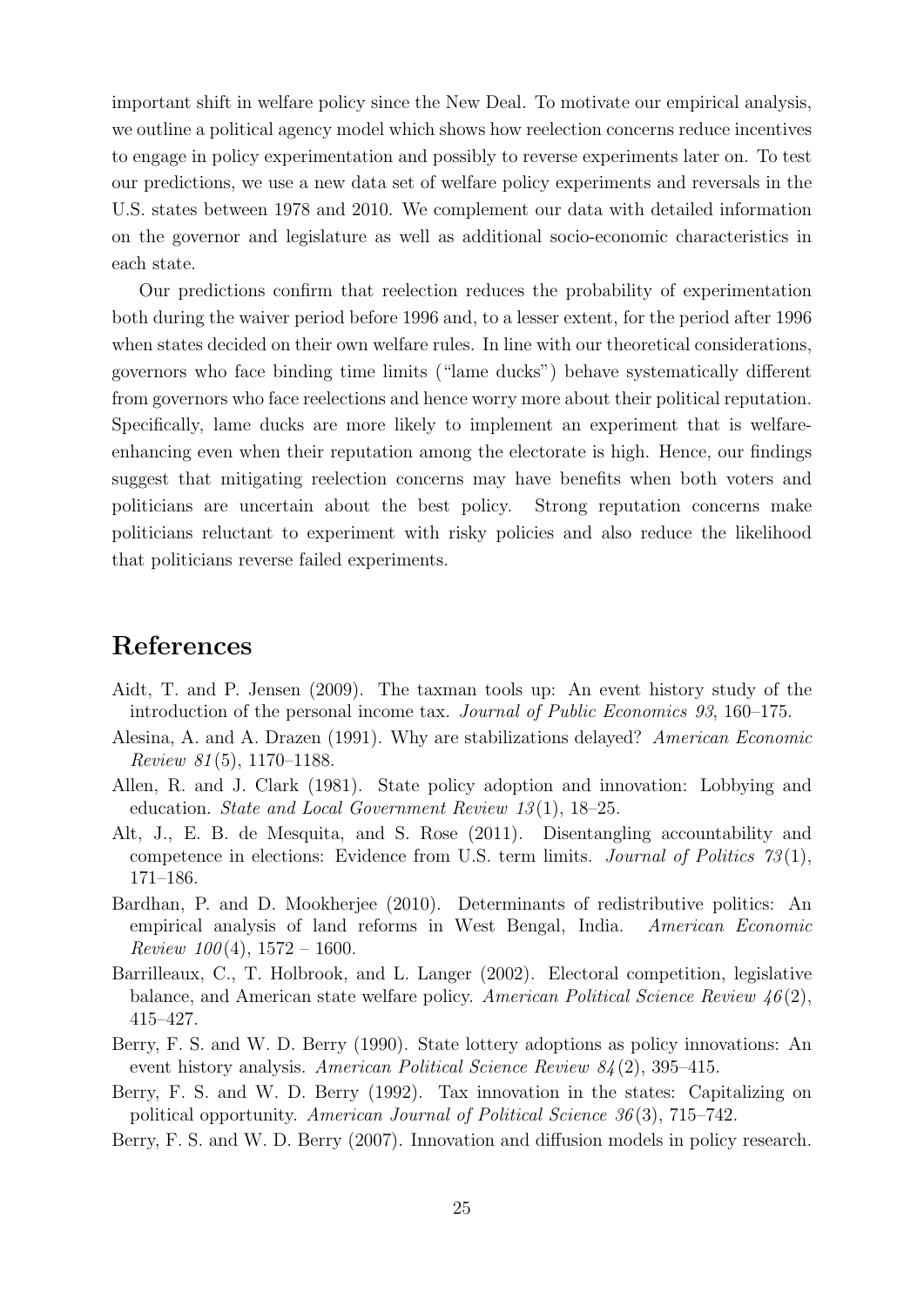In P. A. Sabatier (Ed.), Theories of the Policy Process, second edition, pp. 223–260. Boulder, CO: Westview.

- Berry, W. D., E. J. Ringquist, R. C. Fording, and R. L. Hanson (1998). Measuring citizen and government ideology in the American States, 1960-93. American Journal of Political Science  $42(1)$ , 327–348.
- Besley, T. and A. Case (1995a). Does electoral accountability affect economic policy choices? Evidence from gubernatorial term limits. Quarterly Journal of Economics  $110(3)$ , 769–798.
- Besley, T. and A. Case (1995b). Incumbent behavior: Vote-seeking, tax-setting, and yardstick competition. American Economic Review 85(1), 25–45.
- Besley, T. and A. Case (2003). Political institutions and policy choices: Evidence from the United States. Journal of Economic Literature  $41(1)$ , 7–73.
- Bitler, M. and H. Hoynes (2010). The state of the safety net in the post-welfare reform era. Brookings Papers on Economic Activity, 71–127.
- Blank, R. M. (2002). Evaluating welfare reform in the United States. Journal of Economic Literature 40, 1105–66.
- Boehmke, F. J. and P. Skinner (2012). State policy innovativeness revisited. State Politics and Policy Quarterly 12 (3), 303–329.
- Brueckner, J. K. (2000). Welfare reform and the race to the bottom: Theory and evidence. Southern Economic Journal  $66(3)$ ,  $505 - 525$ .
- Callander, S. (2011a). Searching and learning by trial and error. American Economic Review  $101(6)$ , 2277–2308.
- Callander, S. (2011b). Searching for good policies. American Political Science Review  $105(04)$ , 643–662.
- Callander, S. and B. Harstad (2015). Experimentation in federal systems. Quarterly Journal of Economics, forthcoming.
- Callander, S. and P. Hummel (2014). Preemptive policy experimentation. Econometrica 82 (4), 1509–1528.
- Center for Economic and Policy Research (2012). Current Population Survey ORG Uniform Extracts, Volume Version 1.7. Washington, D.C.
- Ciccone, A. (2004). Resistance to reform: Status quo bias in the presence of individualspecific uncertainty: Comment. American Economic Review  $94(3)$ , 785–795.
- Cnudde, C. F. and D. J. McCrone (1969). Party competition and welfare policies in the American States. American Political Science Review 63, 858–66.
- Coate, S. and S. Morris (1999). Policy persistence. American Economic Review 89 (5), 1327–1336.
- Council of Economic Advisors (1999). The effects of welfare policy and economic expansion on welfare caseloads: an update. Technical report, Executive Office of the President of the United States.
- Council of State Governments (2012). Book of the States. Washington D.C.: Council of State Governments.
- Crouse, G. (1999). Implementation of major changes to welfare policies, 1992- 1998. http://www.aspe.hhs.gov/hsp/Waiver-Policies99/policy CEA.htm (accessed on February 7, 2014).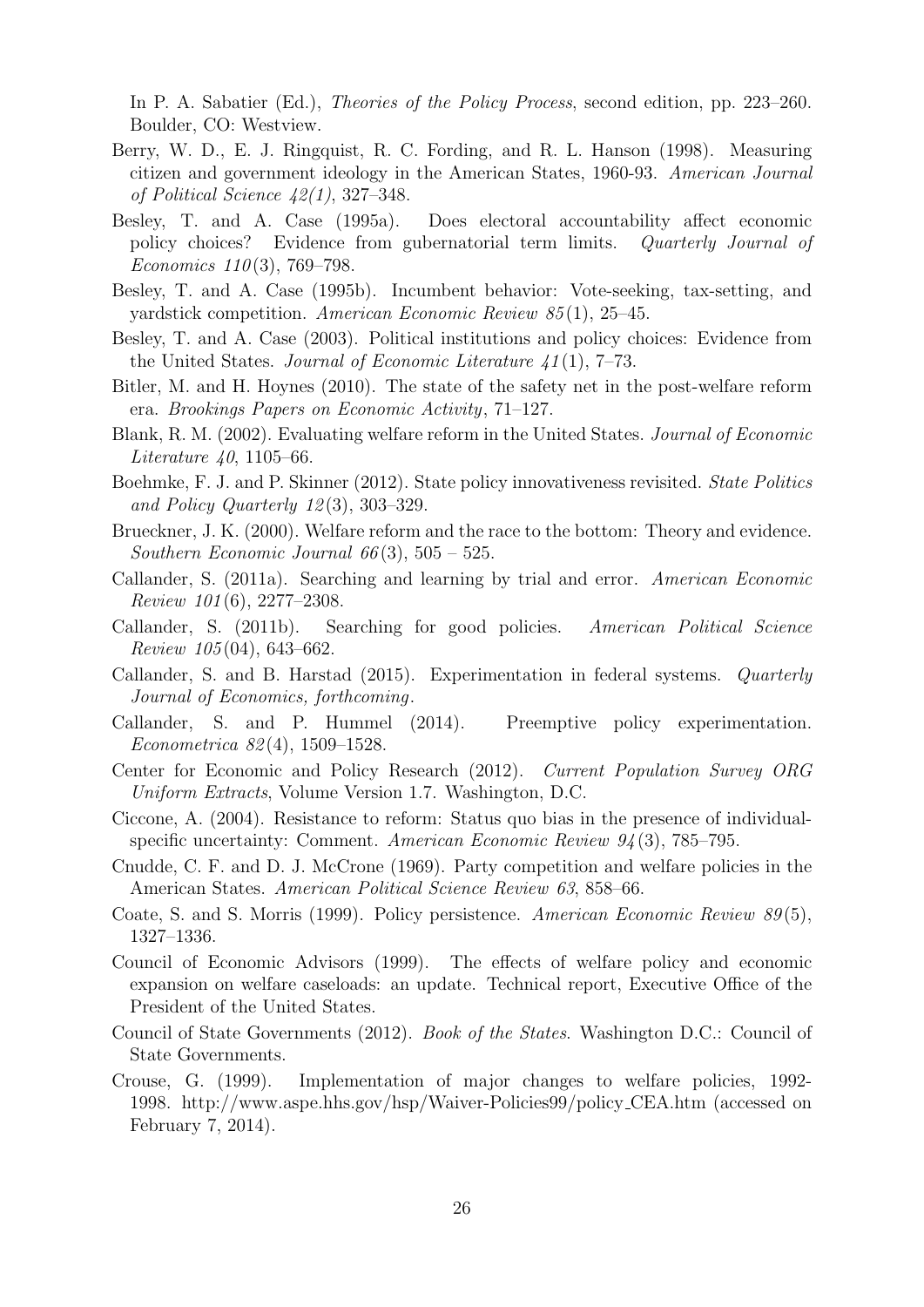- Cukierman, A. and M. Tommasi (1998). When does it take a Nixon to go to China? American Economic Review 88 (1), 180–197.
- Fang, H. and M. P. Keane (2004). Assessing the impact of Welfare Reform on single mothers. Brookings Papers on Economic Activity 1, 1–95.
- Fernandez, R. and D. Rodrik (1991). Resistance to reform: Status quo bias in the presence of individual- specific uncertainty. American Economic Review 81 (5), 1146–1155.
- Ferraz, C. and F. Finan (2011). Electoral accountability and corruption in local governments: evidence from audit reports. American Economic Review 101 (4), 1274– 1311.
- Figlio, D., V. Kolpin, and W. Reid (1999). Do states play welfare games? Journal of Urban Economics 46, 237–254.
- Fu, Q. and M. Li (2014). Reputation-concerned policy makers and institutional status quo bias. Journal of Public Economics  $110$ ,  $15 - 25$ .
- Gagliarducci, S. and T. Nannicini (2013). Do better paid politicians perform better? Disentangling incentives from selection. Journal of the European Economic Association 11(2), 369–398.
- Galasso, V. and T. Nannicini (2011). Competing on good politicians. American Political Science Review 105 (01), 79–99.
- Grogger, J. and L. A. Karoly (2005). Welfare Reform: Effects of a Decade of Change. Harvard University Press.
- Harrington, J. (1993). Economic policy, economic performance, and elections. American Economic Review  $83(1)$ , 27-42.
- Harvey, C., M. J. Camasso, and R. Jagannathan (2000). Evaluating welfare reform waivers under Section 1115. Journal of Economic Perspectives 14, 165–188.
- Haskins, R. (2006). Work over Welfare: The Inside Story of the 1996 Welfare Reform Law. Brookings Institution Press.
- Holbrook, T. and E. Van Dunk (1993). Electoral competition in the American States. American Political Science Review 87(4), 955–962.
- Holmström, B. (1982). Managerial incentive problems A dynamic perspective. In Essays in Economics and Management in Honor of Lars Wahlbeck. Swedish School of Economics.
- Holmström, B. (1999). Managerial incentive problems: A dynamic perspective. Review of Economic Studies  $66(1)$ , 169–182.
- Jain, S. and S. W. Mukand (2003). Redistributive promises and the adoption of economic reform. American Economic Review 93 (1), 256–264.
- Kaplan, T. (2000). Wisconsin works. In S. F. Liebschutz (Ed.), Managing Welfare Reform in Five States: The Challenge of Devolution. Rockefeller Institute.
- Karch, A. (2007). Democratic Laboratories: Policy Diffusion among the American States. University of Michigan Press.
- Klarner, C. (2003). Measurement of partisan balance of state government. State Politics and Policy Quarterly 3, 310–319.
- Koerper, K. (1996). Weekly tracking update welfare reform: Section 1115 Waiver Activity. Office of Planning, Research and Evaluation.
- Kotakorpi, K. and P. Poutvaara (2011). Pay for politicians and candidate selection: An empirical analysis. Journal of Public Economics  $95(7-8)$ ,  $877 - 885$ .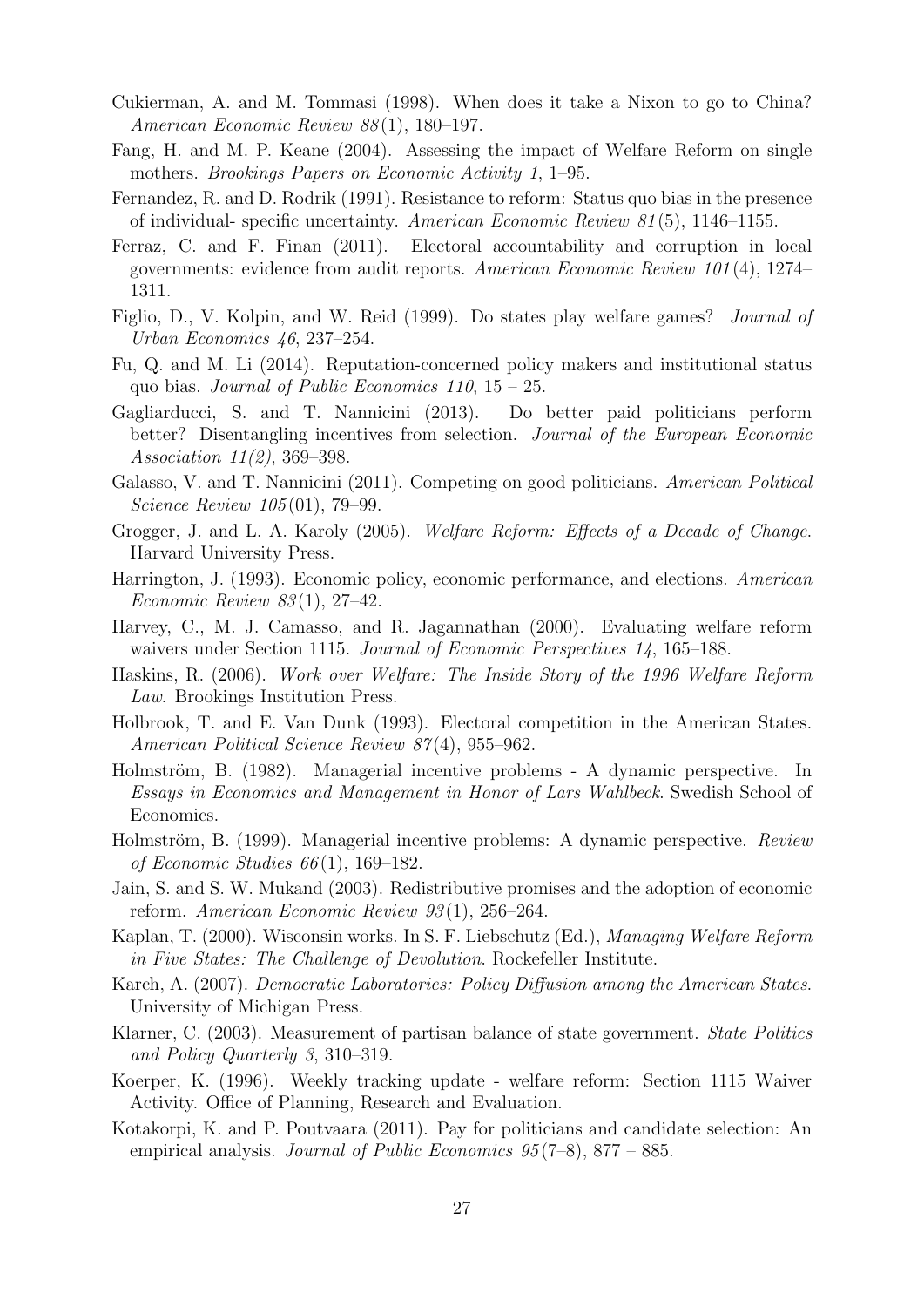- Leip, D. (2012). Dave Leip's Atlas of U.S. Presidential Elections. http://www.uselectionatlas.org. (accessed on February 7, 2014).
- Lieberman, R. C. and G. M. Shaw (2000). Looking inward, looking outward: The politics of state welfare innovation under devolution. Political Research Quarterly  $53(2)$ ,  $215-$ 240.
- List, J. A. and D. M. Sturm (2006). How elections matter: Theory and evidence from environmental policy. Quarterly Journal of Economics 121 (4), 1249–1281.
- Majumdar, S. and S. W. Mukand (2004). Policy gambles. American Economic *Review 94* (4), 1207–1222.
- Mead, L. M. (2004). Government Matters. Welfare Reform in Wisconsin. Princeton University Press.
- Meyer, B. D. and J. X. Sullivan (2008). Changes in the consumption, income, and well-being of single mother headed families. American Economic Review 98(5), pp. 2221–2241.
- Moen, E. R. and C. Riis (2010). Policy reversal. American Economic Review 100(3), 1261–68.
- Moffitt, R. A. (2001). The effect of pre-PRWORA waivers on AFDC caseloads and female earnings, income, and labor force behavior. In S. Danziger (Ed.), Economic Conditions and Welfare Reform. W.E. Upjohn Institute.
- Moffitt, R. A. (2002). Welfare programs and labor supply. In A. J. Auerbach and M. Feldstein (Eds.), Handbook of Public Economics, Chapter 34, pp. 2393–2430. Elsevier.
- Moffitt, R. A. (2008). Welfare reform: The US experience. Swedish Economic Policy Review 14 (2), 11–54.
- Oates (1999). An essay on fiscal federalism. Journal of Economic Literature  $37(3)$ , 1120–1149.
- Persson, T. and G. E. Tabellini (2000). Political Economics: Explaining Economic Policy. MIT Press.
- Reintsma, M. (2007). The Political Economy of Welfare Reform in the United States. Edward Elgar.
- Rogoff, K. (1990). Equilibrium political budget cycles. American Economic Review 80 (1), 21–36.
- Rose-Ackerman, S. (1980). Risk taking and reelection: Does federalism promote innovation? Journal of Legal Studies 9, 593–616.
- Saavedra, L. (2000). A model of welfare competition with empirical evidence from AFDC. Journal of Urban Economics 47, 248–279.
- Smart, M. and D. M. Sturm (2013). Term limits and electoral accountability. Journal of Pulic Economics 107, 93–102.
- Soss, J., S. F. Schram, T. P. Vartanian, and E. O'Brien (2001). Setting the terms of relief: Explaining state policy choices in the devolution revolution. American Journal of Political Science  $45(2)$ , 378–395.
- Strumpf, K. S. (2002). Does government decentralization increase policy innovation? Journal of Public Economic Theory  $\frac{1}{2}(2), 207 - 241$ .
- United States Census Bureau (2011). Statistical Abstract of the United States: 2012 (131st edition).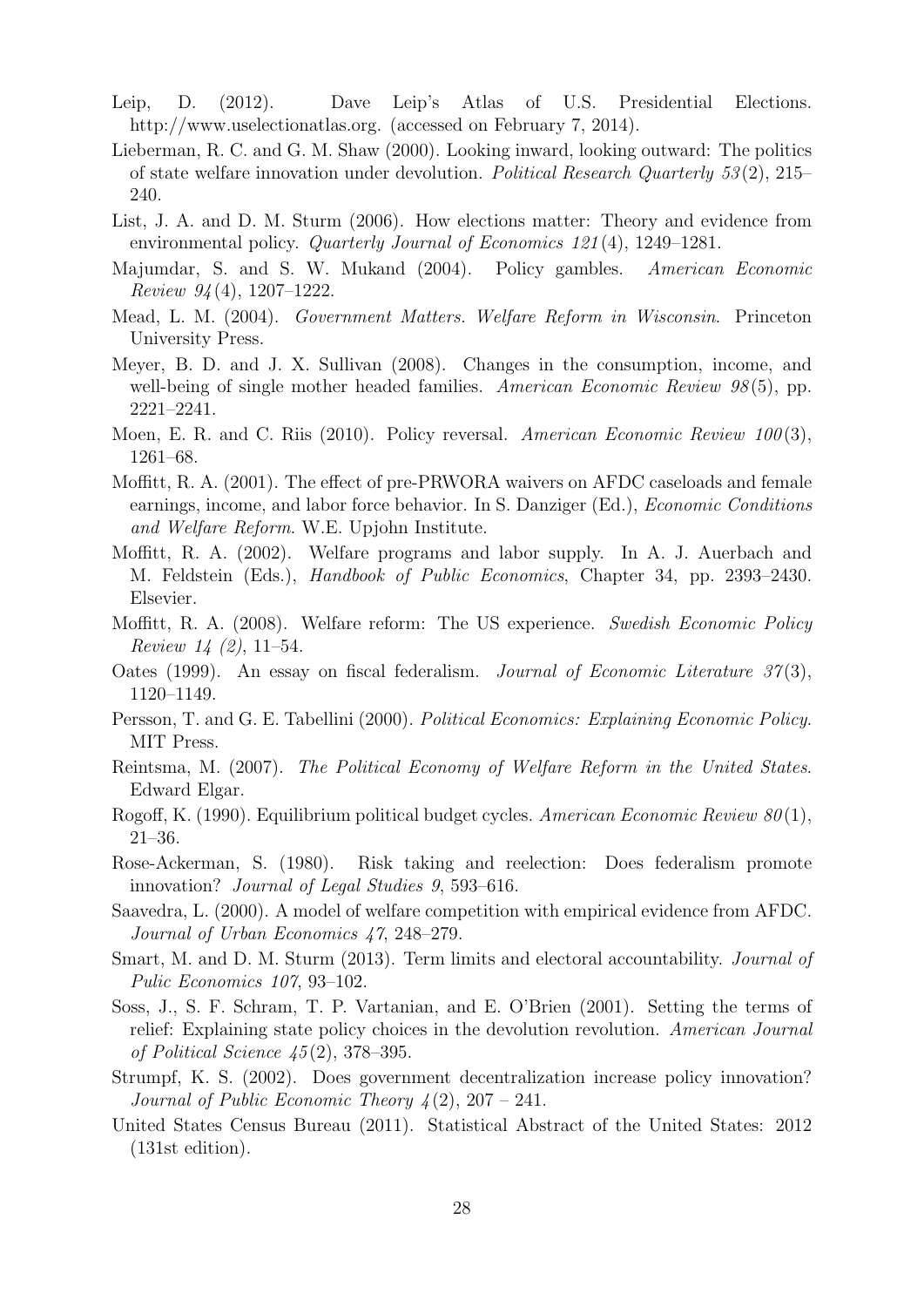- Urban Institute (2015). Welfare Rules Database. Washington, D.C. (accessed on May 7, 2015).
- U.S. Department of Health and Human Services, Administration for Children and Families (1998-2009). TANF Annual Reports to Congress, I-VIII. Technical report, GAO.
- U.S. Department of Homeland Security (2011). Yearbook of Immigration Statistics. Washington, D.C.: Office of Immigration Statistics.
- Walker, J. L. (1969). The diffusion of innovations among the American States. American Political Science Review 63(3), 880–899.
- Weaver, K. (2000). Ending Welfare as we Know it. Brookings Institution.
- Weissert, C. S. (2000). Learning from Leaders: Welfare Reform Politics and Policy in five Midwestern States. Rockefeller Institute Press.
- Wheaton, W. C. (2000). Decentralized welfare: Will there be underprovision? Journal of Urban Economics 48, 536–555.
- Willems, T. (2013). Political accountability and policy experimentation: Why to elect left-handed politicians? Mimeo. Princeton University. mimeo.
- Winston, P. (2002). Welfare Policymaking in the States: The Devil in Devolution. Georgetown University Press.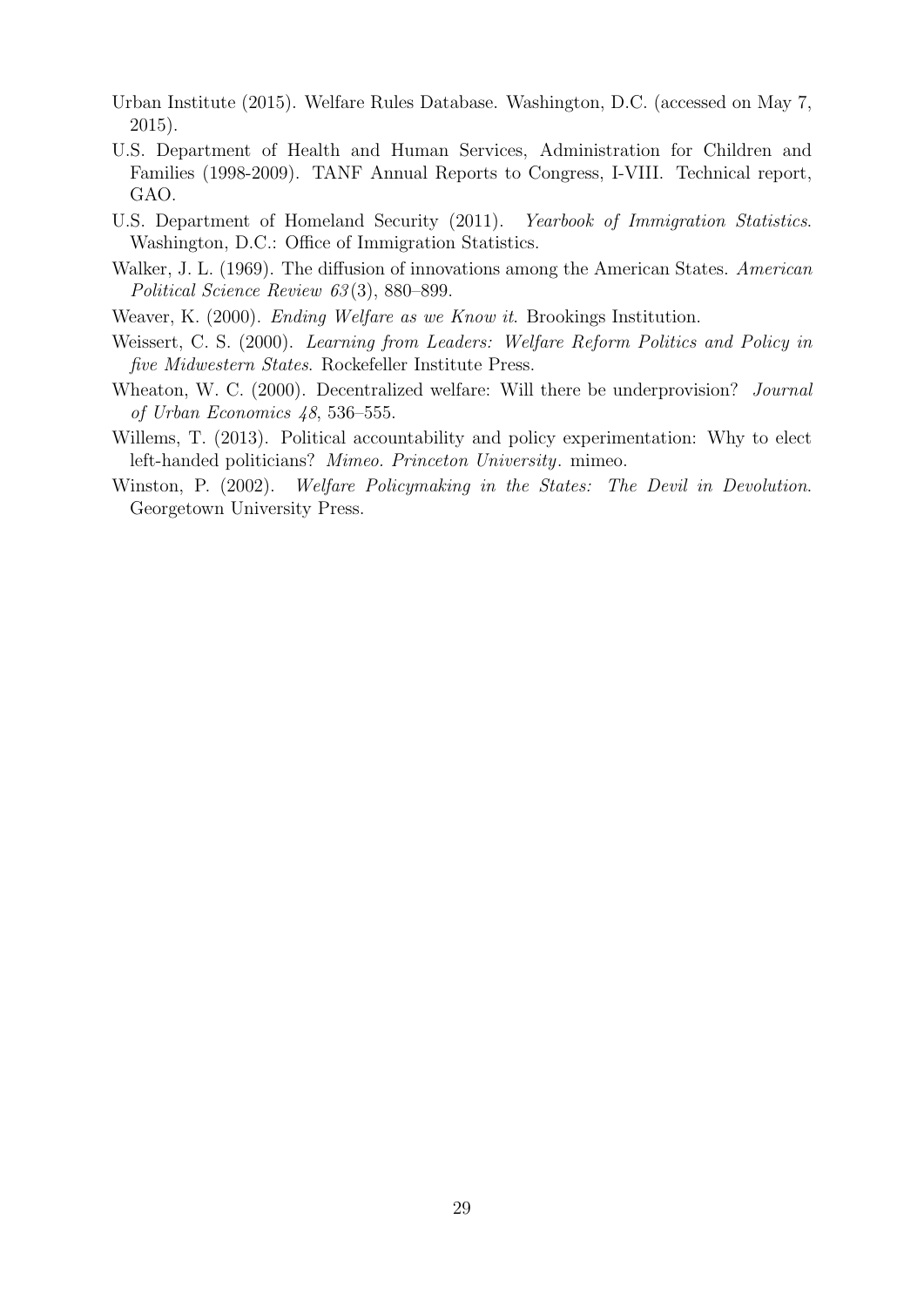|                                             |             | Main Effect |            | Differential Effect |             | Control for            |
|---------------------------------------------|-------------|-------------|------------|---------------------|-------------|------------------------|
|                                             | Reputation  |             |            | for Lame Ducks      |             | <b>Potential Gains</b> |
|                                             | (1)         | (2)         | (3)        | (4)                 | (5)         | (6)                    |
|                                             |             |             |            |                     |             |                        |
| Vote Margin Last Gubernatorial Election     | $-0.0071**$ | $-0.0076**$ | $-0.0087*$ | $-0.0093**$         | $-0.0084**$ | $-0.0089**$            |
|                                             | (0.003)     | (0.004)     | (0.004)    | (0.004)             | (0.004)     | (0.004)                |
| Lame Duck * Gubernatorial Vote Margin       |             |             | 0.0049     | 0.0056              | 0.0062      | 0.0068                 |
|                                             |             |             | (0.006)    | (0.007)             | (0.007)     | (0.007)                |
| Lame Duck                                   |             |             | 0.0086     | $-0.0116$           | $-0.0313$   | $-0.0466$              |
|                                             |             |             | (0.076)    | (0.082)             | (0.099)     | (0.101)                |
| Past AFDC Spending                          |             |             |            |                     | $0.0004***$ | $0.0004***$            |
|                                             |             |             |            |                     | (0.000)     | (0.000)                |
| <b>Year Fixed Effects</b>                   | Yes         | Yes         | Yes        | Yes                 | Yes         | Yes                    |
| <b>State Fixed Effects</b>                  | Yes         | Yes         | Yes        | Yes                 | Yes         | Yes                    |
| Governor Age                                | Yes         | Yes         | Yes        | Yes                 | Yes         | Yes                    |
| Switch of Governor Party (Past 2 Elections) | No          | Yes         | No         | Yes                 | No          | Yes                    |
| <b>Observations</b>                         | 738         | 738         | 738        | 738                 | 738         | 738                    |
| R-squared                                   | 0.292       | 0.294       | 0.293      | 0.295               | 0.311       | 0.312                  |

#### **Table 1: Initial Reputation, Lame Ducks and Policy Experimentation during the Waiver Period**

*Notes*: The dependent variable in all specifications is the number of policy experiments (waiver applications) in a given state and year. Columns (1) and (2) include the governor's vote margin in the last gubernatorial election (measured as the distance to the runner-up in percent). Columns (3) and (4) allow the effect of the vote margin to differ for governors who cannot be reelected ("lame ducks"). Columns (5) and (6) also control for lagged AFDC spending (measured in US\$ million) as a proxy for the potential gains from experimentation. All specifications control for year and state fixed effects as well as governor age. Even columns also include an indicator whether the party of the govenor switched (e.g. from Democrat to Republican or vice versa) over the past two electoral cycles to control for swing states. Standard errors clustered at the state level are shown in parentheses. \*\*\* p<0.01, \*\* p<0.05 and \*p<0.1.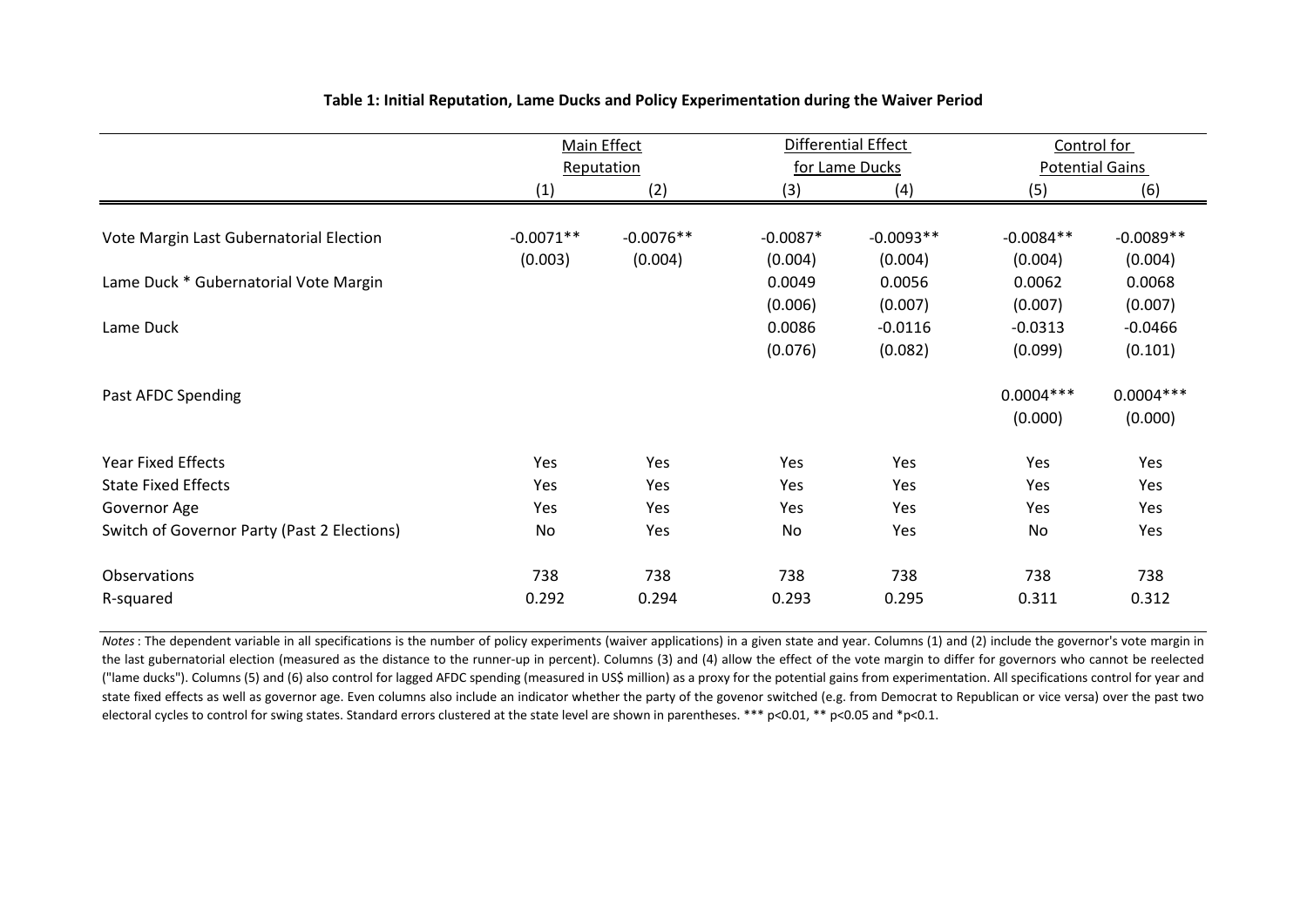|                                             | <b>Main Effect</b> |                              | Differential Effect |                | Specification with |              |
|---------------------------------------------|--------------------|------------------------------|---------------------|----------------|--------------------|--------------|
|                                             |                    | <b>Governor's Experience</b> |                     | for Lame Ducks |                    | all Controls |
|                                             | (1)                | (2)                          | (3)                 | (4)            | (5)                | (6)          |
|                                             |                    |                              |                     |                |                    |              |
| Governor with Little Experience             | $-0.0413$          | $-0.0368$                    | $-0.0929$           | $-0.0900$      | $-0.0974$          | $-0.0893$    |
|                                             | (0.075)            | (0.075)                      | (0.087)             | (0.087)        | (0.089)            | (0.087)      |
| Lame Duck * Governor with Little Experience |                    |                              | $0.1977**$          | $0.1968**$     | $0.2113**$         | $0.2141**$   |
|                                             |                    |                              | (0.098)             | (0.098)        | (0.104)            | (0.103)      |
| Lame Duck                                   |                    |                              | $-0.0376$           | $-0.0203$      | $-0.1175$          | $-0.1344$    |
|                                             |                    |                              | (0.059)             | (0.061)        | (0.123)            | (0.125)      |
| Past AFDC Spending                          |                    |                              |                     |                | $0.0004***$        | $0.0004***$  |
|                                             |                    |                              |                     |                | (0.000)            | (0.000)      |
| Vote Margin Last Gubernatorial Election     |                    |                              |                     |                | $-0.0084**$        | $-0.0089**$  |
|                                             |                    |                              |                     |                | (0.004)            | (0.004)      |
| Lame Duck * Gubernatorial Vote Margin       |                    |                              |                     |                | 0.0066             | 0.0071       |
|                                             |                    |                              |                     |                | (0.007)            | (0.007)      |
| <b>Year Fixed Effects</b>                   | Yes                | Yes                          | Yes                 | Yes            | Yes                | Yes          |
| <b>State Fixed Effects</b>                  | Yes                | Yes                          | Yes                 | Yes            | Yes                | Yes          |
| Governor Age                                | Yes                | Yes                          | Yes                 | Yes            | Yes                | Yes          |
| Switch of Governor Party (Past 2 Elections) | No                 | Yes                          | No                  | Yes            | No                 | Yes          |
| Observations                                | 738                | 738                          | 738                 | 738            | 738                | 738          |
| R-squared                                   | 0.288              | 0.292                        | 0.292               | 0.297          | 0.315              | 0.317        |

#### **Table 2: Governor Experience and Policy Experimentation during the Waiver Period**

*Notes*: The dependent variable in all specifications is the number of policy experiments (waiver applications) in a given state and year. Columns (1) and (2) include an indicator whether a governor is below the median political experience in the governor sample (as a proxy for the governor's knowledge). Columns (3) and (4) allow the effect of governor experience to differ for governors who cannot be reelected ("lame ducks"). Columns (5) and (6) shows the full specifications which also controls for lagged AFDC spending (measured in US\$ millions) as a proxy for the potential gains from experimentation; the governor's vote margin in the last gubernatorial election (measured as the distance to the runner-up in percent) and an indicator whether the governor cannot be reelected as a proxy for reelection concerns ("lame duck"). All specifications control for year and state fixed effects as well as governor age. Even columns also include an indicator whether the party of the govenor switched (e.g. from Democrat to Republican or vice versa) over the past two electoral cycles to control for swing states. Standard errors clustered at the state level are shown in parentheses. \*\*\* p<0.01, \*\* p<0.05 and \*p<0.1.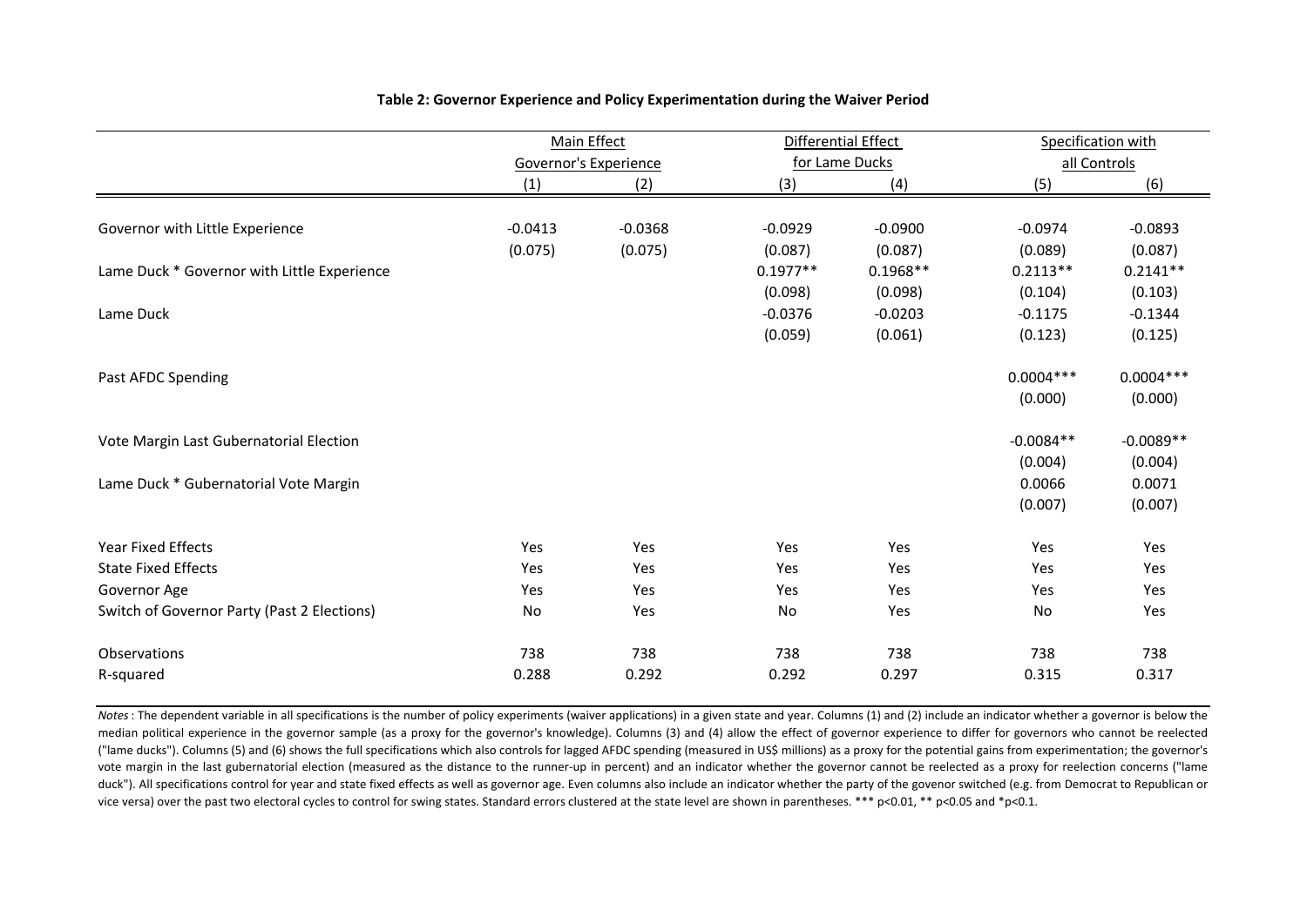|                                             |             | <b>Reputation Effect</b> |             | Governor's | Specification with all |
|---------------------------------------------|-------------|--------------------------|-------------|------------|------------------------|
|                                             |             |                          |             | Experience | Controls               |
|                                             | (1)         | (2)                      | (3)         | (4)        | (5)                    |
|                                             |             |                          |             |            |                        |
| Vote Margin Last Gubernatorial Election     | $-0.0052**$ | $-0.0075**$              | $-0.0078**$ |            | $-0.0065**$            |
|                                             | (0.002)     | (0.003)                  | (0.003)     |            | (0.003)                |
| Lame Duck * Gubernatorial Vote Margin       |             | 0.0052                   | 0.0056      |            | 0.0056                 |
|                                             |             | (0.005)                  | (0.005)     |            | (0.005)                |
| Lame Duck                                   |             | $-0.0414$                | $-0.0510$   | $-0.0020$  | $-0.0577$              |
|                                             |             | (0.107)                  | (0.105)     | (0.072)    | (0.126)                |
| Past TANF Spending                          |             |                          | $0.0003**$  |            | 0.0000                 |
|                                             |             |                          | (0.000)     |            | (0.000)                |
|                                             |             |                          |             |            |                        |
| Governor with Little Experience             |             |                          |             | $-0.0190$  | $-0.0126$              |
|                                             |             |                          |             | (0.075)    | (0.091)                |
| Lame Duck * Governor with Little Experience |             |                          |             | 0.0837     | 0.0890                 |
|                                             |             |                          |             | (0.124)    | (0.130)                |
| <b>Year Fixed Effects</b>                   | Yes         | Yes                      | Yes         | Yes        | Yes                    |
| <b>State Fixed Effects</b>                  | Yes         | Yes                      | Yes         | Yes        | Yes                    |
| Governor Age                                | Yes         | Yes                      | Yes         | Yes        | Yes                    |
| Switch of Governor Party (Past 2 Elections) | Yes         | Yes                      | Yes         | Yes        | Yes                    |
| Observations                                | 544         | 544                      | 544         | 544        | 544                    |
| R-squared                                   | 0.337       | 0.345                    | 0.348       | 0,334      | 0.353                  |

#### **Table 3: Policy Experimentation during the TANF Period**

*Notes*: The dependent variable in all specifications is the number of policy experiments (changes in welfare rules) in a given state and year during the TANF period (1996-2010). Columns (1) and (2) include the governor's vote margin in the last gubernatorial election (measured as the distance to the runner-up in percent). Columns (3) and (4) allow the effect of the vote margin to differ for governors who cannot be reelected ("lame ducks"). Columns (5) and (6) also control for TANF spending (measured in US\$ million) two years earlier as a proxy for the potential gains from experimentation. All specifications control for year and state fixed effects as well as governor age. Even columns also include an indicator whether the party of the govenor switched (e.g. from Democrat to Republican or vice versa) over the past two electoral cycles to control for swing states. Standard errors clustered at the state level are shown in parentheses. \*\*\* p<0.01, \*\* p<0.05 and  $*p<0.1$ .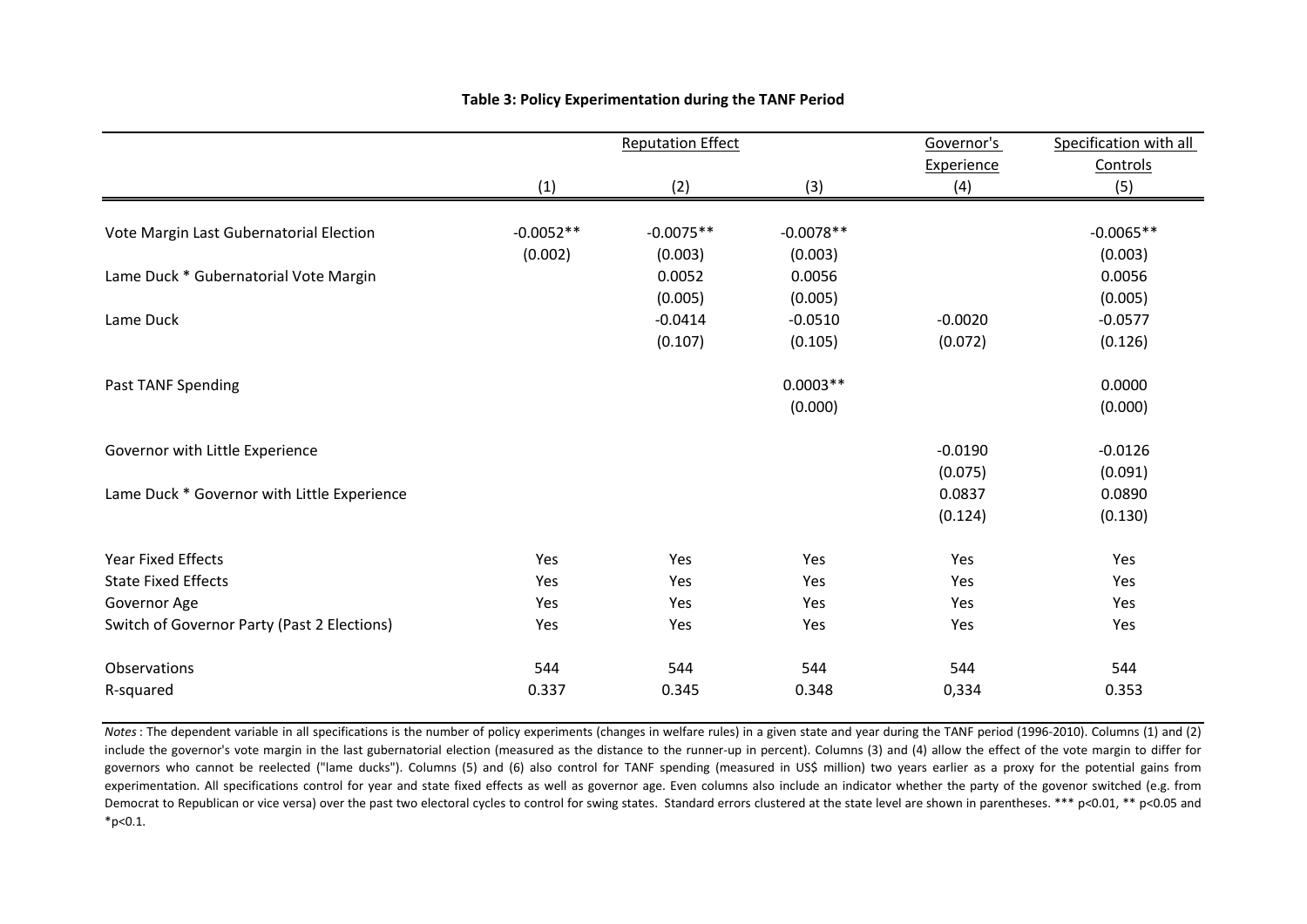|                                                 |                              | Main Effect |             | <b>Effect for</b>      |             | Specification with |
|-------------------------------------------------|------------------------------|-------------|-------------|------------------------|-------------|--------------------|
|                                                 | <b>Governor's Experience</b> |             |             | <b>Potential Gains</b> |             | all Controls       |
|                                                 | (1)                          | (2)         | (3)         | (4)                    | (5)         | (6)                |
|                                                 |                              |             |             |                        |             |                    |
| Governor with Little Experience                 | $0.0504**$                   | $0.0497**$  | $0.0576**$  | $0.0563**$             | $0.0569**$  | $0.0568**$         |
|                                                 | (0.021)                      | (0.021)     | (0.023)     | (0.023)                | (0.023)     | (0.024)            |
| Governor Little Experience * Past TANF Spending |                              |             | $-0.0131**$ | $-0.0119**$            | $-0.0133**$ | $-0.0118**$        |
|                                                 |                              |             | (0.005)     | (0.005)                | (0.005)     | (0.006)            |
| Past TANF Spending                              |                              |             | 0.0344      | 0.0306                 | 0.0342      | 0.0306             |
|                                                 |                              |             | (0.037)     | (0.039)                | (0.037)     | (0.039)            |
| Lame Duck                                       |                              |             |             |                        | 0.0038      | $-0.0028$          |
|                                                 |                              |             |             |                        | (0.023)     | (0.025)            |
| Vote Margin Last Gubernatorial Election         |                              | 0.0011      |             | 0.0011                 |             | 0.0011             |
|                                                 |                              | (0.001)     |             | (0.001)                |             | (0.001)            |
| <b>Year Fixed Effects</b>                       | Yes                          | Yes         | Yes         | Yes                    | Yes         | Yes                |
| <b>State Fixed Effects</b>                      | Yes                          | Yes         | Yes         | Yes                    | Yes         | Yes                |
| Governor Age                                    | Yes                          | Yes         | Yes         | Yes                    | Yes         | Yes                |
| Observations                                    | 585                          | 585         | 585         | 585                    | 585         | 585                |
| R-squared                                       | 0.116                        | 0.119       | 0.117       | 0.120                  | 0.117       | 0.120              |

#### **Table 4: Electoral Incentives and Policy Reversals in the TANF Period**

*Notes*: The dependent variable in all specifications is an indicator whether the state has reversed a policy rule in a given year or not during the TANF period (1997-2010). Columns (1) and (2) include an indicator whether a governor has below median political experience in the governor sample to proxy for a governor's competence. Columns (3) and (4) include past state TANF spending (measured in US\$ million) as a measure of the potential gains from experimentation. Columns (5) and (6) also add an indicator whether the governor cannot be reelected ("lame duck"). Even columns also add the vote margin in the past gubernatorial election as a proxy for initial reputation (measured as the distance to the runner-up in percent). All specifications control for state and year fixed effects as well as governor age. Standard errors clustered at the state level are shown in parentheses. \*\*\* p<0.01, \*\* p<0.05 and \*p<0.1.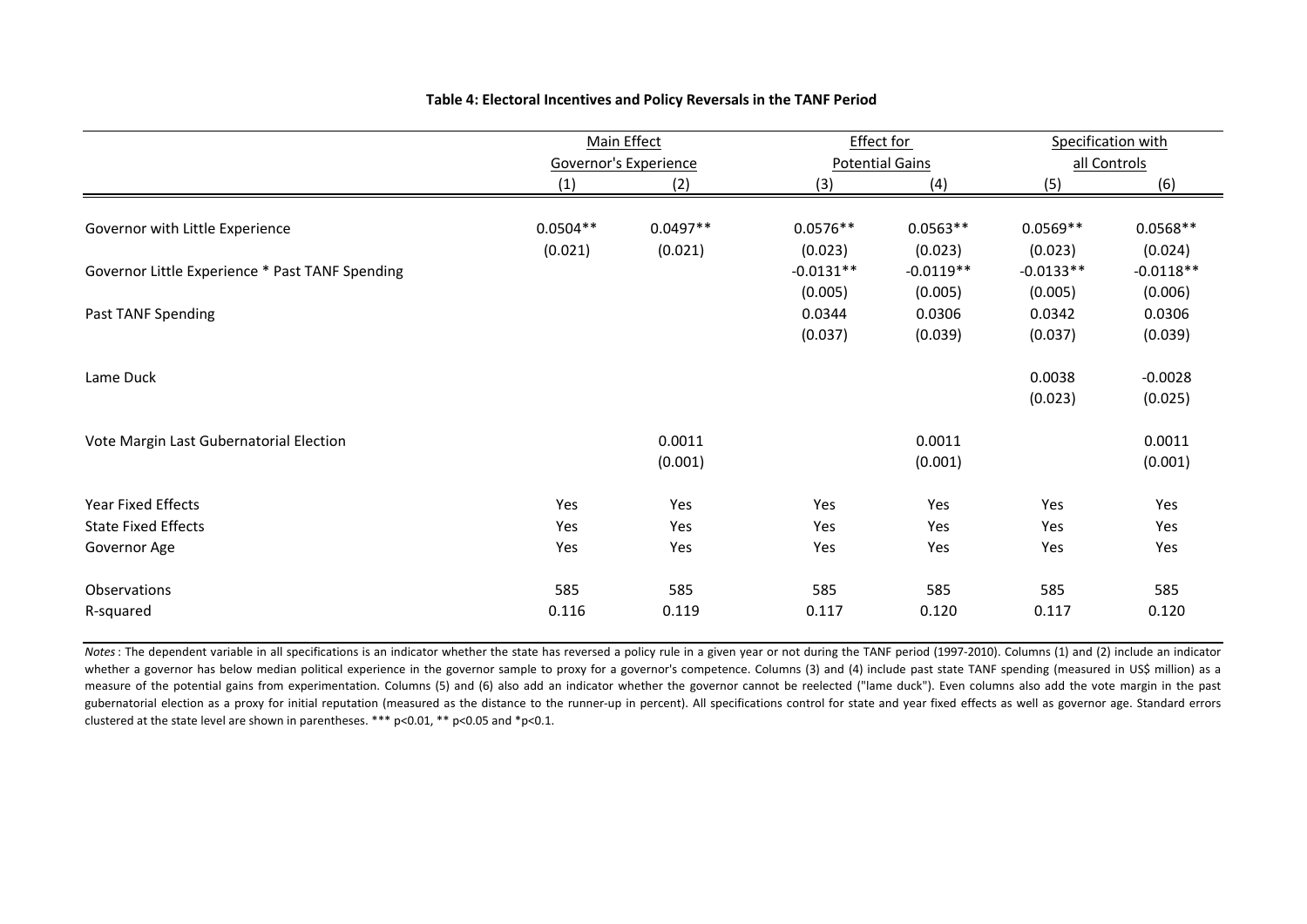|                                             | (1)         | (2)         | (3)         | (4)         | (5)         | (6)         |
|---------------------------------------------|-------------|-------------|-------------|-------------|-------------|-------------|
| Governor's Past Vote Margin                 | $-0.0066*$  | $-0.0065*$  | $-0.0065*$  | $-0.0065*$  | $-0.0066*$  | $-0.0066*$  |
|                                             | (0.004)     | (0.004)     | (0.004)     | (0.004)     | (0.004)     | (0.004)     |
| Lame Duck * Past Vote Margin                | 0.0086      | 0.0080      | 0.0086      | 0.0086      | 0.0085      | 0.0080      |
|                                             | (0.007)     | (0.007)     | (0.007)     | (0.007)     | (0.007)     | (0.007)     |
| Lame Duck                                   | $-0.1187$   | $-0.0823$   | $-0.1191$   | $-0.1185$   | $-0.1172$   | $-0.0914$   |
|                                             | (0.107)     | (0.108)     | (0.106)     | (0.107)     | (0.106)     | (0.109)     |
| Past TANF Spending                          | $0.0003***$ | $0.0003***$ | $0.0003***$ | $0.0003***$ | $0.0003***$ | $0.0003***$ |
|                                             | (0.000)     | (0.000)     | (0.000)     | (0.000)     | (0.000)     | (0.000)     |
| Governor with Little Experience             | $-0.0973$   | $-0.1010$   | $-0.0987$   | $-0.0977$   | $-0.0971$   | $-0.0897$   |
|                                             | (0.081)     | (0.084)     | (0.082)     | (0.081)     | (0.079)     | (0.068)     |
| Lame Duck * Governor with Little Experience | $0.2017**$  | $0.2055**$  | $0.2024**$  | $0.2023**$  | $0.2005**$  | $0.2078**$  |
|                                             | (0.095)     | (0.096)     | (0.095)     | (0.094)     | (0.093)     | (0.100)     |
| Republican Governor                         | 0.0035      | 0.0142      |             |             |             | $-0.0534$   |
|                                             | (0.039)     | (0.042)     |             |             |             | (0.159)     |
| Lameduck * Republican Governor              |             | $-0.0700$   |             |             |             | $-0.0643$   |
|                                             |             | (0.072)     |             |             |             | (0.076)     |
| Governor Party Ideology (Berry et al. 1998) |             |             | 0.0077      |             |             | 0.1249      |
|                                             |             |             | (0.082)     |             |             | (0.310)     |
| Citizens Ideology (Berry et al. 1998)       |             |             |             | $-0.0003$   |             | $-0.0000$   |
|                                             |             |             |             | (0.003)     |             | (0.004)     |
| Democratic Presidential Vote Share          |             |             |             |             | 0.0015      | 0.0011      |
|                                             |             |             |             |             | (0.005)     | (0.005)     |
| <b>Year Fixed Effects</b>                   | Yes         | Yes         | Yes         | Yes         | Yes         | Yes         |
| <b>State Fixed Effects</b>                  | Yes         | Yes         | Yes         | Yes         | Yes         | Yes         |
| Governor Age                                | Yes         | Yes         | Yes         | Yes         | Yes         | Yes         |
| Observations                                | 785         | 774         | 785         | 785         | 785         | 774         |
| R-squared                                   | 0.296       | 0.298       | 0.296       | 0.296       | 0.297       | 0.298       |

#### **Table 5: The Role of Ideology for Policy Experimentation**

*Notes*: The dependent variable in all specifications is the number of policy experiments (waiver period) in a given state and year. All main variables are defined as before (see notes to Tables 1 and 2 for details). The ideology measure for the government is calculated from Berry et al. (1998) and ranges from zero for most conservative to 100 for most liberal. The citizen ideology measure is also taken from Berry et al. (1998); see the data appendix for further details. Democratic presidential vote share refers to the last presidential election. All specifications control for year and state fixed effects as well as governor age. Standard errors clustered at the state level are shown in parentheses. \*\*\* p<0.01, \*\* p<0.05 and \*p<0.1.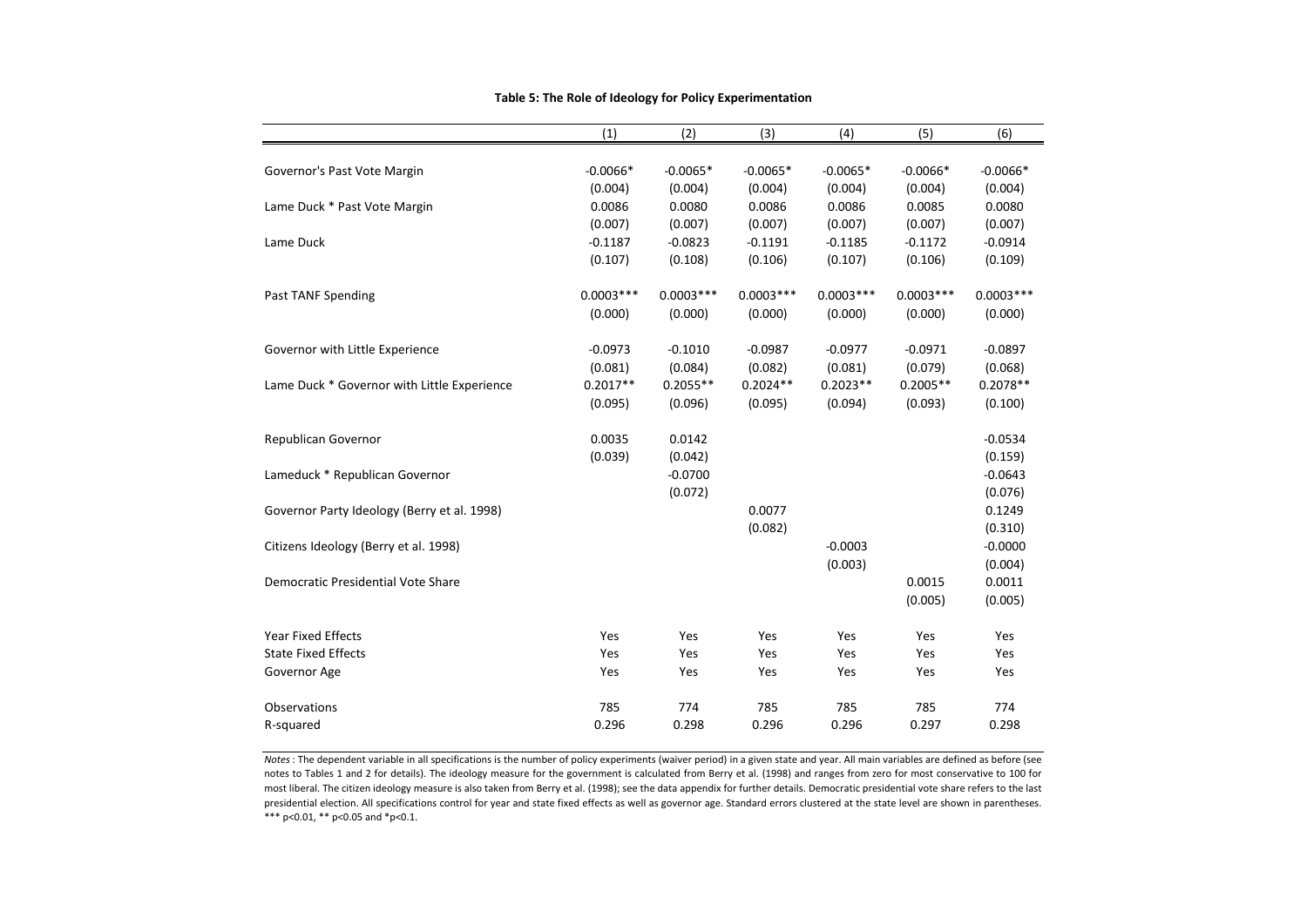|                                             | (1)         | (2)         | (3)                  | (4)         | (5)         |
|---------------------------------------------|-------------|-------------|----------------------|-------------|-------------|
|                                             | $-0.0059*$  | $-0.0064**$ |                      | $-0.0061*$  | $-0.0055$   |
| Governor's Past Vote Margin                 | (0.004)     | (0.004)     | $-0.0058$<br>(0.004) | (0.004)     | (0.004)     |
| Lame Duck * Past Vote Margin                | 0.0086      | 0.0091      | 0.0099               | 0.0088      | 0.0097      |
|                                             | (0.007)     | (0.007)     | (0.007)              | (0.007)     | (0.007)     |
| Lame Duck                                   | $-0.1141$   | $-0.1165$   | $-0.1294$            | $-0.1198$   | $-0.1218$   |
|                                             |             |             |                      |             |             |
|                                             | (0.106)     | (0.107)     | (0.112)              | (0.109)     | (0.112)     |
| Past TANF Spending                          | $0.0003***$ | $0.0003***$ | $0.0003***$          | $0.0003***$ | $0.0003***$ |
|                                             | (0.000)     | (0.000)     | (0.000)              | (0.000)     | (0.000)     |
| Governor with Little Experience             | $-0.1122$   | $-0.0999$   | $-0.0963$            | $-0.0984$   | $-0.1084$   |
|                                             | (0.081)     | (0.081)     | (0.083)              | (0.082)     | (0.085)     |
| Lame Duck * Governor with Little Experience | $0.1952**$  | $0.1989**$  | $0.2041**$           | $0.2021**$  | $0.2001*$   |
|                                             | (0.096)     | (0.095)     | (0.098)              | (0.095)     | (0.100)     |
| Dem. Seat Share Upper House                 | $-0.3099$   |             |                      |             | $-0.1606$   |
|                                             | (0.306)     |             |                      |             | (0.293)     |
| Dem. Seat Share Lower House                 | $-0.0529$   |             |                      |             | $-0.0156$   |
|                                             | (0.352)     |             |                      |             | (0.344)     |
| <b>Divided Government</b>                   |             | 0.0657      |                      |             | 0.0411      |
|                                             |             | (0.044)     |                      |             | (0.046)     |
| <b>Polarization Upper House</b>             |             |             | $-0.5426$            |             | $-0.4702$   |
|                                             |             |             | (0.377)              |             | (0.410)     |
| <b>Polarization Lower House</b>             |             |             | $-0.1779$            |             | $-0.1348$   |
|                                             |             |             | (0.386)              |             | (0.382)     |
| Competitiveness Index                       |             |             |                      | 0.0045      | $-0.0015$   |
|                                             |             |             |                      | (0.004)     | (0.005)     |
| <b>Year Fixed Effects</b>                   | Yes         | Yes         | Yes                  | Yes         | Yes         |
| <b>State Fixed Effects</b>                  | Yes         | Yes         | Yes                  | Yes         | Yes         |
| Governor Age                                | Yes         | Yes         | Yes                  | Yes         | Yes         |
| <b>Observations</b>                         | 785         | 778         | 785                  | 776         | 769         |
| R-squared                                   | 0.298       | 0.299       | 0.300                | 0.296       | 0.301       |

#### **Table 6: Composition of Legislature and Policy Experimentation**

*Notes*: The dependent variable in all specifications is the number of policy experiments (waiver period) in a given state and year. All main variables are defined as before (see notes to Tables 1 and 2 for details). Divided Government is equal to one if the party of the governor is different from the party of the majority of legislators in either the state's lower or upper house. The polarization variables are calculated as absolute deviations of the democratic seat share from 50%. Competitiveness (based on Holbrook and Van Dunk (1993)) is measured as the average voter support in percent that winning candidates in state legislative elections obtained over the current and past 3 years. All specifications control for state and year fixed effects as well as governor age. Standard errors clustered at the state level are shown in parentheses. \*\*\* p<0.01, \*\* p<0.05 and \*p<0.1.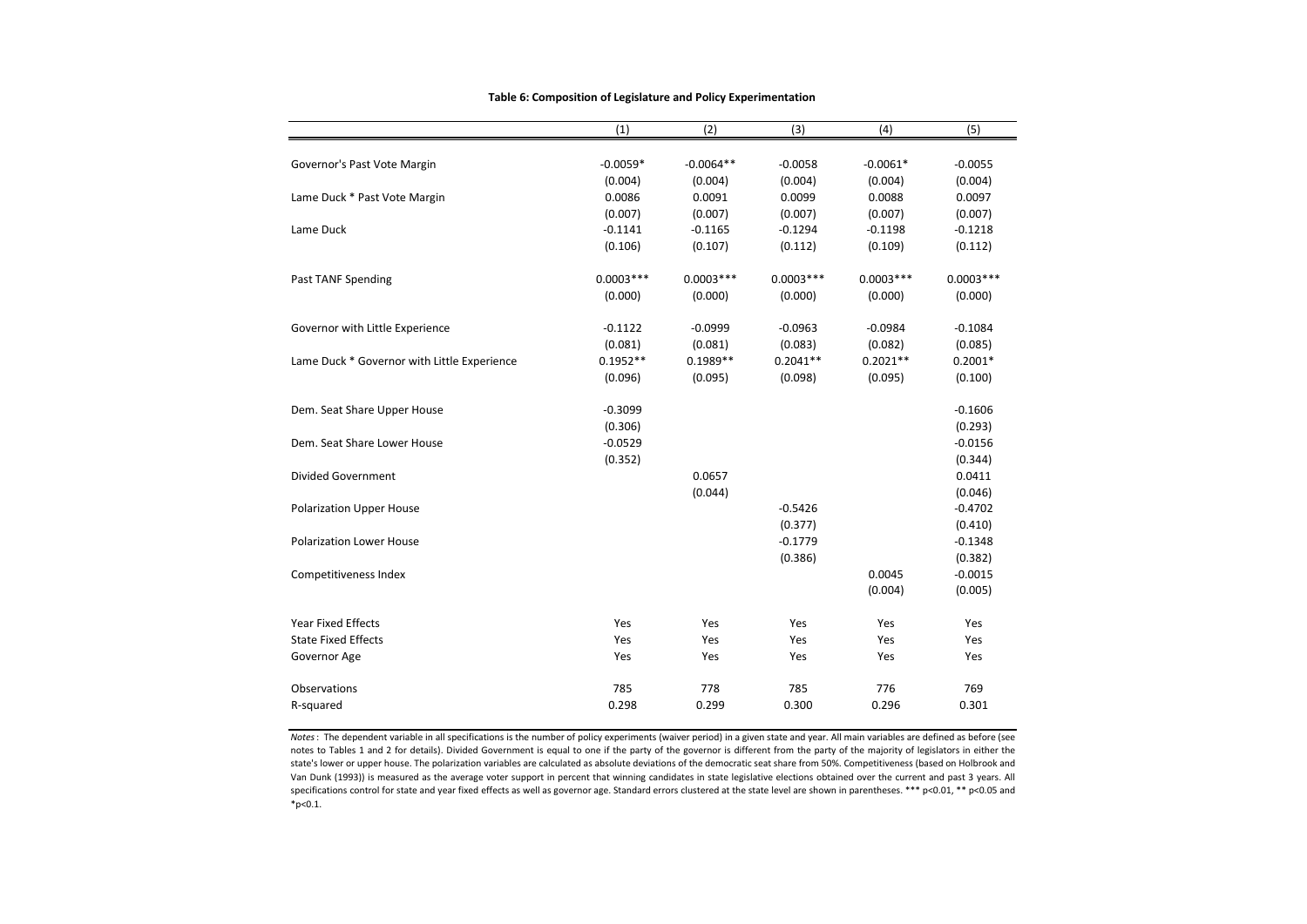|                                             | (1)         | (2)         | (3)         | (4)         | (5)         | (6)         | (7)         |
|---------------------------------------------|-------------|-------------|-------------|-------------|-------------|-------------|-------------|
|                                             |             |             |             |             |             |             |             |
| Governor's Past Vote Margin                 | $-0.0082**$ | $-0.0083**$ | $-0.0084**$ | $-0.0084**$ | $-0.0085**$ | $-0.0059$   | $-0.0080*$  |
|                                             | (0.004)     | (0.004)     | (0.004)     | (0.004)     | (0.004)     | (0.005)     | (0.004)     |
| Lame Duck * Past Vote Margin                | 0.0063      | 0.0078      | 0.0061      | 0.0076      | 0.0067      | 0.0074      | 0.0068      |
|                                             | (0.007)     | (0.007)     | (0.007)     | (0.007)     | (0.007)     | (0.009)     | (0.007)     |
| Lame Duck                                   | $-0.1157$   | $-0.1441$   | $-0.1165$   | $-0.1407$   | $-0.1213$   | $-0.1999$   | $-0.1368$   |
|                                             | (0.123)     | (0.127)     | (0.124)     | (0.127)     | (0.122)     | (0.139)     | (0.130)     |
| Past TANF Spending                          | $0.0004***$ | $0.0005***$ | $0.0004***$ | $0.0004***$ | $0.0004***$ | $0.0007***$ | $0.0004***$ |
|                                             | (0.000)     | (0.000)     | (0.000)     | (0.000)     | (0.000)     | (0.000)     | (0.000)     |
| Governor with Little Experience             | $-0.0986$   | $-0.1377$   | $-0.0993$   | $-0.1346$   | $-0.0963$   | $-0.0694$   | $-0.1398$   |
|                                             | (0.089)     | (0.096)     | (0.086)     | (0.096)     | (0.089)     | (0.111)     | (0.094)     |
| Lame Duck * Governor with Little Experience | $0.2148**$  | $0.2147*$   | $0.2190**$  | $0.2095*$   | $0.2141**$  | 0.1245      | $0.2284**$  |
|                                             | (0.103)     | (0.112)     | (0.103)     | (0.113)     | (0.103)     | (0.128)     | (0.109)     |
| Geographic Neighbors' Experiments (t-1)     | $-0.1247$   |             |             |             |             |             | $-0.1650*$  |
|                                             | (0.088)     |             |             |             |             |             | (0.098)     |
| Geographic Neighbors' Experiments (t-2)     |             | $-0.0898$   |             |             |             |             | $-0.1196$   |
|                                             |             | (0.092)     |             |             |             |             | (0.096)     |
| Pop. Size Neighbors' Experiments (t-1)      |             |             | 0.1753      |             |             |             | 0.1759      |
|                                             |             |             | (0.207)     |             |             |             | (0.209)     |
| Pop. Size Neighbors' Experiments (t-2)      |             |             |             | 0.0388      |             |             | 0.0485      |
|                                             |             |             |             | (0.169)     |             |             | (0.161)     |
| Ideological Neighbors' Experiments (t-1)    |             |             |             |             | $-0.0514$   |             | 0.0063      |
|                                             |             |             |             |             | (0.101)     |             | (0.090)     |
| Ideological Neighbors' Experiments (t-2)    |             |             |             |             |             | $0.1924***$ | $-0.0027$   |
|                                             |             |             |             |             |             | (0.072)     | (0.072)     |
| Year Fixed Effects                          | Yes         | Yes         | Yes         | Yes         | Yes         | Yes         | Yes         |
| <b>State Fixed Effects</b>                  | Yes         | Yes         | Yes         | Yes         | Yes         | Yes         | Yes         |
| Governor Age                                | Yes         | Yes         | Yes         | Yes         | Yes         | Yes         | Yes         |
|                                             |             |             |             |             |             |             |             |
| Observations                                | 738         | 691         | 738         | 691         | 738         | 691         | 691         |
| R-squared                                   | 0.318       | 0.319       | 0.320       | 0.319       | 0.316       | 0.193       | 0.328       |

#### **Table 7: Spillovers between States and Policy Experimentation**

Notes: The dependent variable in all specifications is the number of policy experiments (waiver period) in a given state and year. All main variables are defined as before (see notes to Tables 1 and 2 for details). Experiments by geographic neighbors refers to the average number of waivers for adjacent states (sharing a boundary). Experiments by population size neighbors refers to the average number of waivers in states with similar population size (where states are divided into ten groups of similar population size). Experiments by ideological neighbors refers to the average number of waivers for the four states within the same census region which voted most similarly in the 1978 presidential election. All specifications control for year and state fixed effects as well as governor age. Standard errors clustered at the state level are shown in parentheses. \*\*\* p<0.01, \*\* p<0.05 and \*p<0.1.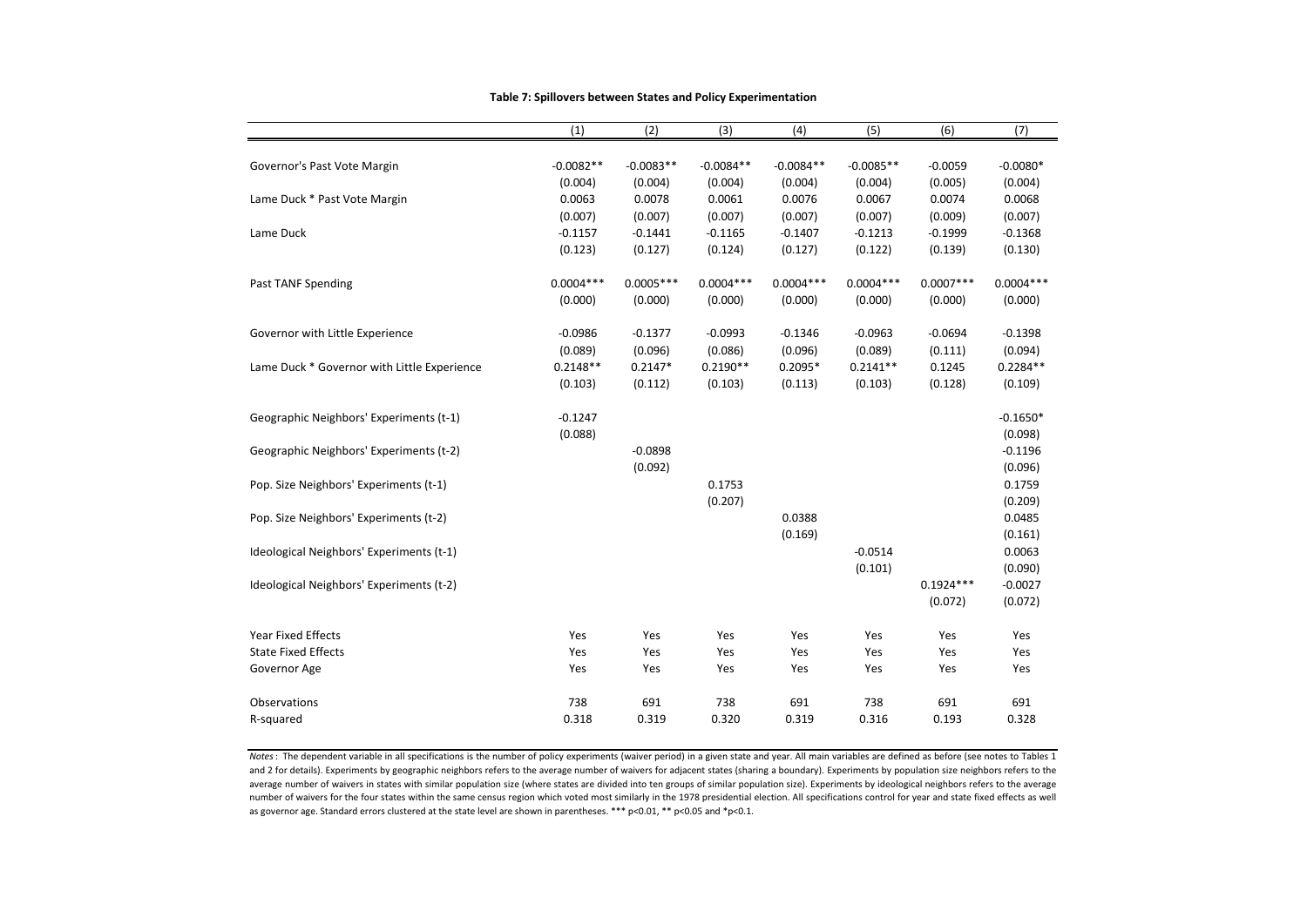|                                             | (1)         | (2)         | (3)          | (4)         | (5)          |
|---------------------------------------------|-------------|-------------|--------------|-------------|--------------|
|                                             |             |             |              |             |              |
| Governor's Past Vote Margin                 | $-0.0062**$ | $-0.0064**$ | $-0.0054$    | $-0.0066**$ | $-0.0052$    |
|                                             | (0.004)     | (0.004)     | (0.004)      | (0.004)     | (0.004)      |
| Lame Duck * Past Vote Margin                | 0.0077      | 0.0089      | 0.0082       | 0.0092      | 0.0086       |
|                                             | (0.007)     | (0.007)     | (0.007)      | (0.007)     | (0.007)      |
| Lame Duck                                   | $-0.1111$   | $-0.1206$   | $-0.1461$    | $-0.1320$   | $-0.1562$    |
|                                             | (0.106)     | (0.108)     | (0.114)      | (0.107)     | (0.118)      |
| Past TANF Spending                          | 0.0003      | $0.0003***$ | $0.0003***$  | $0.0003***$ | $0.0003**$   |
|                                             | (0.000)     | (0.000)     | (0.000)      | (0.000)     | (0.000)      |
| Governor with Little Experience             | $-0.0935$   | $-0.0971$   | $-0.0903$    | $-0.1005$   | $-0.0869$    |
|                                             | (0.082)     | (0.080)     | (0.081)      | (0.079)     | (0.081)      |
| Lame Duck * Governor with Little Experience | $0.2070**$  | $0.2033**$  | $0.2283**$   | $0.2015**$  | $0.2295**$   |
|                                             | (0.098)     | (0.095)     | (0.099)      | (0.093)     | (0.101)      |
| <b>Unemployment Rate</b>                    | $-0.0153$   |             |              |             | $-0.0121$    |
|                                             | (0.014)     |             |              |             | (0.016)      |
| Per Capita Income (in \$1,000)              | $-0.0000$   |             |              |             | 0.0000       |
|                                             | (0.000)     |             |              |             | (0.000)      |
| Population (in 1,000)                       | $-0.0211$   |             |              |             | 0.0130       |
|                                             | (0.096)     |             |              |             | (0.084)      |
| % Population Black                          |             | $-0.0269$   |              |             | $-0.0151$    |
|                                             |             | (0.066)     |              |             | (0.066)      |
| % Population 65+                            |             | $-0.0142$   |              |             | $-0.0156$    |
|                                             |             | (0.064)     |              |             | (0.073)      |
| % Immigrant Population                      |             |             | $-0.0557***$ |             | $-0.0568***$ |
|                                             |             |             | (0.007)      |             | (0.011)      |
| % Unmarried Births                          |             |             | $-0.0095$    |             | $-0.0090$    |
|                                             |             |             | (0.012)      |             | (0.013)      |
| Income Inequality                           |             |             |              | $-0.0423**$ | $-0.0369*$   |
|                                             |             |             |              | (0.020)     | (0.021)      |
| <b>Year Fixed Effects</b>                   | Yes         | Yes         | Yes          | Yes         | Yes          |
| <b>State Fixed Effects</b>                  | Yes         | Yes         | Yes          | Yes         | Yes          |
| Governor Age                                | Yes         | Yes         | Yes          | Yes         | Yes          |
| Observations                                | 785         | 785         | 785          | 785         | 785          |
| R-squared                                   | 0.297       | 0.297       | 0.305        | 0.299       | 0.308        |

*Notes*: The dependent variable in all specifications is the number of policy experiments (waiver period) in a given state and year. All main variables are defined as before (see notes to Tables 1 and 2 for details). Income inequality is measured as the 90th percentile over the 10th percentile within each state and year. All specifications control for state and year fixed effects as well as governor age. Standard errors clustered at the state level are shown in parentheses. \*\*\* p<0.01, \*\*  $p$  < 0.05 and  $*p$  < 0.1.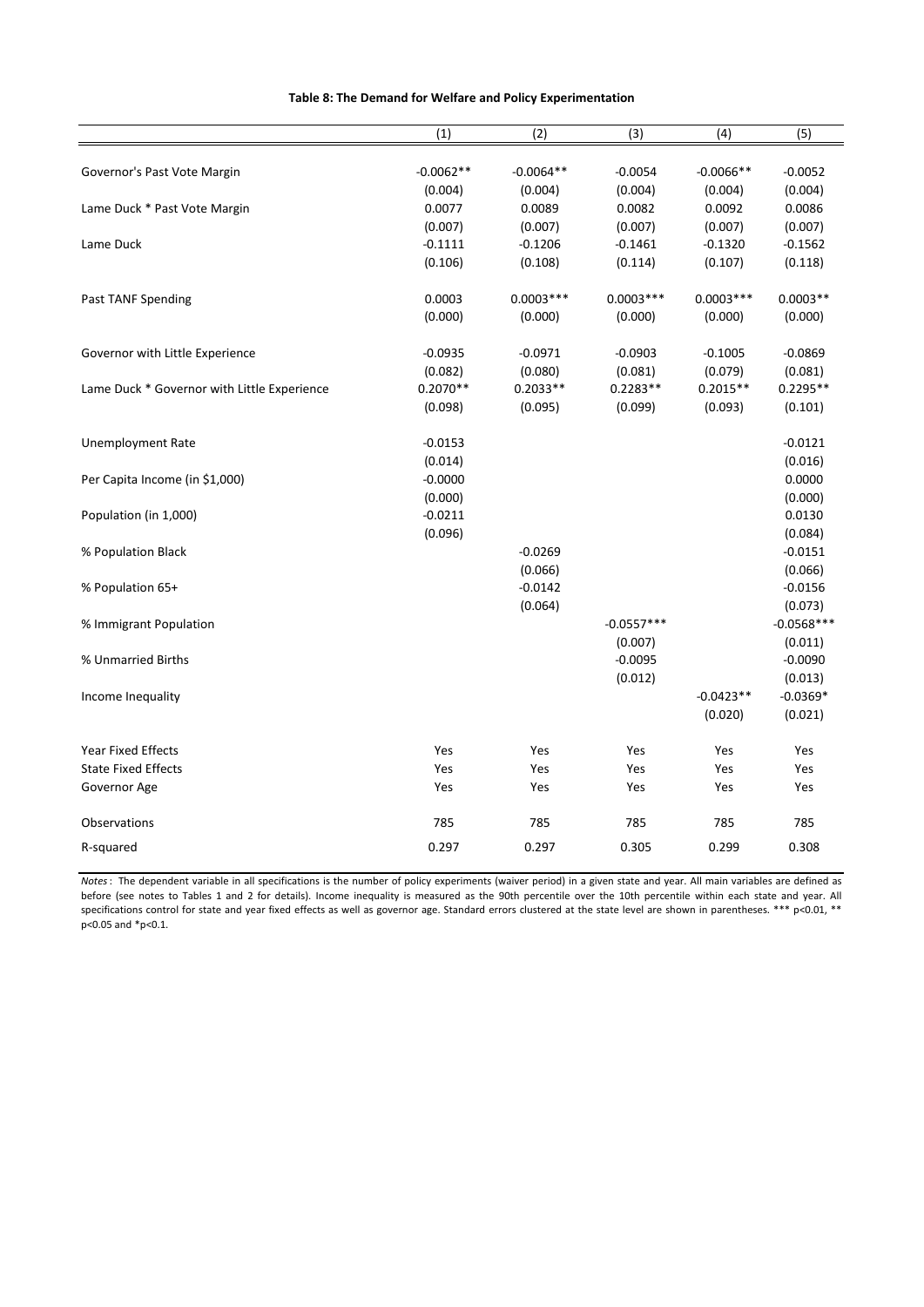



**Figure 2: Distribution of Waiver Applications across States, 1978-1996**

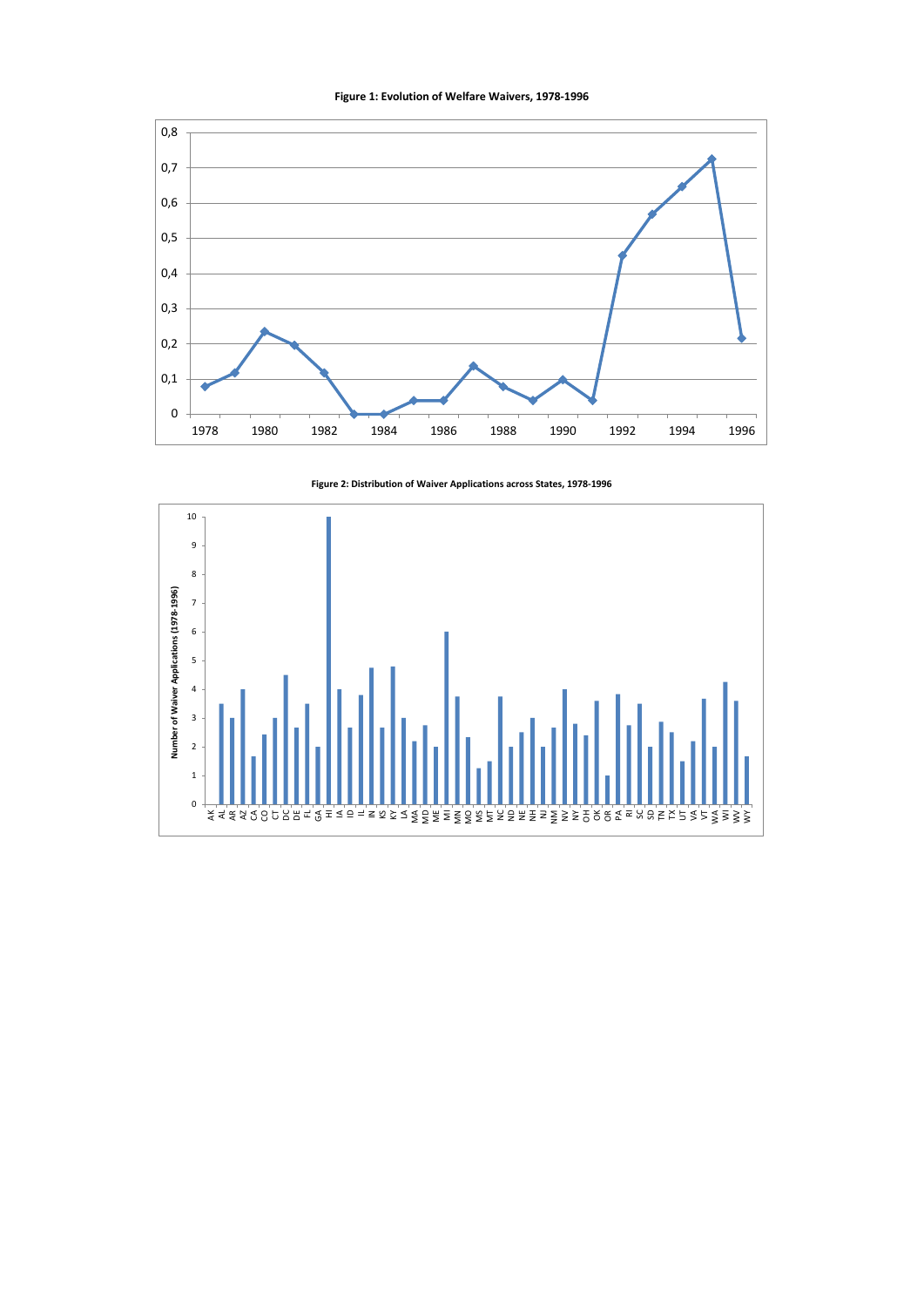#### **Figure 3: Evolution of Policy Experiments and Reversals, 1996-2010**



*Source* : Authors' calculation; see the data appendix and Table A1 for a description of the welfare rules.



**Figure 4: Distribution of Policy Experiments across States, 1996-2010**

*Source* : Authors' calculation; see the data appendix and Table A1 for a description of the welfare rules.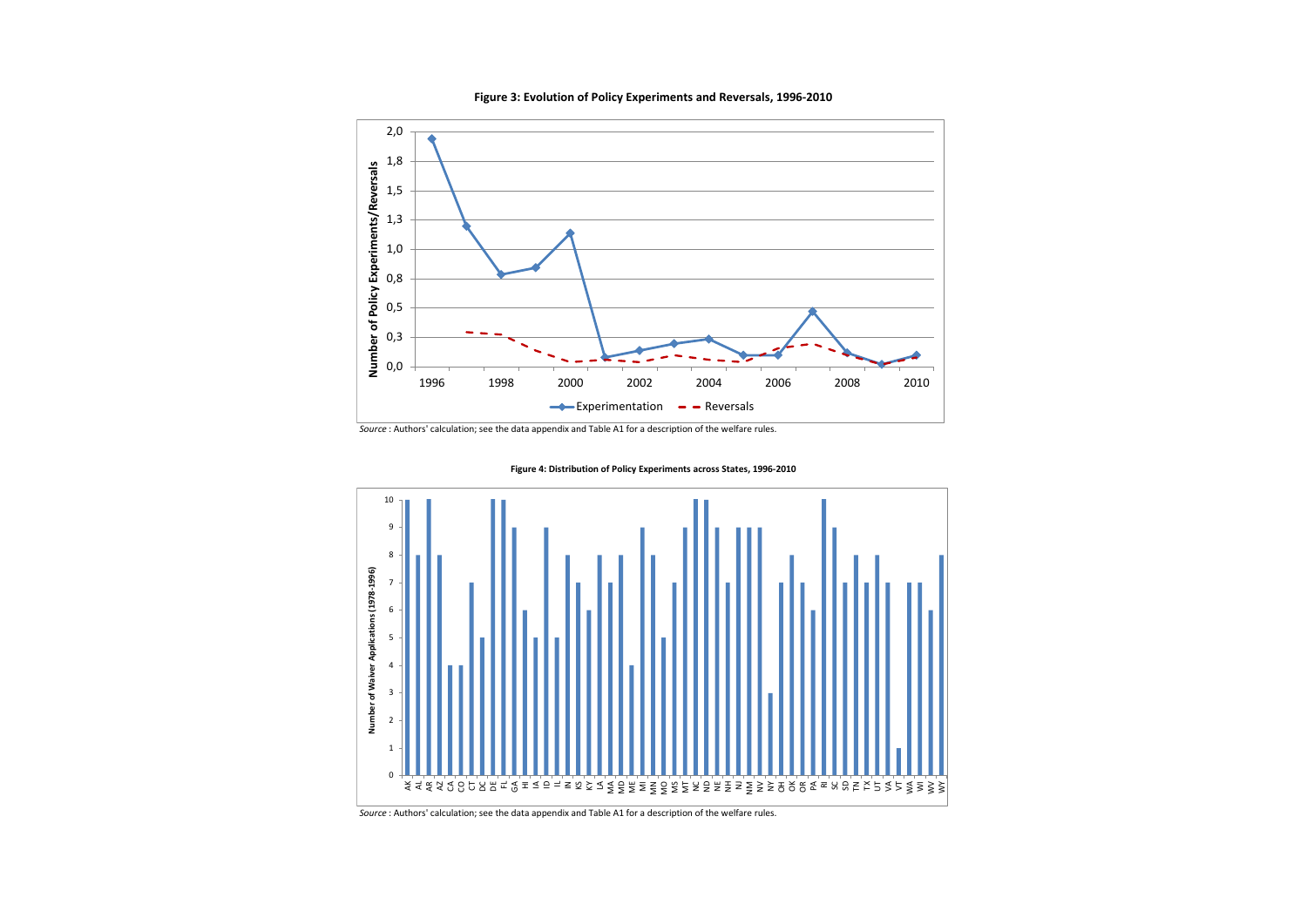## Online Appendix (for Online Publication Only)

## A Theory

### A.1 Proof of Propositions

**Proof of Proposition 1.** The proof of Proposition 1 follows from the optimization problem of the incumbent politician. A high-quality incumbent politician knows the state of the world. At  $T=0$ , the incumbent chooses to reform or not (with the option to revert back to  $a<sub>S</sub>$  if the reform is undertaken) in order to maximize equation (1).

In state S, no gain can be obtained from the reform ex-post: The ex-post welfare of the reform in state S is either  $-c$  or  $-\frac{c}{2}$  $\frac{c}{2}$  if reverted back to  $a_S$ . Therefore, the reform should not be undertaken from a welfare perspective. Since the ex-post welfare of a reform in state  $S$  is negative, the probability of reelection (from the reelection rule) in state  $S$  is (weakly) positive if and only if no reform is undertaken. The optimal decision of the high-quality incumbent is then to stick with the status quo policy  $a<sub>S</sub>$  independently of  $\gamma$  and  $\lambda$ .

In state  $N$ , undertaking the reform maximizes ex-post welfare since there are positive welfare gains ex-post with probability 1, i.e. the ex-post welfare with a reform in state  $N$ is equal to  $\Delta$  – c which is strictly positive from (A1), and is never reversed independently of the realization of the benefit in the short term. In addition, the probability of reelection is also maximized by implementing the reform since a positive ex-post welfare ensures reelection with probability 1, which is (weakly) greater than  $\lambda$  for any  $\lambda \in [0, 1]$ .

**Proof of Proposition 2.** The proof of Proposition 2 follows from the optimization problem of the incumbent politician given by equation (1) for  $\gamma = 1$ . For a low-quality politician who does not know the state of the world, the reform is welfare maximizing from an ex-ante perspective from  $(A1)$  and  $(A2)$ . Therefore, she always implements the reform in  $T = 0$ . However, it is welfare-maximizing to revert back to  $a<sub>S</sub>$  if the reform fails in the short run since the expected future benefit from the reform is negative from  $(A3).$ 

Proof of Proposition 3. The proof of Proposition 3 follows from the optimization problem of the incumbent politician given by equation (1) for  $\gamma = 0$ .

A purely office-motivated politician never reverts back to the status quo after implementing a reform. If the reform delivers benefits in the short term it is always continued. If the reform does not deliver short-term benefits in  $T = 1$ , a policy reversal back to the status quo implies that the politician would lose the election with probability 1 (because welfare ex-post would be equal to  $-\frac{c}{2}$  $\frac{c}{2}$  and hence, the probability of reelection would be zero from the reelection rule). Whereas if the politician persists with the reform, she can win the election for sure if the long-term benefit realizes which happens with probability  $\beta > 0$ .

For a low-quality politician who does not reverse a reform, the reform maximizes the probability of winning from an ex-ante perspective if it delivers higher chances of reelection than her current reputation. This statement is equivalent to equation (2) where the left-hand side represents the ex-ante winning probability if the reform is undertaken and continued which is equivalent to the probability that the state of the world is  $N$ . The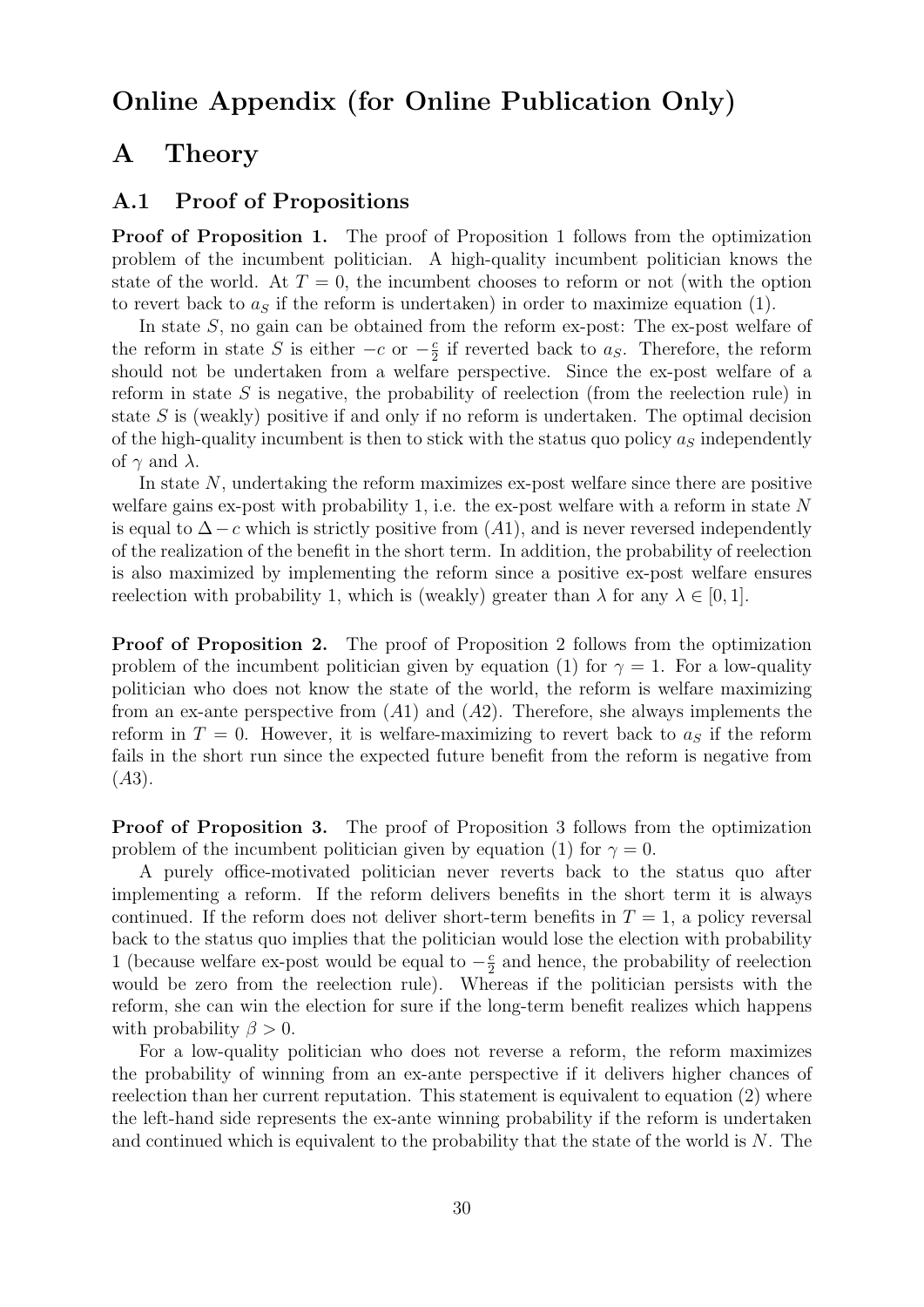right-hand side is the ex-ante winning probability if the reform is not undertaken which is equal to the initial reputation of the incumbent.

Proof of Corollary 1. The proof of Corollary 1 follows from equation (2).

Proof of Proposition 4. The proof of Proposition 4 directly follows from comparing the politician's payoffs in case of reverting the reform and of continuing the reform after a short-term failure. Reverting the reform is at least as good as continuing it if and only if

$$
\gamma\left(\frac{-c}{2}\right) \ge \gamma\left(\beta\Delta - c\right) + (1-\gamma)\beta,
$$

or

$$
-\beta \geq \gamma \left(\beta \Delta - \frac{c}{2} - \beta\right).
$$

Since the term in parenthesis is negative from  $(A3)$ , the last inequality can be rewritten to obtain the threshold  $\gamma^*$  in equation (3).

**Proof Corollary 2.** The proof of Corollary 2 directly follows from differentiating equation (3) with respect to  $\gamma$  and  $\Delta$ , respectively.

### A.2 Intermediate politician and decision to experiment

Here, we analyze the case whether a low-quality incumbent who cares about both welfare and reelection ( $\gamma \in [0, 1]$ ) undertakes the reform.

**Proposition 5.** (I.) If  $\gamma \geq \gamma^*$ , then an incumbent politician with low-quality always undertakes a reform if and only if

$$
\gamma \left( pq\Delta - \frac{c}{2}(1 + pq) \right) + (1 - \gamma)pq \ge (1 - \gamma)\lambda. \tag{7}
$$

(II.) If  $\gamma < \gamma^*$ , then an incumbent politician with low-quality always undertakes a reform if and only if

$$
\gamma (p\Delta - c) + (1 - \gamma)p \ge (1 - \gamma)\lambda.
$$
 (8)

Proof. The proof of Proposition 5 directly follows from the comparison of the politician's payoff if she undertakes the reform (for the two cases where she will or will not revert back to the status quo in the face of short-term failure) with the payoff from sticking with the status quo and running the next election on her initial reputation instead.  $\Box$ 

Proposition 5 shows that a low-quality incumbent compares the possible welfare and reelection gains that experimentation will deliver (taking into account her optimal reversal decision) to her current chances of reelection determined by her initial reputation.

**Corollary 3.** A low-quality incumbent is more likely to experiment when  $\Delta$  increases,  $\gamma$ increases and  $\lambda$  decreases.

Proof. The proof of Corollary 3 follows directly from differentiating equations (7) and (8) with respect to  $\Delta$ ,  $\gamma$  and  $\lambda$  respectively.  $\Box$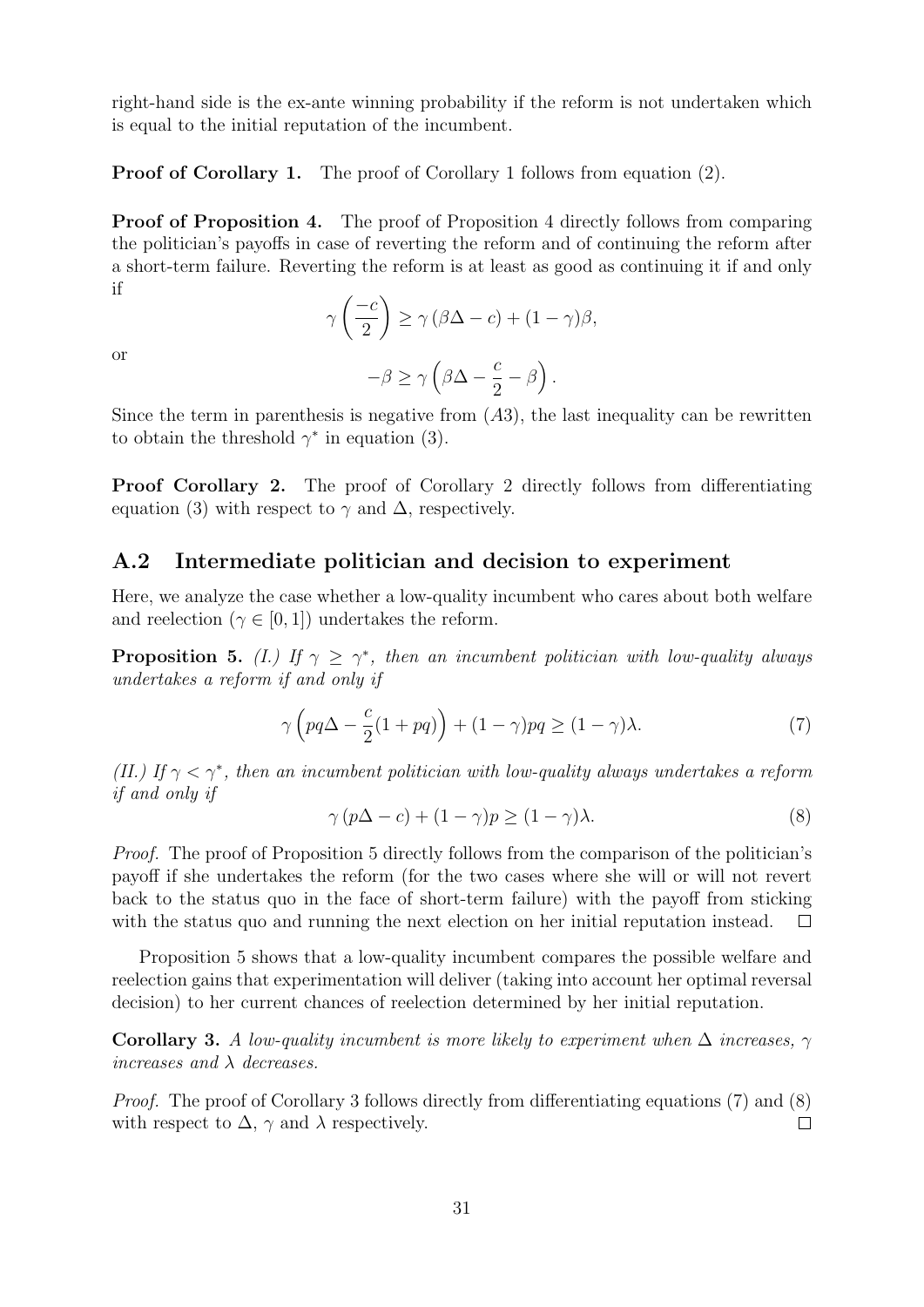## B Data

### B.1 Welfare Policy Rules during the TANF period

To measure policy experimentation and reversals for the post-1996 period, we rely on the Welfare Rules Database by the Urban Institute. The Welfare Rules Database (WRD) was developed to provide detailed information about states' TANF policies obtained from caseworker manuals and regulations. The database is often more detailed and upto-date than the official plans of state choices under the block grant that states submit periodically to the federal government. The database contains literally hundreds of rules on eligibility, benefit calculation, and many other aspects of welfare reform. We focus on a set of rules in policy areas that were at the center of the public and political debate surrounding welfare reform. Table A1 provides an overview of the rules and how we code policy experiments and policy reversals.

Family caps. Under AFDC, benefit levels increased with family size. Hence, when a child was born to a member of an assistance unit, the benefit increased to meet the needs of the new child. Under a family cap, additional benefits an assistance unit would receive for adding another member to the unit would be capped. Some states provide a percentage of the increase to the unit, while others provide no additional funds to the unit for the additional child. In several states, a family is never able to regain benefits for a capped child, even after the case has been closed for a period of time. In others, a family cap can be removed (and hence, the child can be included in the benefit computation should the family apply for assistance again) if the assistance unit remains off welfare for some time. We code a binary indicator equal to one if a state has a family cap and zero if not.

Work requirements. Under AFDC, states could require recipients to participate in the Job Opportunities and Basic Skills Training (JOBS) program, which provided education, training, and work experience activities. However, many individuals were exempt from these requirements (because of age, illness or having a small child). Under TANF, states require adults heading an assistance unit to perform some type of workrelated activity. Work programs vary widely from state to state in terms of who must work, how much work is required, and what activities are considered work. The first rule defines the minimum number of hours a recipient must participate in work-related activities. The hours requirements vary from a mere effort to find a job up to fulltime employment. The second rule defines whether the work requirement applies after several months of benefit receipt or by the time of application or approval. The third rule indicates whether there is a time limit of benefit receipt if a parent fails to work at least 20 hours per week in a regular job after a certain number of assistance months. The fourth rule counts the number of work exemptions due to, for example, pregnancy, disability or caring for a young child or elderly person.

Sanctions. Under AFDC, sanctions were sometimes imposed if the adult heading an assistance unit did not comply with the JOBS program; in that case, the adult portion of the benefit was not paid out to the assistance unit. Under TANF, states now require household heads to perform some type of work-related activity sooner or later. If a benefit unit does not comply with these requirements, states can impose drastic sanctions. The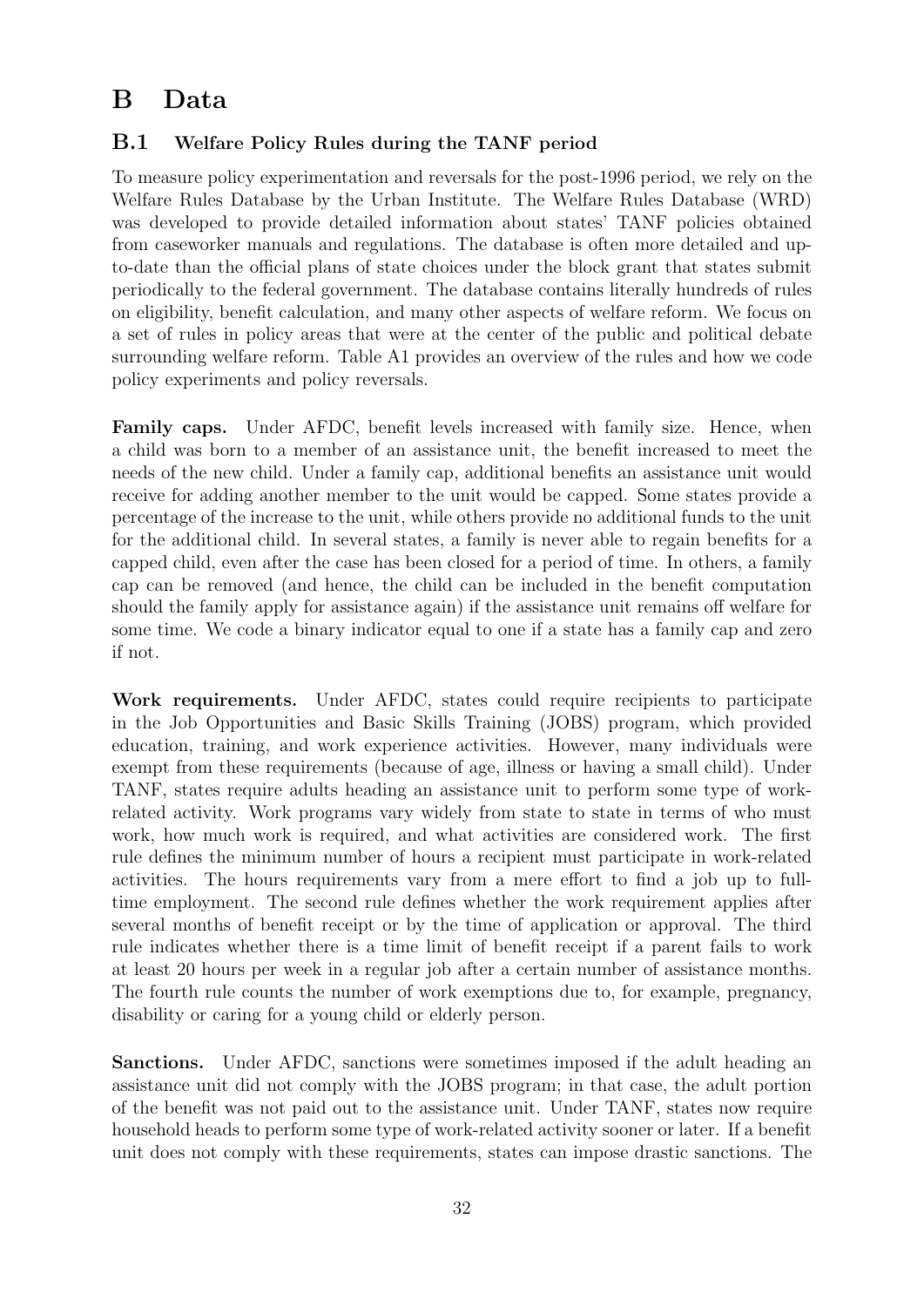first policy rule characterizes the initial sanction if a benefit unit fails to comply with the work requirements for the first time. The initial sanction varies from reduction of 25% or less to a suspension of the full family benefit. The other three rules characterize the severity of the worst sanction that can be imposed. The second rule defines the severity of the worst sanction varying from less than 25% of the benefit to a suspension of the full family benefit and even case closure. The third rule defines the duration of the worst sanction ranging from until the unit complies with the requirement to a permanent suspension of the family benefit. The final rule defines whether a unit has to reapply (or not) after the worst sanction has been imposed.

Termination and work-requirement time limits. Under AFDC, families were entitled to receive benefits as long as they met the eligibility requirements. Under TANF, many states imposed both intermittent and lifetime time limits. The first rule characterizes the number of months an assistance unit can receive benefits without interruption (many states impose 24 months). The second rule defines how benefits are reduced when the assistance unit reaches the intermittent time limit. The loss of benefits might be just for the adult members or for the entire assistance unit. The third rule defines the duration of the lifetime limit ranging from no time limit to only 24 months. The federal government has itself imposed a 60 months lifetime limit; states that wish to extend benefit receipt beyond five years have to use their own state funds to finance it. The final rule defines whether the state allows for any extensions to the lifetime limit or not.

### B.2 Politics and ideology measures

Governor characteristics. Information on U.S. governors comes from the website of the National Governor's Association merged with data provided by David J. Andersen from the Eagleton Institute of Politics at Rutgers University. We calculate a governor's competence from her political experience prior to becoming governor. Specifically, the variable measures the number of years between the first electoral office (such as member of the State Senate or Attorney General) and the inauguration as governor. We then construct a dummy variable equal to one if a governor has prior political experience below the median and zero otherwise. We further code information on the age of the governor from the same sources. Information on gubernatorial election results (especially vote margins) and term limits are taken from List and Sturm (2006); Council of State Governments (2012); and Leip (2012).

State Legislature. Data for the composition of the state legislature, state competitiveness, the party of the governor and indicators for a divided government are obtained from Klarner (2003) and updated using Klarner's webpage (http://www.indstate.edu/polsci/klarnerpolitics.htm). Polarization in the state legislature is calculated as |democratic seat share–50%| for the state senate and house respectively. The divided government indicator is equal to one if the governor belongs to a different party than the majority of legislators in either the state senate or the state house. To measure state competitiveness, we use the Holbrook-Van Dunk index calculated from district-level returns to state legislative elections (see Holbrook and Van Dunk (1993) for details).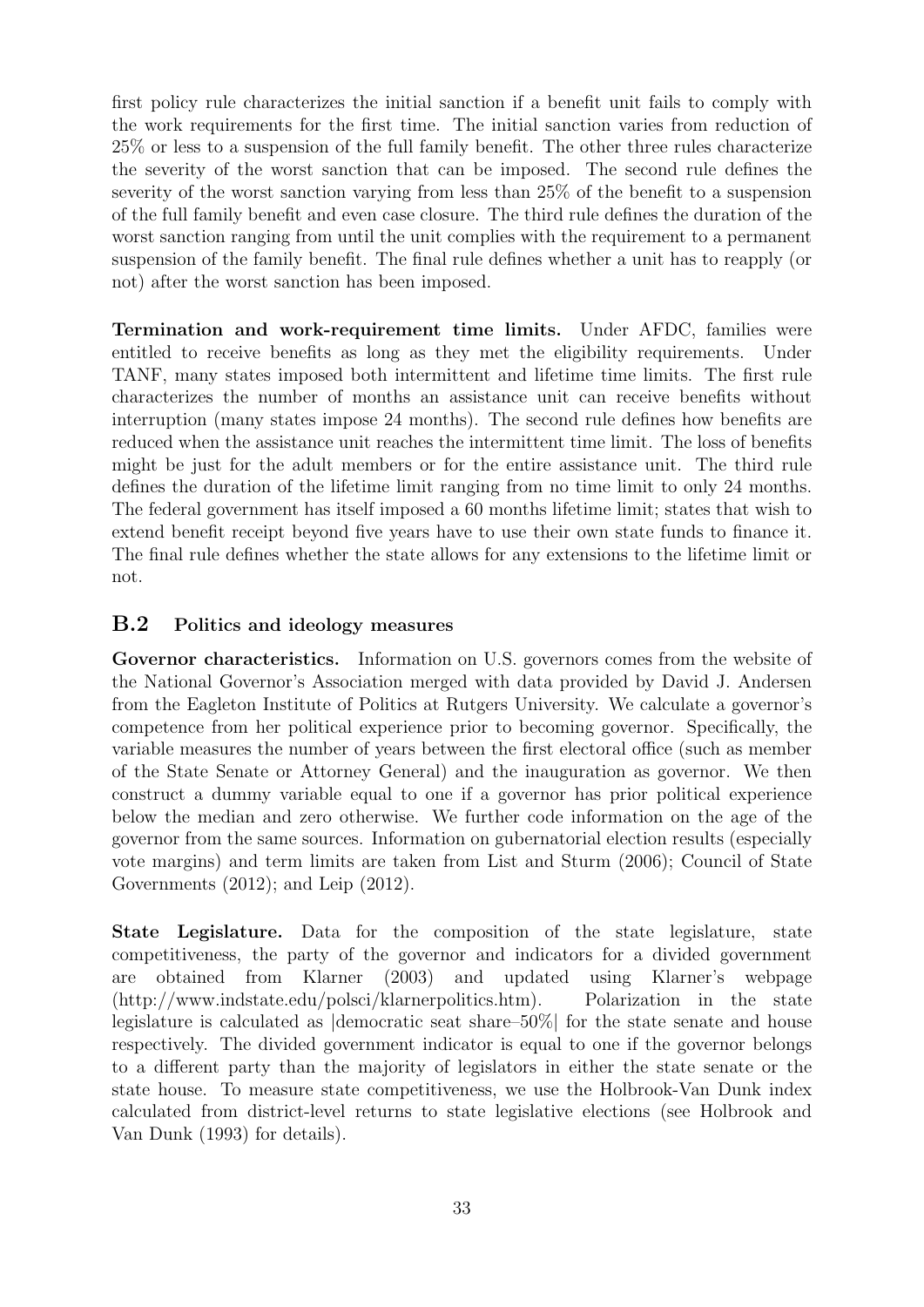Ideology. The vote share for the Democratic candidate in the last presidential election is taken from the Statistical Abstract (United States Census Bureau (2011)) and updated using Leip (2012). We also use voter and government ideology based on ideology ratings of the state's congressional delegation, the American for Democratic Action (ADA) rating and the AFL/CIO's Committee on Political Education (COPE) rating (Berry et al. (1998)). Berry et al. (1998) assign an ideology rating to the citizens of each congressional district using a weighted average of the score of the congressional member and his or her election opponent, weighting the scores according to the number of votes they received. Zero denotes the most conservative and 100 the most liberal. They then generate a statewide measure by averaging over all congressional districts. The measure of government ideology is constructed by assigning to the governor and major party delegations in the legislature the ratings of the members of Congress from their party. Updates of these ideology data are available at http://rcfording.wordpress.com/state-ideology-data/.

### B.3 State Demographics and Other Controls

Demographics. Population size, the number of Blacks and the age structure are taken from the Statistical Abstract (United States Census Bureau (2011)). The size of the immigrant population refers to the number of legal immigrants admitted by state of intended residence and is taken from Fang and Keane (2004) for 1970 to 2002 and updated using the Yearbook of Immigration Statistics (U.S. Department of Homeland Security (2011)) which is available online at http://www.dhs.gov/yearbook-immigrationstatistics. Personal income per capita is taken from the website of the Bureau of Economic Analysis. The unemployment rate for 1960 to 1998 is from the website of the Bureau of Labor Statistics. Our measure of income inequality is the ratio of the 90th over the 10th percentile of total household income calculated from the March Current Population Survey (Center for Economic and Policy Research (2012)). All income variables are deflated by the urban consumer price index with base year 2002. Unmarried Birth refers to the % of all births to unmarried women per 1,000 unmarried women aged 15-44 years by state of residence. For the years 1992 to 2003, the data are available from Table 8.3 in the TANF Annual Reports to Congress (U.S. Department of Health and Human Services, Administration for Children and Families (2009)). For earlier and later years, we obtain the data from the Center for Disease Control and Prevention (CDC), the National Vital Statistics System and Vital Statistics available from the National Bureau of Economic Research.

State AFDC and TANF spending. To measure the potential gains from experimentation, we use state-level AFDC and TANF spending. These data come from Paul Ehmann at the U.S. Census Bureau. All fiscal variables are then converted into real measures using the urban consumer price index (with years 1982-1984=100) from the Bureau of Labor Statistics.

Spillover effects across States. To analyze spillover effects across states, we define a "neighbor" along three different dimensions. The first variable (geographic neighbors) codes the extent of experimentation for all states sharing a common border with the current state. The second variable (similar population sizes) calculates experimentation in states with a population size similar to that of the current state. For the calculation, we use the following ten bands based on population size in 1978: (CA NY TX PA IL),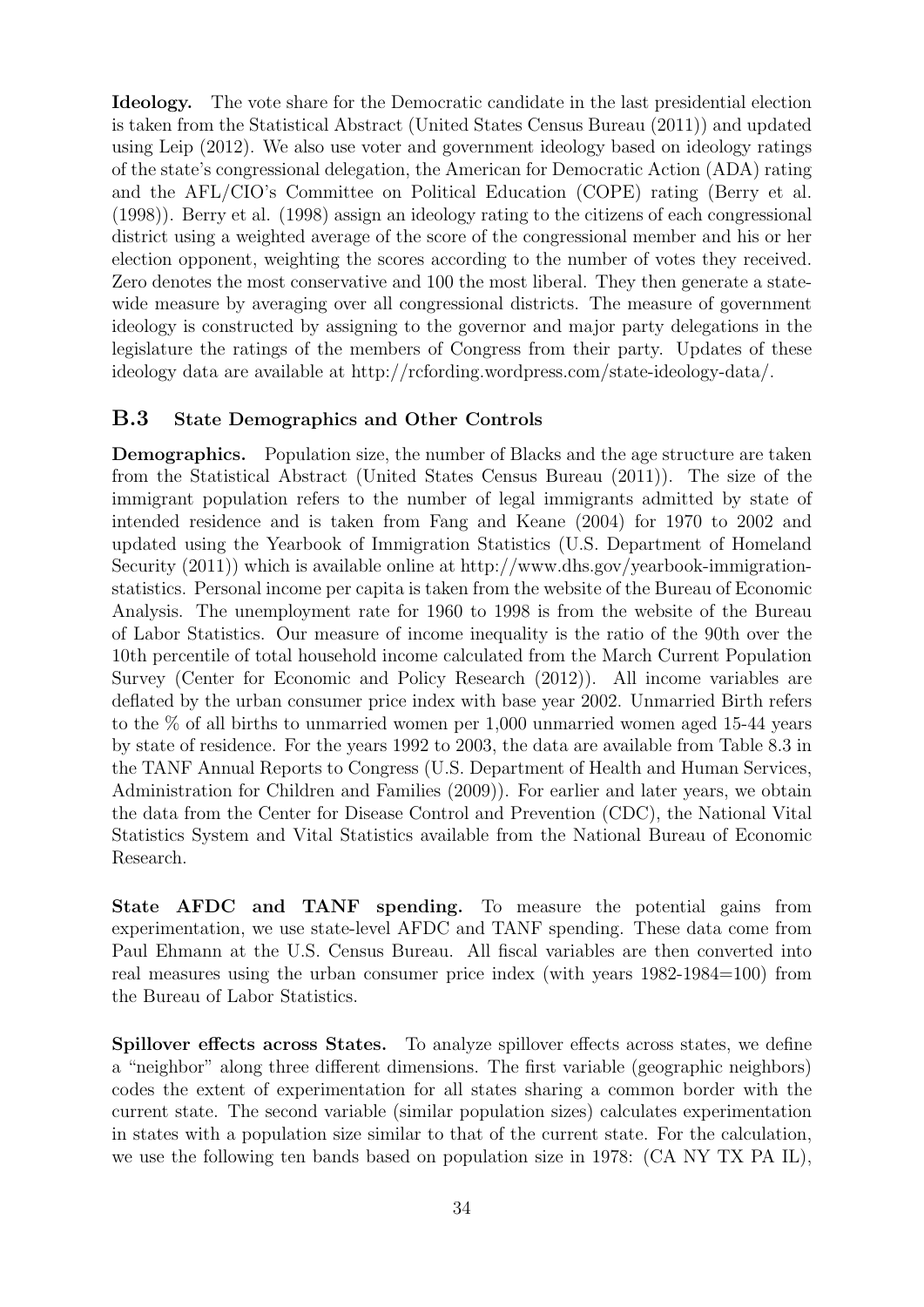(OH MI FL NJ MA), (NC IN GA VA MO), (WI TN MD LA MN), (WA AL KY CT SC), (IA OK CO AZ OR), (MS KS AR WV NE), (UT NM ME RI HI), (ID NH MT NV SD) and (ND DE VT WY AK). The third measure (ideological neighbors) takes the average number of experiments of the four states within the same census region who voted similarly in the presidential election of 1978.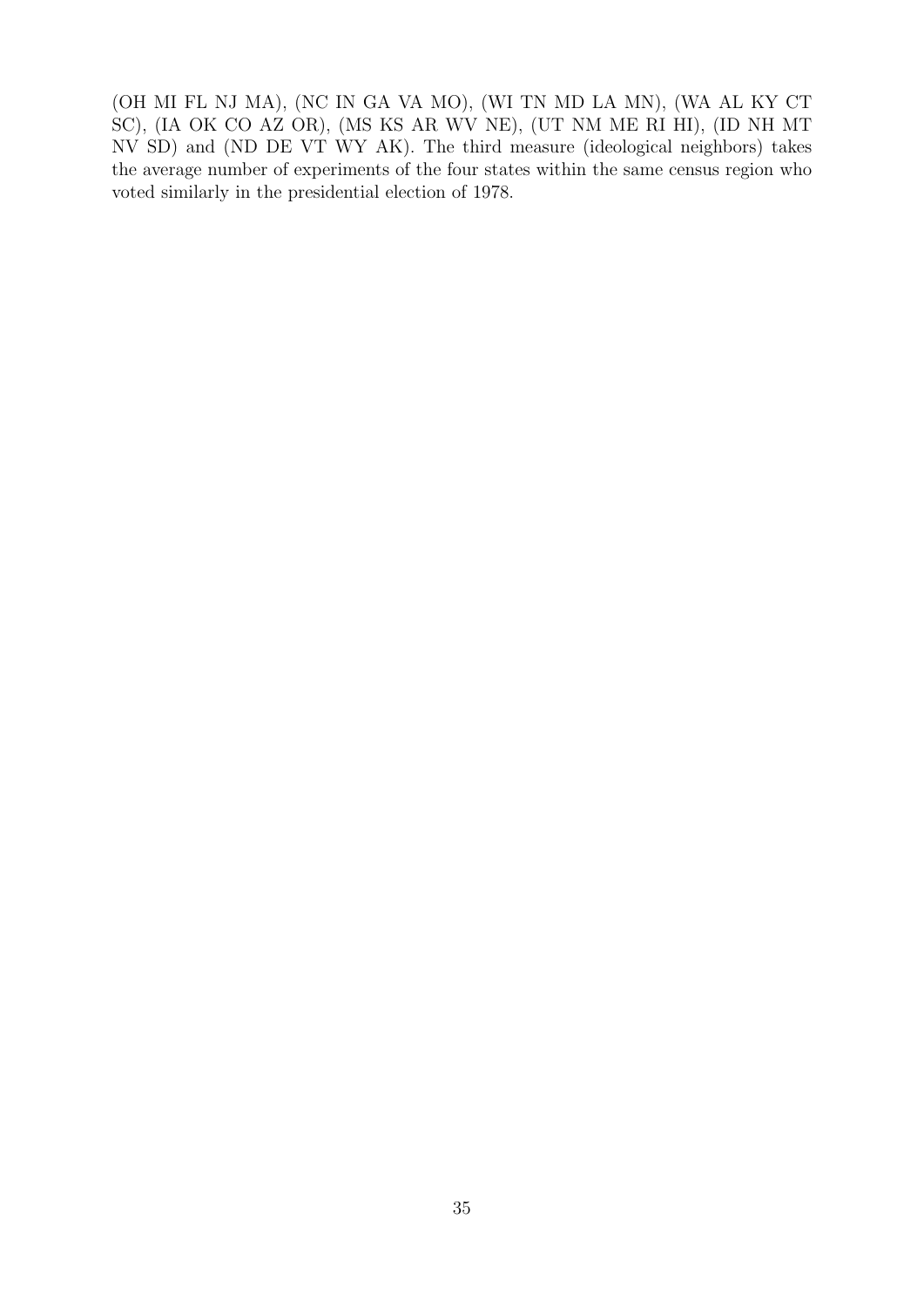| Policy Rule                                                         | Description of Rule                                                                                                     | Experimentation = $1$                                                                                                                                                                                                    | Reversal = $1$                                                                                                    |
|---------------------------------------------------------------------|-------------------------------------------------------------------------------------------------------------------------|--------------------------------------------------------------------------------------------------------------------------------------------------------------------------------------------------------------------------|-------------------------------------------------------------------------------------------------------------------|
|                                                                     |                                                                                                                         |                                                                                                                                                                                                                          |                                                                                                                   |
| Family Cap (1)                                                      | Benefits do not increase if an additional child is                                                                      | State adopts family cap before or after 1996.                                                                                                                                                                            | State abolishes family cap in 1997 or later.                                                                      |
|                                                                     | born in family while receiving benefits.                                                                                |                                                                                                                                                                                                                          |                                                                                                                   |
| <b>Work Requirements (3)</b>                                        |                                                                                                                         |                                                                                                                                                                                                                          |                                                                                                                   |
| <b>Hours Requirement</b>                                            | Minimum # of hours a recipient must participate<br>in work-related activities.                                          | Increase in minimum number of working hours required of the<br>recipient.                                                                                                                                                | State reduces or abolishes minimum number of working hours<br>required of the recipient.                          |
| Work upon Enrollment                                                | Work requirements apply at application, approval<br>or upon benefit receipt (or only later).                            | State requires work requirement to be fulfilled at application,<br>approval or upon benefit receipt.                                                                                                                     | State allows work requirement to be fulfilled later.                                                              |
| Time Limit to Work                                                  | Work at least 20 hours per week in an<br>unsubsidized job after a certain period of benefit<br>receipt.                 | State adopts a time limit to fulfill the requirement of working in a<br>unsubsidized job for at least 20 hours.                                                                                                          | State abolishes time limit to fulfill the requirement of working in<br>an unsubsidized job for at least 20 hours. |
| Time Limits (3)                                                     |                                                                                                                         |                                                                                                                                                                                                                          |                                                                                                                   |
| Duration of Lifetime Limit                                          | Maximum # of months an assistance unit can<br>receive benefits over the lifetime.                                       | Prior to 1997, if a time limit is adopted; after 1997, when a state<br>adopts a time limit stricter than the 60 months federal time limit. In<br>1997, if a state adopts a time limit other than the federal time limit. | If a state abolishes the time limit or increases # of months.                                                     |
| Intermittent Time Limit                                             | # months time an assistance units can receive<br>benefits without interruption.                                         | State reduces intermittent time limit.                                                                                                                                                                                   | State increases intermittent time limit.                                                                          |
| Benefit Reduction after Intermittent<br>Time Limit<br>Sanctions (4) | benefit unit) when assistance units hits the                                                                            | How much benefits are reduced (adult portion or State reduces benefits more after unit hits intermittent time limit.                                                                                                     | State reduces benefits less after unit hits intermittent time limit.                                              |
| Severity of Worst Sanction                                          | How much benefits are reduced under worst<br>sanction for non-compliance with work                                      | State imposes a more severe penalty for non-compliance.                                                                                                                                                                  | State reduces severity of worst sanction for non-compliance.                                                      |
| <b>Duration of Worst Sanction</b>                                   | Length of most severe sanction for not complying State increases duration of worst sanction.<br>with work requirements. |                                                                                                                                                                                                                          | State decreases duration of worst sanction.                                                                       |
| Reapply                                                             | Whether the unit has to reapply after worst<br>sanction for non-compliance has been imposed.                            | State adopts requirement that unit has to reapply after worst<br>sanction has been imposed.                                                                                                                              | State abolishes requirement that unit has to reapply after worst<br>sanction has been imposed.                    |
| Severity of Initial Sanction                                        | Whether initial sanction for non-compliance is<br>removal of full family benefit.                                       | State adopts that full family benefit is removed as initial sanction.                                                                                                                                                    | State abolishes rule that full family benefit is removed as initial<br>sanction.                                  |

#### **Table A1: Coding of Policy Experimentation and Reversals during the TANF Period (1996-2010)**

*Source* : Welfare Rules Database (2015)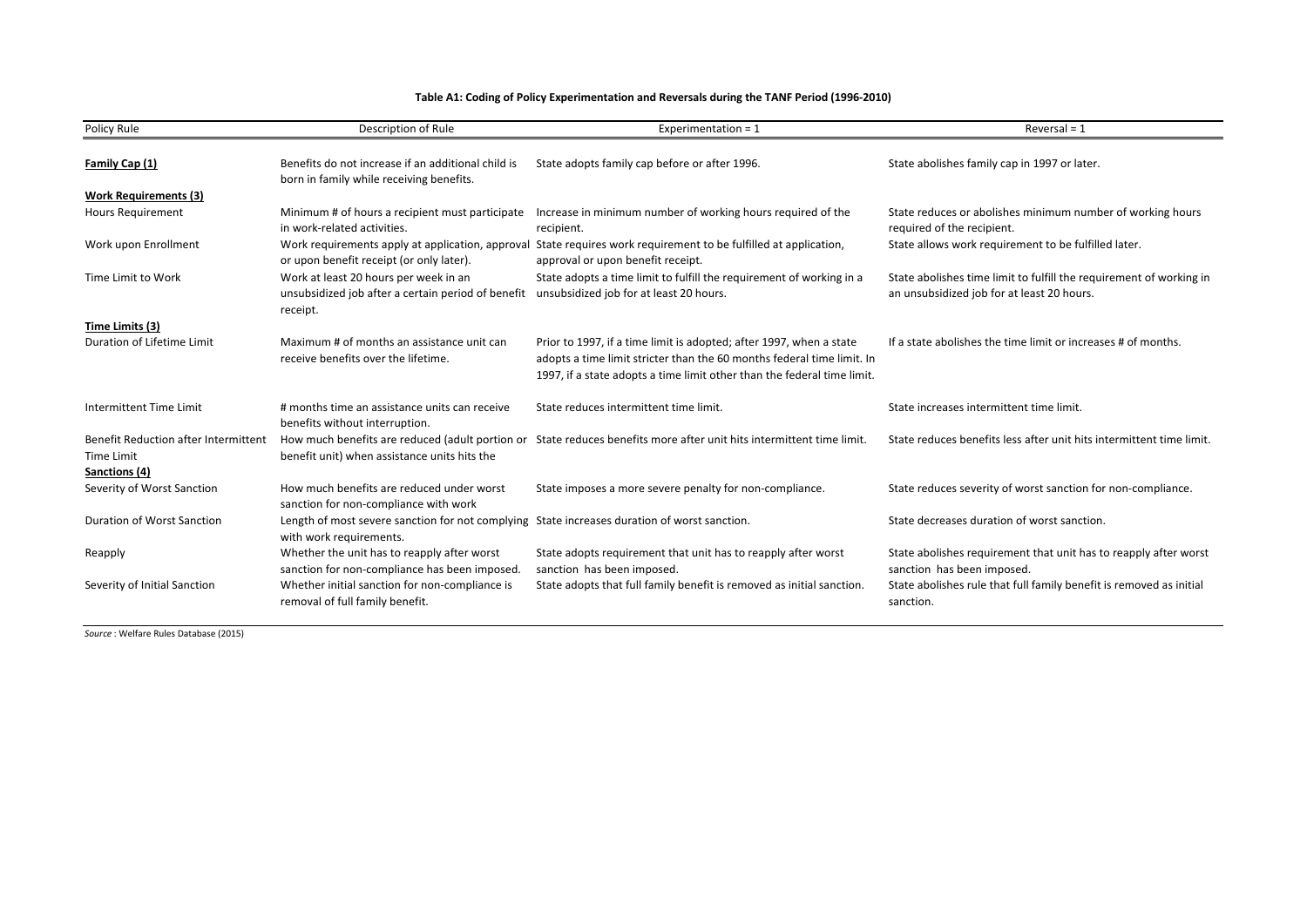#### **Table A2: Summary Statistics**

|                                                  |          | <b>Waiver Period</b> |         | <b>Tanf Period</b> |
|--------------------------------------------------|----------|----------------------|---------|--------------------|
|                                                  | Mean     | Std. Dev.            | Mean    | Std. Dev.          |
|                                                  |          |                      |         |                    |
| # Policy Experiments (Waiver Applications)       | 0,201    | 0,577                |         |                    |
| Dummy for Policy Experiment (Waiver Application) | 0,150    | 0,357                |         |                    |
| # Policy Experiments (TANF period)               |          |                      | 0,497   | 0,908              |
| Dummy for Policy Reversal (TANF Period)          |          |                      | 0,112   | 0,351              |
| Governor's Past Vote Margin                      | 8,497    | 7,316                | 11,427  | 10,406             |
| Governor Lame Duck                               | 0,238    | 0,426                | 0,303   | 0,460              |
| Governor with Little Experience                  | 0,491    | 0,500                | 0,462   | 0,499              |
| Governor Age                                     | 52,840   | 7,856                | 55,616  | 7,576              |
| <b>Governor Party</b>                            | 0,587    | 0,489                | 0,063   | 0,318              |
| Governor Party Ideology (Berry et al. 1998)      | $-0,019$ | 0,279                | 0,063   | 0,318              |
| Citizens Ideology (Berry et al. 1998)            | 47,400   | 15,210               | 51,282  | 15,989             |
| Democratic Presidential Vote Share               | 42,725   | 9,050                | 47,620  | 9,925              |
| <b>Divided Government</b>                        | 0,555    | 0,497                | 0,547   | 0,498              |
| Democratic Seat Share Upper House                | 0,598    | 0,185                | 0,512   | 0,162              |
| Democratic Seat Share Lower House                | 0,589    | 0,179                | 0,519   | 0,154              |
| <b>Polarization Upper House</b>                  | 0,168    | 0,125                | 0,131   | 0,096              |
| <b>Polarization Lower House</b>                  | 0,162    | 0,118                | 0,125   | 0,091              |
| Competitiveness Index (Holbrook and Van Dunk)    | 40,929   | 12,200               | 38,991  | 10,978             |
| AFDC Spending (in US\$ millions)                 | 330,4    | 683,9                |         |                    |
| AFDC Spending (per Capita)                       | 52,993   | 33,447               |         |                    |
| TANF Spending Spending (in US\$ millions)        |          |                      | 490,430 | 990,560            |
| <b>TANF Spending (per Capita)</b>                |          |                      | 73,268  | 49,248             |
| <b>Unemployment Rate</b>                         | 6,466    | 2,110                | 5,280   | 1,848              |
| Per Capita Income (/1000)                        | 15719,2  | 5310,9               | 32342,4 | 7619,6             |
| Population (/1000)                               | 4,782    | 5,199                | 5,686   | 6,326              |
| % Black Population                               | 9,399    | 9,157                | 10,772  | 10,619             |
| % Population 65+                                 | 11,941   | 2,272                | 12,722  | 1,805              |
| % Immigrant Population                           | 1,762    | 2,216                | 2,263   | 1,739              |
| % Unmarried Births                               | 24,096   | 8,812                | 35,518  | 7,428              |
| Income Inequality (P90/P10)                      | 7,895    | 1,741                | 8,833   | 1,992              |
| Geographic Neighbors' Experiments (t-1)          | 0,220    | 0,409                | 0,341   | 0,452              |
| Pop. Size Neighbors' Experiments (t-1)           | 0,203    | 0,351                | 0,501   | 0,658              |
| Ideological Neighbors' Experiments (t-1)         | 0,229    | 0,393                | 0,492   | 0,660              |

*Notes*: For details on the welfare experimentation and reversal measures, see the data appendix. The quality of a governor is measured by years of political experience prior to becoming governor. The low quality governor indicator is equal to one if the number of years of political experience is below the median value. Governor Lame duck is equal to one if the governor cannot run for reelection. The past vote margin measures the winner's distance in votes to the runner-up in the last gubernatorial election. The ideology measure for the government is calculated from Berry et al. 1998 and ranges from zero for most conservative to 100 for most liberal, see the data appendix for details. The citizen ideology measure is also taken from Berry et al. 1998. Democratic Presidential Vote Share refers to the share in the last presidential election. Divided Government is equal to one if the party of the governor is different from the party of the majority of legislators in either the state's lower or upper house. The polarization variables are calculated as absolute deviations of the democratic seat share from 50%. The competitiveness index is the vote share of winning candidates in state legislative elections over the current and past 3 years.Geographic Neighbors' Experiments refers to the average number of TANF experiments for adjacent states (geographically neighboring states). Pop. Size Neighbors' Experiments refers to the average number of TANF experiments for states of similar population size (where all states are divided into ten bands of similar population size). Ideological Neighbors' Experiments refers to the average number of TANF experiments for the four states within the same census region which are ideologically most similar (in terms of 1978 presidential election results).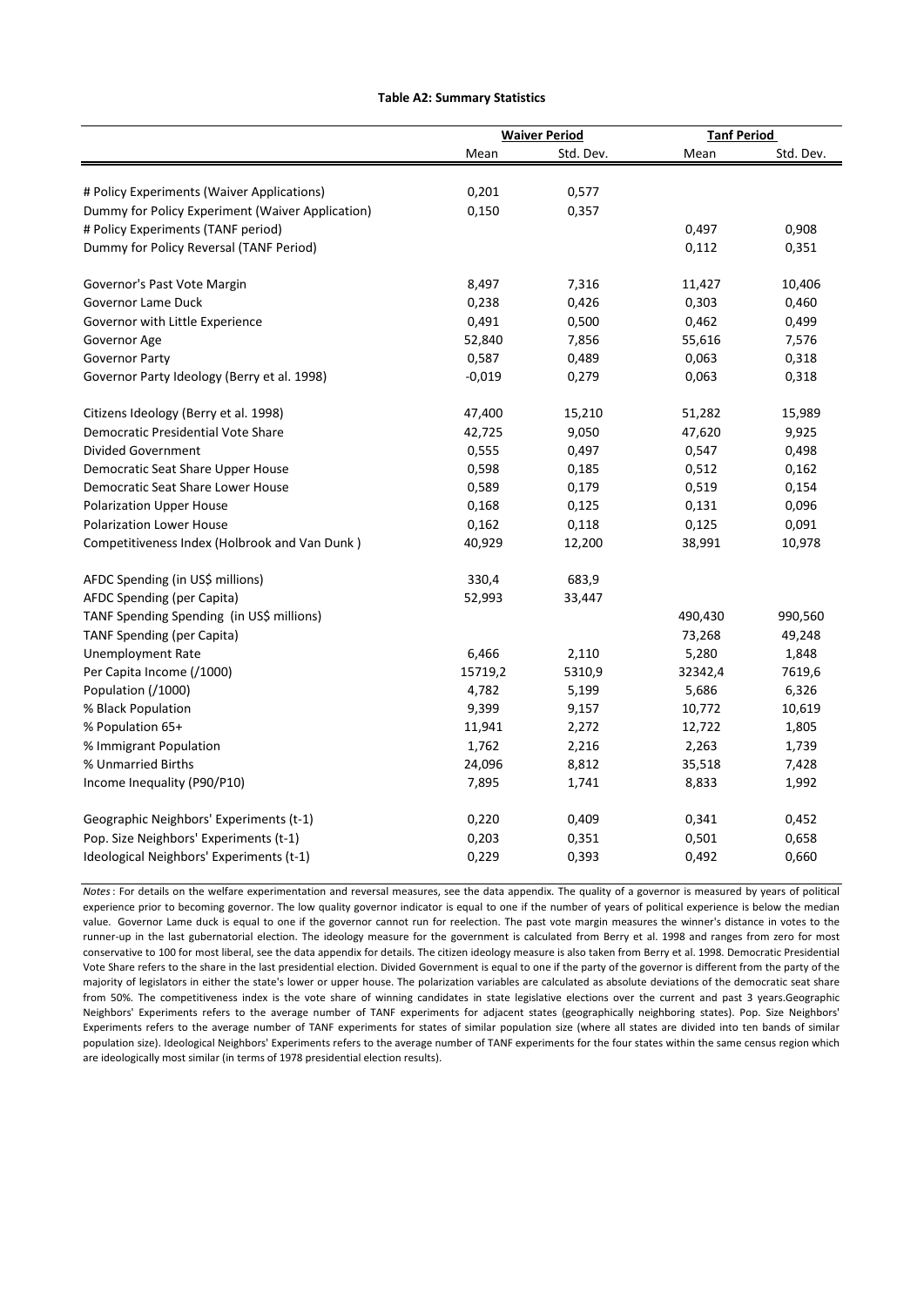| Y: Applied for Waiver (Yes=1)               |             | <b>Reputation Effect</b> |             |           |                                        | Specification with |
|---------------------------------------------|-------------|--------------------------|-------------|-----------|----------------------------------------|--------------------|
|                                             |             |                          |             |           | <b>Governor's Political Experience</b> | all Controls       |
|                                             | (1)         | (2)                      | (3)         | (4)       | (5)                                    | (6)                |
|                                             |             |                          |             |           |                                        |                    |
| Past Governor Vote Margin                   | $-0.0052**$ | $-0.0056**$              | $-0.0056**$ |           |                                        | $-0.0057**$        |
|                                             | (0.002)     | (0.002)                  | (0.002)     |           |                                        | (0.002)            |
| Lame Duck * Past Vote Margin                |             | 0.0015                   | 0.0016      |           |                                        | 0.0019             |
|                                             |             | (0.004)                  | (0.004)     |           |                                        | (0.004)            |
| Lame Duck                                   |             | 0.0058                   | 0.0038      |           | $-0.0549$                              | $-0.0722$          |
|                                             |             | (0.055)                  | (0.057)     |           | (0.037)                                | (0.069)            |
| Past AFDC Spending                          |             |                          | 0.0000      |           |                                        | 0.0000             |
|                                             |             |                          | (0.000)     |           |                                        | (0.000)            |
| Governor with Little Experience             |             |                          |             | $-0.0129$ | $-0.0551$                              | $-0.0485$          |
|                                             |             |                          |             | (0.036)   | (0.039)                                | (0.038)            |
| Lame Duck * Governor with Little Experience |             |                          |             |           | $0.1725***$                            | $0.1753***$        |
|                                             |             |                          |             |           | (0.061)                                | (0.061)            |
| <b>Year Fixed Effects</b>                   | Yes         | Yes                      | Yes         | Yes       | Yes                                    | Yes                |
| <b>State Fixed Effects</b>                  | Yes         | Yes                      | Yes         | Yes       | Yes                                    | Yes                |
| Governor Age                                | Yes         | Yes                      | Yes         | Yes       | Yes                                    | Yes                |
| Change in Governor Party (Past 2 Elections) | Yes         | Yes                      | Yes         | Yes       | Yes                                    | Yes                |
| Observations                                | 738         | 738                      | 738         | 738       | 738                                    | 738                |
| R-squared                                   | 0.321       | 0.322                    | 0.322       | 0.314     | 0.322                                  | 0.330              |

#### **Table A3: Linear Probability Model of Policy Experimentation during the Waiver Period**

*Notes*: The dependent variable in all specifications is equal to one if a state has applied for a welfare waiver in a given year and zero otherwise. All specifications report estimates from a linear probability model. The specifications in columns (1)-(3) correspond to columns (2), (4) and (6) in Table 1; the specifications in columns (4)-(6) correspond to columns (2), (4) and (6) in Table 2. All specifications control for year and state fixed effects, governor age and an indicator whether the party of the governor has changed (from Democrat to Republican or vice versa) over the past two electoral cycles. Standard errors clustered at the state level are shown in parentheses. \*\*\* p<0.01, \*\* p<0.05 and \*p<0.1.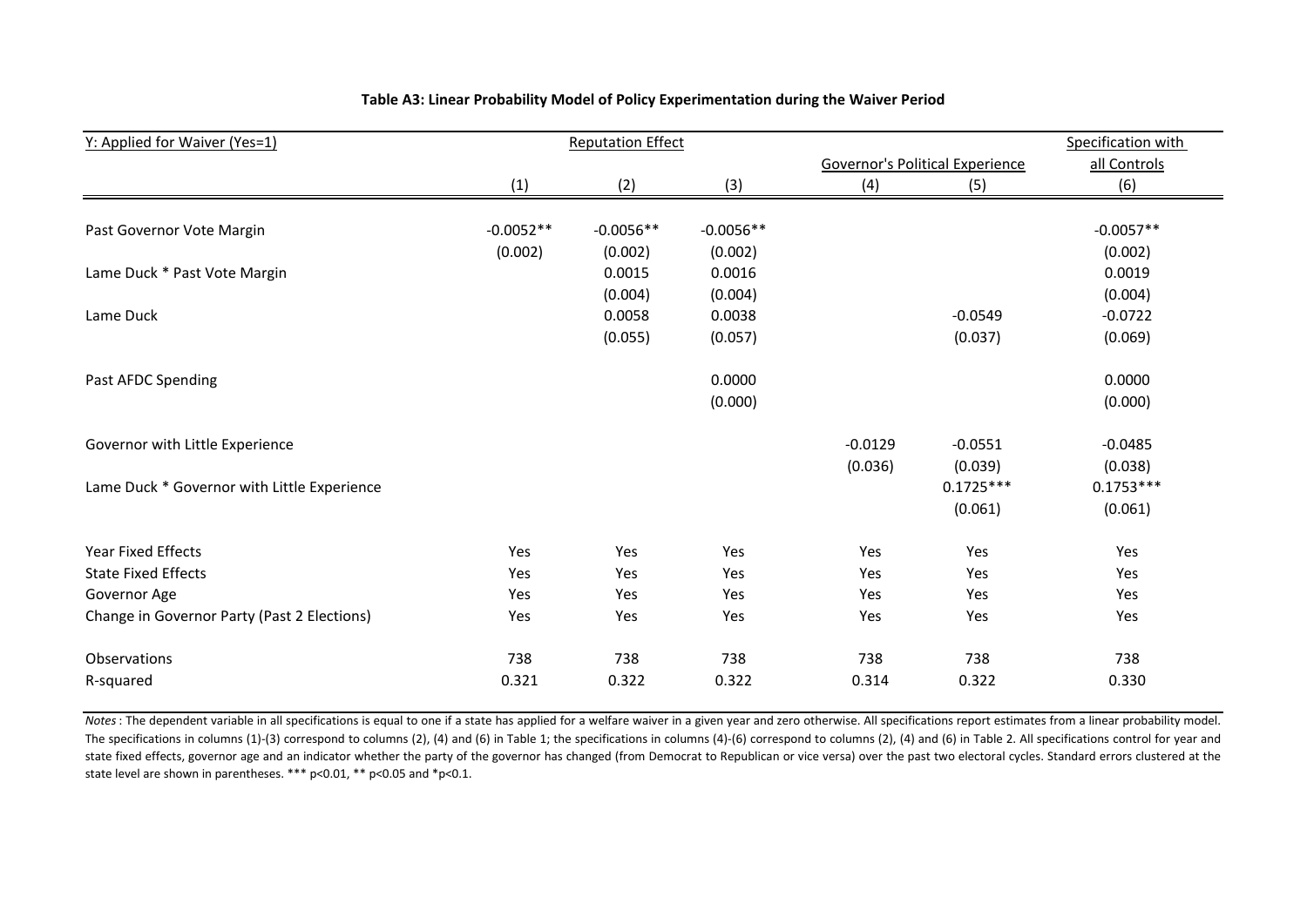|                                             | Restrict to First Change in Welfare Rule |              |              |              |           | Use Broader Set of Welfare Rules |           |           |  |
|---------------------------------------------|------------------------------------------|--------------|--------------|--------------|-----------|----------------------------------|-----------|-----------|--|
|                                             | (1)                                      | (2)          | (3)          | (4)          | (5)       | (6)                              | (7)       | (8)       |  |
|                                             |                                          |              |              |              |           |                                  |           |           |  |
| Vote Margin Last Gubernatorial Election     | $-0.0036**$                              | $-0.0069***$ | $-0.0070***$ | $-0.0068***$ | $-0.0036$ | $-0.0032$                        | $-0.0031$ | $-0.0046$ |  |
|                                             | (0.001)                                  | (0.002)      | (0.002)      | (0.002)      | (0.003)   | (0.004)                          | (0.004)   | (0.007)   |  |
| Lame Duck * Gubernatorial Vote Margin       |                                          | 0.0079       | 0.0080       | 0.0086       |           | $-0.0033$                        | $-0.0027$ | $-0.0018$ |  |
|                                             |                                          | (0.005)      | (0.005)      | (0.005)      |           | (0.007)                          | (0.007)   | (0.004)   |  |
| Lame Duck                                   |                                          | $-0.0888$    | $-0.0904$    | $-0.1177$    |           | 0.1179                           | 0.1022    | 0.1351    |  |
|                                             |                                          | (0.086)      | (0.086)      | (0.119)      |           | (0.143)                          | (0.140)   | (0.167)   |  |
| Past TANF Spending                          |                                          |              | 0.0001       | 0,0003       |           |                                  | $0.0004*$ | 0.0001    |  |
|                                             |                                          |              | (0.000)      | (0.000)      |           |                                  | (0.000)   | (0.000)   |  |
| Governor with Little Experience             |                                          |              |              | $-0.1187$    |           |                                  |           | $-0.0217$ |  |
|                                             |                                          |              |              | (0.071)      |           |                                  |           | (0.158)   |  |
| Lame Duck * Governor with Little Experience |                                          |              |              | 0.0967       |           |                                  |           | 0.0886    |  |
|                                             |                                          |              |              | (0.108)      |           |                                  |           | (0.093)   |  |
| <b>Year Fixed Effects</b>                   | Yes                                      | Yes          | Yes          | Yes          | Yes       | Yes                              | Yes       | Yes       |  |
| <b>State Fixed Effects</b>                  | Yes                                      | Yes          | Yes          | Yes          | Yes       | Yes                              | Yes       | Yes       |  |
| Governor Age                                | Yes                                      | Yes          | Yes          | Yes          | Yes       | Yes                              | Yes       | Yes       |  |
| <b>Observations</b>                         | 544                                      | 544          | 544          | 492          | 544       | 544                              | 544       | 492       |  |
| R Squared                                   | 0.226                                    | 0.231        | 0.231        | 0.244        | 0.334     | 0.335                            | 0.344     | 0.346     |  |

#### **Table A4: Alternative Measures of Experimentation in the TANF Period**

Notes: The table reports the same specification as columns (1)-(3) and (5) in Table 3 using alternative measures of policy experimentation during the TANF period. The first measure in columns (1)-(4) uses the same set of r but focuses on the first change in each welfare rule. The second alternative measure in columns (5)-(8) uses a broader set of welfare rules (including earnings disregards, mandatory job search and diversion payments) to de a policy experiment. See the data appendix and Table A1 for details on the coding of policy rules. See notes to Table 3 for details on the specification. Standard errors clustered at the state level are reported in parenth p<0.01, \*\* p<0.05 and \* p<0.1.